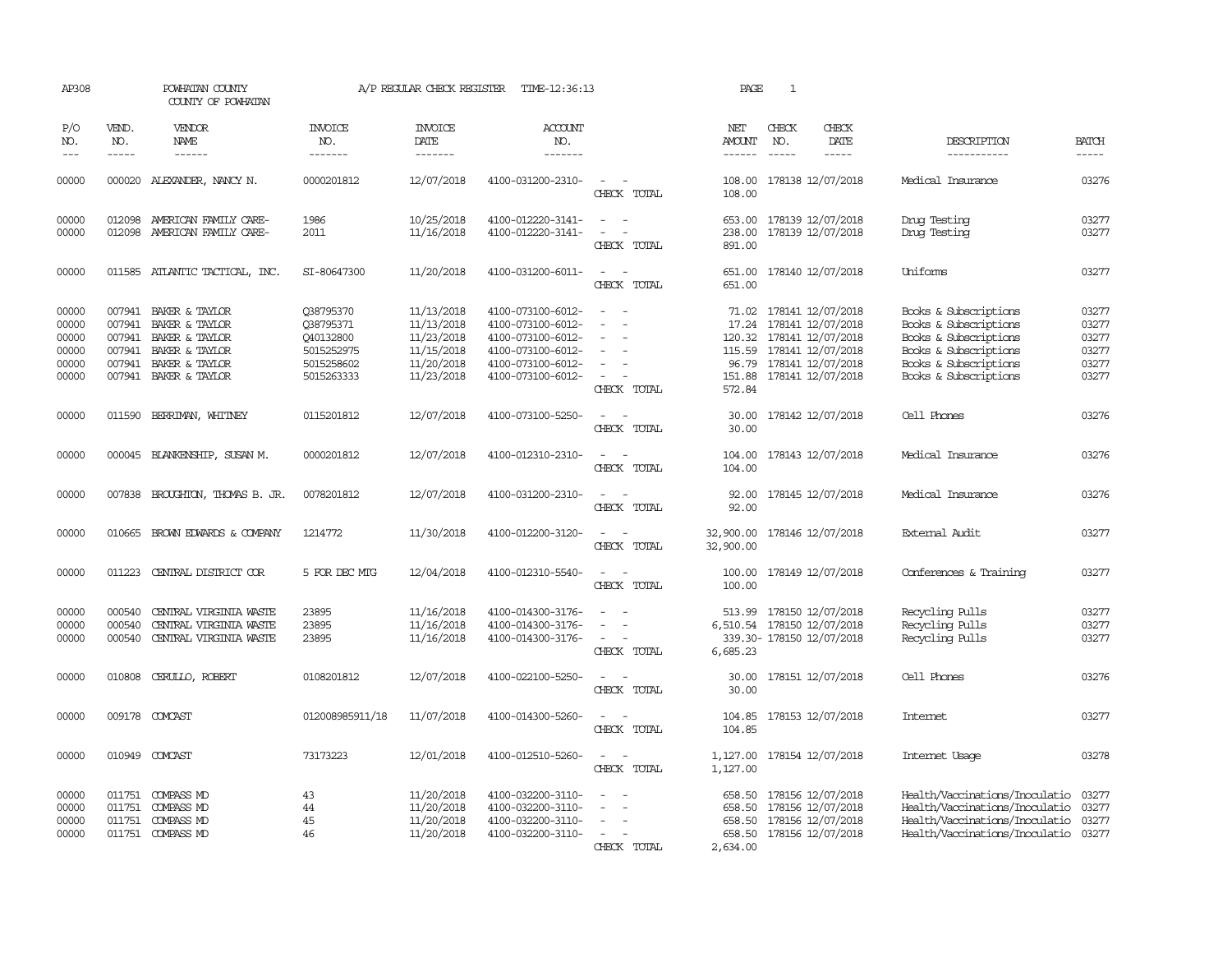| AP308          |              | POWHATAN COUNTY<br>COUNTY OF POWHATAN                |                        | A/P REGULAR CHECK REGISTER | TIME-12:36:13                          |                                         | PAGE                 | $\overline{c}$ |                                        |                                                                  |                |
|----------------|--------------|------------------------------------------------------|------------------------|----------------------------|----------------------------------------|-----------------------------------------|----------------------|----------------|----------------------------------------|------------------------------------------------------------------|----------------|
| P/O<br>NO.     | VEND.<br>NO. | VENDOR<br><b>NAME</b>                                | INVOICE<br>NO.         | <b>INVOICE</b><br>DATE     | ACCOUNT<br>NO.                         |                                         | NET<br>AMOUNT        | CHECK<br>NO.   | CHECK<br>DATE                          | DESCRIPTION                                                      | <b>BATCH</b>   |
| $---$          | $- - - - -$  | $- - - - - -$                                        | -------                | -------                    | -------                                |                                         | $- - - - - -$        | $- - - - -$    | -----                                  | -----------                                                      | $- - - - -$    |
| 00000<br>00000 | 011751       | 011751 COMPASS MD<br><b>COMPASS MD</b>               | 54<br>57               | 11/20/2018<br>11/20/2018   | 4100-032200-3110-<br>4100-032200-3110- |                                         | 658.50<br>658.50     |                | 178157 12/07/2018<br>178157 12/07/2018 | Health/Vaccinations/Inoculatio<br>Health/Vaccinations/Inoculatio | 03277<br>03277 |
| 00000          | 011751       | COMPASS MD                                           | 59                     | 11/20/2018                 | 4100-032200-3110-                      |                                         | 658.50               |                | 178157 12/07/2018                      | Health/Vaccinations/Inoculatio                                   | 03277          |
| 00000          | 011751       | COMPASS MD                                           | 59A                    | 11/20/2018                 | 4100-032200-3110-                      |                                         | 479.50               |                | 178157 12/07/2018                      | Health/Vaccinations/Inoculatio                                   | 03277          |
| 00000          |              | 011751 COMPASS MD                                    | 60                     | 11/20/2018                 | 4100-032200-3110-                      | $\sim$<br>CHECK TOTAL                   | 479.50<br>2,934.50   |                | 178157 12/07/2018                      | Health/Vaccinations/Inoculatio                                   | 03277          |
| 00000          | 007294       | CUMBERLAND FARM & AUTO                               | 991256                 | 10/26/2018                 | 4100-032200-6009-                      |                                         | 9.99                 |                | 178158 12/07/2018                      | Auto Repairs and Parts                                           | 03277          |
| 00000          | 007294       | CUMBERLAND FARM & AUTO                               | 991257                 | 10/26/2018                 | 4100-032200-6009-                      |                                         | 9.99                 |                | 178158 12/07/2018                      | Auto Repairs and Parts                                           | 03277          |
| 00000          | 007294       | CUMBERLAND FARM & AUTO                               | 993526                 | 11/26/2018                 | 4100-032200-6009-                      |                                         | 6.69                 |                | 178158 12/07/2018                      | Auto Repairs and Parts                                           | 03277          |
| 00000          | 007294       | CUMBERLAND FARM & AUTO                               | 993772                 | 11/17/2018                 | 4100-032200-6009-                      |                                         | 899.99               |                | 178158 12/07/2018                      | Auto Repairs and Parts                                           | 03277          |
| 00000          | 007294       | CUMBERLAND FARM & AUTO                               | 993837                 | 11/19/2018                 | 4100-032200-6009-                      | $\overline{\phantom{a}}$                | 37.48                |                | 178158 12/07/2018                      | Auto Repairs and Parts                                           | 03277          |
| 00000          |              | 007294 CUMBERLAND FARM & AUTO                        | 994104                 | 11/21/2018                 | 4100-032200-6009-                      | $\overline{\phantom{a}}$                | 40.97                |                | 178158 12/07/2018                      | Auto Repairs and Parts                                           | 03277          |
|                |              |                                                      |                        |                            |                                        | CHECK TOTAL                             | 1,005.11             |                |                                        |                                                                  |                |
| 00000          |              | 006879 DEMCO, INC.                                   | 6497739                | 11/16/2018                 | 4100-073100-6014-                      | $\overline{\phantom{a}}$<br>CHECK TOTAL | 79.11<br>79.11       |                | 178159 12/07/2018                      | Library Supplies                                                 | 03277          |
| 00000          | 011224       | ELECTRONIC SYSTEMS, INC.                             | IN1121636              | 11/27/2018                 | 4100-035100-3320-                      |                                         | 25.83                |                | 178161 12/07/2018                      | Landscaping - Animal Control                                     | 03277          |
| 00000          | 011224       | ELECTRONIC SYSTEMS, INC.                             | IN1121636              | 11/27/2018                 | 4100-014300-3320-                      |                                         | 14.00                |                | 178161 12/07/2018                      | Maintenance and Service Contra                                   | 03277          |
| 00000          | 011224       | ELECTRONIC SYSTEMS, INC.                             | IN1121636              | 11/27/2018                 | 4100-012100-3320-                      |                                         | 14.00                |                | 178161 12/07/2018                      | Maintenance & Service Contract                                   | 03277          |
| 00000          | 011224       | ELECTRONIC SYSTEMS, INC.                             | IN1121636              | 11/27/2018                 | 4100-012310-3320-                      |                                         | 105.49               |                | 178161 12/07/2018                      | Maintenance & Service Contract                                   | 03277          |
| 00000          | 011224       | ELECTRONIC SYSTEMS, INC.                             | IN1121636              | 11/27/2018                 | 4100-031210-3320-                      | $\sim$                                  |                      |                | 65.66 178161 12/07/2018                | Maintenance and Service Contra                                   | 03277          |
| 00000          | 011224       | 011224 ELECTRONIC SYSTEMS, INC.                      | IN1121636              | 11/27/2018                 | 4100-012200-3320-                      |                                         | 25.83                |                | 178161 12/07/2018                      | Maintenance & Service Contract                                   | 03277<br>03277 |
| 00000          | 011224       | ELECTRONIC SYSTEMS, INC.<br>ELECTRONIC SYSTEMS, INC. | IN1121636<br>IN1121636 | 11/27/2018                 | 4100-012220-3320-                      |                                         | 25.83                |                | 178161 12/07/2018<br>178161 12/07/2018 | Maintenance and service contra<br>General Maintenance            | 03277          |
| 00000<br>00000 | 011224       | ELECTRONIC SYSTEMS, INC.                             | IN1121636              | 11/27/2018<br>11/27/2018   | 4100-071110-3320-<br>4100-014100-3320- |                                         | 14.00<br>14.00       |                | 178161 12/07/2018                      | Maintenance & Service Contract                                   | 03277          |
| 00000          | 011224       | ELECTRONIC SYSTEMS, INC.                             | IN1121636              | 11/27/2018                 | 4100-031200-3320-                      |                                         | 165.32               |                | 178161 12/07/2018                      | Maintenance & Service Contract                                   | 03277          |
| 00000          | 011224       | ELECTRONIC SYSTEMS, INC.                             | IN1121636              | 11/27/2018                 | 4100-012410-3320-                      |                                         | 203.49               |                | 178161 12/07/2018                      | Maintenance & Service Contract                                   | 03277          |
| 00000          |              | 011224 ELECTRONIC SYSTEMS, INC.                      | IN1121636              | 11/27/2018                 | 4100-012510-3320-                      |                                         | 25.80                |                | 178161 12/07/2018                      | Maintenance & Service Contract                                   | 03277          |
|                |              |                                                      |                        |                            |                                        | CHECK TOTAL                             | 699.25               |                |                                        |                                                                  |                |
| 00000          |              | 011117 ENVISIONARE, INC.                             | INV-US-39322           | 11/13/2018                 | 4100-073100-6002-                      |                                         | 681.19               |                | 178162 12/07/2018                      | Computer Equipment-non-capital                                   | 03277          |
|                |              |                                                      |                        |                            |                                        | CHECK TOTAL                             | 681.19               |                |                                        |                                                                  |                |
| 00000          | 000338       | FIRE PROTECTION EQUIP. CO                            | 00071127               | 10/29/2018                 | 4100-032200-6010-                      | CHECK TOTAL                             | 317.80<br>317.80     |                | 178163 12/07/2018                      | Breathing Apparatus                                              | 03278          |
| 00000          |              | 001380 FORD, SUSAN P.                                | 0013201812             | 12/07/2018                 | 4100-012310-2310-                      | CHECK TOTAL                             | 104.00<br>104.00     |                | 178164 12/07/2018                      | Medical Insurance                                                | 03276          |
| 00000          |              | 012210 HD WEB STUDIO                                 | 8694                   | 11/30/2018                 | 4100-081500-3600-                      | CHECK TOTAL                             | 1,400.00<br>1,400.00 |                | 178165 12/07/2018                      | Advertising                                                      | 03278          |
| 00000          |              | 012508 HEALTH ECUTTY INC                             | 2131W1S                | 12/03/2018                 | 100-000200-0012-                       | CHECK TOTAL                             | 75.36<br>75.36       |                | 178166 12/07/2018                      | Payroll Clearing - FSA                                           | 03278          |
| 00000          |              | 006097 HERTZLER FARM & FEED, INC                     | 028379                 | 11/30/2018                 | 4100-032200-5815-                      | CHECK TOTAL                             | 67.50<br>67.50       |                | 178167 12/07/2018                      | Training/Seminars                                                | 03278          |
| 00000          |              | 009067 HOWLAND, CATHY                                | XMAS PARADE FEE        | 11/28/2018                 | 4100-083500-6014-                      | CHECK<br>TOTAL                          | 25.00                |                | 25.00 178168 12/07/2018                | Other Operating Supplies                                         | 03278          |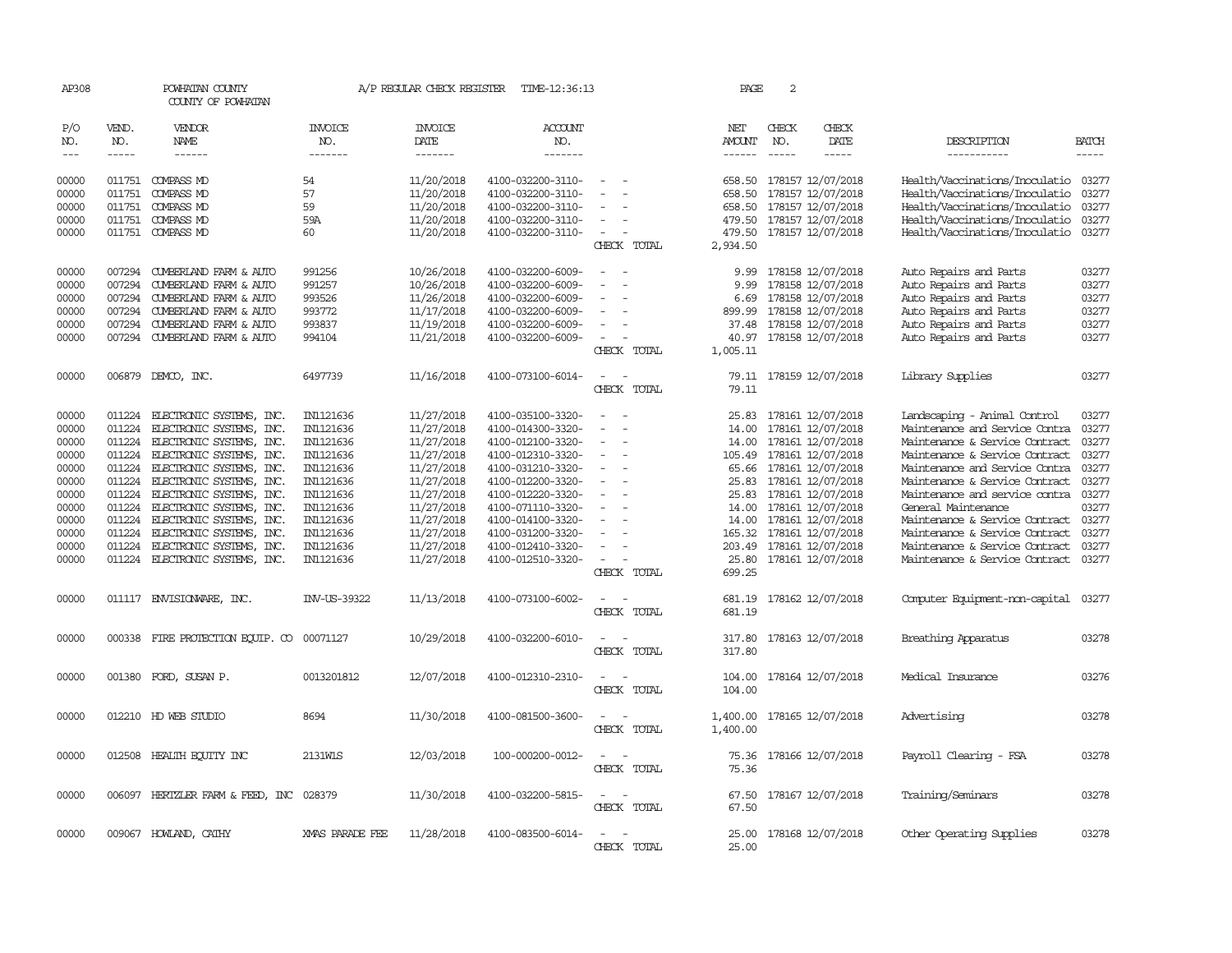| AP308                                              |                                                          | POWHATAN COUNTY<br>COUNTY OF POWHATAN                                                                                                                    |                                                    | A/P REGULAR CHECK REGISTER                                                       | TIME-12:36:13                                                                                                              |                                         | PAGE                                  | $\overline{3}$                                                                                                                                  |                                                                                                                                                       |                                                    |
|----------------------------------------------------|----------------------------------------------------------|----------------------------------------------------------------------------------------------------------------------------------------------------------|----------------------------------------------------|----------------------------------------------------------------------------------|----------------------------------------------------------------------------------------------------------------------------|-----------------------------------------|---------------------------------------|-------------------------------------------------------------------------------------------------------------------------------------------------|-------------------------------------------------------------------------------------------------------------------------------------------------------|----------------------------------------------------|
| P/O<br>NO.<br>$---$                                | VEND.<br>NO.<br>$\frac{1}{2}$                            | VENDOR<br>NAME                                                                                                                                           | <b>INVOICE</b><br>NO.<br>-------                   | <b>INVOICE</b><br>DATE<br>--------                                               | <b>ACCOUNT</b><br>NO.<br>-------                                                                                           |                                         | NET<br>AMOUNT<br>$\frac{1}{2}$        | CHECK<br>CHECK<br>NO.<br>DATE<br>$\frac{1}{2}$<br>$\frac{1}{2}$                                                                                 | DESCRIPTION<br>-----------                                                                                                                            | <b>BATCH</b><br>-----                              |
| 00000<br>00000                                     | 010487<br>010487                                         | IBM CORPORATION<br>IBM CORPORATION                                                                                                                       | 05406G7<br>Q5406G7                                 | 12/01/2018<br>12/01/2018                                                         | 4100-095101-9300-<br>4100-095101-9301-                                                                                     | $\sim$ $ -$<br>$\sim$<br>CHECK TOTAL    | 854.57                                | 835.40 178169 12/07/2018<br>19.17 178169 12/07/2018                                                                                             | AS400 Lease - Principal<br>AS400 Lease - Interest                                                                                                     | 03279<br>03279                                     |
| 00000                                              | 012209                                                   | JOY'S FLORAL & GIFTS                                                                                                                                     | 10262018-003                                       | 10/26/2018                                                                       | 4100-031200-6014-                                                                                                          | $\sim$<br>CHECK TOTAL                   | 73.18<br>73.18                        | 178170 12/07/2018                                                                                                                               | Other Operating Supplies                                                                                                                              | 03278                                              |
| 00000                                              | 011973                                                   | KURNOS, JULIANNE N.                                                                                                                                      | 0119201812                                         | 12/07/2018                                                                       | 4100-081100-5250-                                                                                                          | $\overline{\phantom{a}}$<br>CHECK TOTAL | 30.00<br>30.00                        | 178171 12/07/2018                                                                                                                               | Cell Phones                                                                                                                                           | 03276                                              |
| 00000                                              |                                                          | 011840 MCI COMM SERVICE                                                                                                                                  | 804598134011/18                                    | 11/17/2018                                                                       | 4100-021100-5230-                                                                                                          | CHECK TOTAL                             | 34.15                                 | 34.15 178173 12/07/2018                                                                                                                         | Telephone Services                                                                                                                                    | 03278                                              |
| 00000                                              |                                                          | 010729 PERKINS, LACEY                                                                                                                                    | <b>NOV 2018A</b>                                   | 11/07/2018                                                                       | 4100-013200-1015-                                                                                                          | CHECK TOTAL                             | 150.00<br>150.00                      | 178175 12/07/2018                                                                                                                               | COMP: Election Officials                                                                                                                              | 03280                                              |
| 00000                                              |                                                          | 009638 POE, INEZ L                                                                                                                                       | 0096201812                                         | 12/07/2018                                                                       | 4100-013200-2310-                                                                                                          | $\sim$<br>$\sim$<br>CHECK TOTAL         | 120.00<br>120.00                      | 178176 12/07/2018                                                                                                                               | Medical Insurance                                                                                                                                     | 03276                                              |
| 00000                                              | 011929                                                   | POMPEI, ANDREW                                                                                                                                           | 0119201812                                         | 12/07/2018                                                                       | 4100-081100-5250-                                                                                                          | CHECK TOTAL                             | 30.00<br>30.00                        | 178177 12/07/2018                                                                                                                               | Cell Phones                                                                                                                                           | 03276                                              |
| 00000                                              | 001980                                                   | POORE, FRANCES                                                                                                                                           | 0019201812                                         | 12/07/2018                                                                       | 4100-012100-2310-                                                                                                          | CHECK TOTAL                             | 88.00<br>88.00                        | 178178 12/07/2018                                                                                                                               | Medical Insurance                                                                                                                                     | 03276                                              |
| 00000                                              | 006043                                                   | POWERS, KATHRYN C.                                                                                                                                       | 0060201812                                         | 12/07/2018                                                                       | 4100-021600-2310-                                                                                                          | $\equiv$<br>CHECK TOTAL                 | 120.00<br>120.00                      | 178179 12/07/2018                                                                                                                               | Medical Insurance                                                                                                                                     | 03276                                              |
| 00000                                              |                                                          | 008579 POWHATAN COMMERCIAL                                                                                                                               | 0085201812                                         | 12/07/2018                                                                       | 4100-014400-5420-                                                                                                          | $\sim$<br>CHECK TOTAL                   | 2,634.00<br>2,634.00                  | 178180 12/07/2018                                                                                                                               | Rent - Office Space                                                                                                                                   | 03276                                              |
| 00000<br>00000<br>00000<br>00000<br>00000<br>00000 | 008294<br>008294<br>008294<br>008294<br>008294<br>008294 | POWHATAN COUNTY PUBLIC<br>POWHATAN COUNTY PUBLIC<br>POWHATAN COUNTY PUBLIC<br>POWHATAN COUNTY PUBLIC<br>POWHATAN COUNTY PUBLIC<br>POWHATAN COUNTY PUBLIC | 0082201812<br>4664<br>4666<br>4667<br>4911<br>4914 | 12/07/2018<br>10/25/2018<br>10/16/2018<br>10/04/2018<br>10/29/2018<br>10/01/2018 | 4100-031200-2310-<br>4100-012510-6009-<br>4100-032200-6009-<br>4100-032200-6009-<br>4100-032200-6009-<br>4100-032200-6009- | $\equiv$<br>$\sim$<br>CHECK TOTAL       | 193.58<br>283.50<br>51.00<br>1,981.04 | 706.50 178181 12/07/2018<br>178181 12/07/2018<br>178181 12/07/2018<br>609.50 178181 12/07/2018<br>136.96 178181 12/07/2018<br>178181 12/07/2018 | Medical Insurance<br>Auto Parts / Auto Repair<br>Auto Repairs and Parts<br>Auto Repairs and Parts<br>Auto Repairs and Parts<br>Auto Repairs and Parts | 03276<br>03278<br>03278<br>03278<br>03278<br>03278 |
| 00000                                              |                                                          | 009518 CUARLES PETROLEUM, INC.                                                                                                                           | CT-1052367                                         | 11/30/2018                                                                       | 4100-032200-5120-                                                                                                          | $\sim$<br>CHECK TOTAL                   | 63.15                                 | 63.15 178182 12/07/2018                                                                                                                         | Apparatus Fuel                                                                                                                                        | 03278                                              |
| 00000<br>00000                                     | 006466<br>006466                                         | RADIO COMMUNICATION OF VA 400015018-1<br>RADIO COMMUNICATION OF VA 400015067-1R                                                                          |                                                    | 11/20/2018<br>11/20/2018                                                         | 4100-031200-3310-<br>4100-032200-3310-                                                                                     | CHECK TOTAL                             | 340.00<br>95.00<br>435.00             | 178184 12/07/2018<br>178184 12/07/2018                                                                                                          | Repairs & Maintenance<br>Equipment Repair                                                                                                             | 03278<br>03278                                     |
| 00000                                              |                                                          | 011237 REAMS, CLYDE E.                                                                                                                                   | GRANT WRIG11/18                                    | 11/27/2018                                                                       | 4100-032200-3140-                                                                                                          | $\sim$ $\sim$<br>CHECK TOTAL            | 3,500.00<br>3,500.00                  | 178185 12/07/2018                                                                                                                               | Professional Services                                                                                                                                 | 03278                                              |
| 00000                                              |                                                          | 009077 REYNOLDS, SHIRLEY                                                                                                                                 | 0090201812                                         | 12/07/2018                                                                       | 4100-031200-2310-                                                                                                          | $\sim 100$<br>CHECK TOTAL               | 96.00<br>96.00                        | 178186 12/07/2018                                                                                                                               | Medical Insurance                                                                                                                                     | 03276                                              |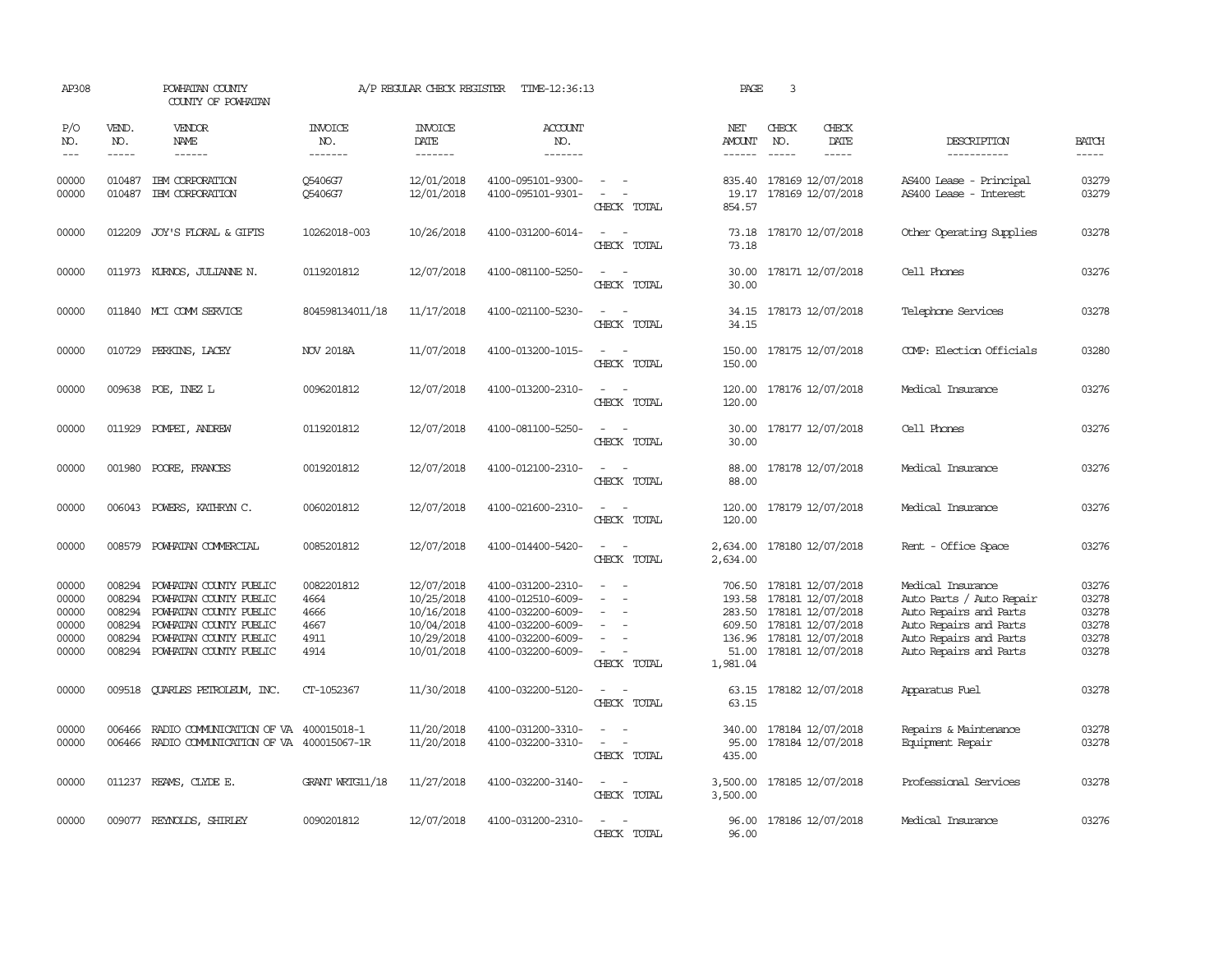| AP308                                     |                                      | POWHATAN COUNTY<br>COUNTY OF POWHATAN                                                                                       |                                                                    | A/P REGULAR CHECK REGISTER                                         | TIME-12:36:13                                                                                         |                                                                                                                             | PAGE                               | $\overline{4}$                                                                                                    |                              |                                                                                             |                                           |
|-------------------------------------------|--------------------------------------|-----------------------------------------------------------------------------------------------------------------------------|--------------------------------------------------------------------|--------------------------------------------------------------------|-------------------------------------------------------------------------------------------------------|-----------------------------------------------------------------------------------------------------------------------------|------------------------------------|-------------------------------------------------------------------------------------------------------------------|------------------------------|---------------------------------------------------------------------------------------------|-------------------------------------------|
| P/O<br>NO.<br>$---$                       | VEND.<br>NO.<br>$- - - - -$          | VENDOR<br><b>NAME</b><br>$- - - - - -$                                                                                      | <b>INVOICE</b><br>NO.<br>-------                                   | <b>INVOICE</b><br>DATE<br>-------                                  | <b>ACCOUNT</b><br>NO.<br>$- - - - - - -$                                                              |                                                                                                                             | NET<br>AMOUNT<br>------            | CHECK<br>NO.<br>$\frac{1}{2}$                                                                                     | CHECK<br>DATE<br>$- - - - -$ | DESCRIPTION<br>-----------                                                                  | <b>BATCH</b><br>$- - - - -$               |
| 00000                                     |                                      | 011800 SCHARDEIN, BRET                                                                                                      | 0118201812                                                         | 12/07/2018                                                         | 4100-081100-5250-                                                                                     | $\sim$<br>CHECK TOTAL                                                                                                       | 30.00<br>30.00                     | 178188 12/07/2018                                                                                                 |                              | Cell Phones                                                                                 | 03276                                     |
| 00000                                     |                                      | 010282 SCHUBERT, CHARLA                                                                                                     | 0102201812                                                         | 12/07/2018                                                         | 4100-012200-5250-                                                                                     | $\overline{\phantom{a}}$<br>CHECK TOTAL                                                                                     | 30.00<br>30.00                     | 178189 12/07/2018                                                                                                 |                              | Cell Phones                                                                                 | 03276                                     |
| 00000                                     |                                      | 006921 SEA-CLEAR AQUARIUM                                                                                                   | 5803                                                               | 11/15/2018                                                         | 4100-073100-3320-                                                                                     | $\sim$ $-$<br>CHECK TOTAL                                                                                                   | 80.00<br>80.00                     | 178190 12/07/2018                                                                                                 |                              | Maintenance & Service Contract                                                              | 03278                                     |
| 00000                                     |                                      | 006594 SOUTHSIDE ELECTRIC COOP                                                                                              | 63504001 11/18                                                     | 11/13/2018                                                         | 4100-073100-5110-                                                                                     | $\sim$<br>$\sim$<br>CHECK TOTAL                                                                                             | 1,985.66<br>1,985.66               | 178191 12/07/2018                                                                                                 |                              | Electricity                                                                                 | 03278                                     |
| 00000                                     |                                      | 012058 SPOSA, JOSEPH                                                                                                        | NORFOLK CONVENT                                                    | 11/13/2018                                                         | 4100-032200-5540-                                                                                     | $\frac{1}{2} \left( \frac{1}{2} \right) \left( \frac{1}{2} \right) = \frac{1}{2} \left( \frac{1}{2} \right)$<br>CHECK TOTAL | 443.11                             | 443.11 178192 12/07/2018                                                                                          |                              | Travel - Convention & Educatio                                                              | 03278                                     |
| 00000<br>00000                            |                                      | 001940 STANDBY SYSTEMS, INC.<br>001940 STANDBY SYSTEMS, INC.                                                                | 11182176<br>11182177                                               | 11/14/2018<br>11/14/2018                                           | 4100-032200-3320-<br>4100-032200-3320-                                                                | $\sim$<br>$\equiv$<br>CHECK TOTAL                                                                                           | 165.00<br>145.20<br>310.20         | 178193 12/07/2018<br>178193 12/07/2018                                                                            |                              | Maintenance & Service Contract<br>Maintenance & Service Contract                            | 03278<br>03278                            |
| 00000<br>00000<br>00000<br>00000<br>00000 | 008578<br>008578<br>008578<br>008578 | STAPLES BUSINESS AD-<br>STAPLES BUSINESS AD-<br>STAPLES BUSINESS AD-<br>STAPLES BUSINESS AD-<br>008578 STAPLES BUSINESS AD- | 3395808117<br>3395808118<br>3396553740<br>3396553741<br>3396553742 | 11/07/2018<br>11/07/2018<br>11/16/2018<br>11/16/2018<br>11/16/2018 | 4100-083500-6001-<br>4100-083500-6001-<br>4100-083500-6001-<br>4100-083500-6001-<br>4100-083500-6001- | $\sim$<br>$\overline{\phantom{a}}$<br>$\sim$<br>CHECK TOTAL                                                                 | 304.87<br>19.49<br>12.99<br>330.85 | 178194 12/07/2018<br>178194 12/07/2018<br>178194 12/07/2018<br>12.99 178194 12/07/2018<br>19.49-178194 12/07/2018 |                              | Office Supplies<br>Office Supplies<br>Office Supplies<br>Office Supplies<br>Office Supplies | 03278<br>03278<br>03278<br>03278<br>03278 |
| 00000                                     |                                      | 006569 STICKELS, RANDAL LEE                                                                                                 | 0065201812                                                         | 12/07/2018                                                         | 4100-031200-2310-                                                                                     | $\sim$ $\sim$<br>CHECK TOTAL                                                                                                | 72.00<br>72.00                     | 178195 12/07/2018                                                                                                 |                              | Medical Insurance                                                                           | 03276                                     |
| 00000                                     |                                      | 007115 STOKES, GARLAND KENNETH                                                                                              | 0071201812                                                         | 12/07/2018                                                         | 4100-031200-2310-                                                                                     | $\sim$ 100 $\sim$<br>CHECK TOTAL                                                                                            | 68.00<br>68.00                     | 178196 12/07/2018                                                                                                 |                              | Medical Insurance                                                                           | 03276                                     |
| 00000                                     |                                      | 009520 STONE'S OFFICE EQUIPMENT                                                                                             | 108924                                                             | 11/20/2018                                                         | 4100-073100-3320-                                                                                     | $\sim$ 100 $\sim$<br>CHECK TOTAL                                                                                            | 718.92                             | 718.92 178197 12/07/2018                                                                                          |                              | Maintenance & Service Contract                                                              | 03278                                     |
| 00000                                     |                                      | 009519 TREASURER                                                                                                            | 1ST QTR 2018                                                       | 12/05/2018                                                         | 4100-021100-5840-                                                                                     | CHECK TOTAL                                                                                                                 | 2,016.97<br>2,016.97               | 178200 12/07/2018                                                                                                 |                              | Court Administrator- Shared                                                                 | 03278                                     |
| 00000                                     |                                      | 006501 TREASURER OF VIRGINIA                                                                                                | 19-145C-RMS-1                                                      | 11/02/2018                                                         | 4100-021600-6021-                                                                                     | $\overline{\phantom{a}}$<br>CHECK TOTAL                                                                                     | 3,800.00<br>3,800.00               | 178201 12/07/2018                                                                                                 |                              | Record Books                                                                                | 03278                                     |
| 00000                                     |                                      | 007905 TREASURER OF VIRGINIA                                                                                                | $\overline{FORE}$ -                                                | 11/06/2018                                                         | 4100-035300-3110-                                                                                     | $\overline{\phantom{a}}$<br>$\sim$<br>CHECK TOTAL                                                                           | 20.00<br>20.00                     | 178202 12/07/2018                                                                                                 |                              | Professional Health Services                                                                | 03278                                     |
| 00000                                     |                                      | 006978 VA ASSOCIATION OF                                                                                                    | 16000700                                                           | 11/26/2018                                                         | 4100-012100-5540-                                                                                     | $\sim$ $\sim$<br>CHECK TOTAL                                                                                                | 65.00<br>65.00                     | 178203 12/07/2018                                                                                                 |                              | Conference & Training                                                                       | 03278                                     |
| 00000                                     |                                      | 011169 VERIZON                                                                                                              | 8043780915 1118                                                    | 11/25/2018                                                         | 4100-032220-5230-                                                                                     | $\sim$<br>CHECK TOTAL                                                                                                       | 96.83                              | 96.83 178204 12/07/2018                                                                                           |                              | Telephone System                                                                            | 03279                                     |
| 00000                                     |                                      | 011187 VERIZON BUSINESS                                                                                                     | Y2742672                                                           | 11/10/2018                                                         | 100-000100-0006-                                                                                      | <b><i><u>Participate</u></i></b>                                                                                            |                                    | 4.15 178205 12/07/2018                                                                                            |                              | Due from Other Agencies                                                                     | 03279                                     |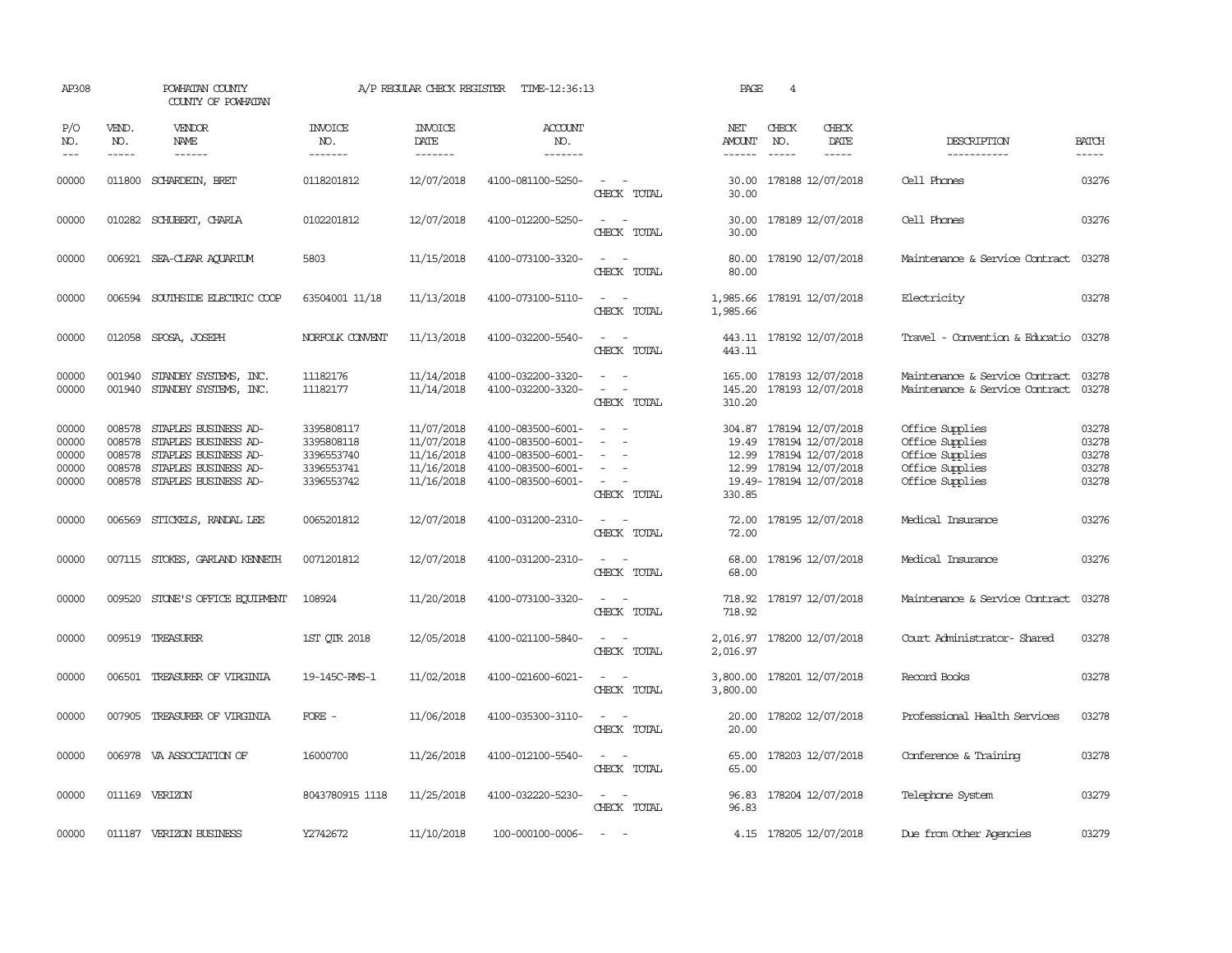| AP308                                                                                                                                                                   |                                                                                                                                                                        | POWHATAN COUNTY<br>COUNTY OF POWHATAN                                                                                                                                                                                                                                                                                                                                                                                                                                                          |                                                                                                                                                                                                                                                                  | A/P REGULAR CHECK REGISTER                                                                                                                                                                                                                                             | TIME-12:36:13                                                                                                                                                                                                                                                                                                                                                                                               |                                                                                                                                                                                                                 | PAGE                                                                                                                                                 | 5                                                                                                                                                                                                                                                                                                                                                                                                                                      |                              |                                                                                                                                                                                                                                                                                                                                                                                                                                                                                                                                                                                            |                                                                                                                                                                         |
|-------------------------------------------------------------------------------------------------------------------------------------------------------------------------|------------------------------------------------------------------------------------------------------------------------------------------------------------------------|------------------------------------------------------------------------------------------------------------------------------------------------------------------------------------------------------------------------------------------------------------------------------------------------------------------------------------------------------------------------------------------------------------------------------------------------------------------------------------------------|------------------------------------------------------------------------------------------------------------------------------------------------------------------------------------------------------------------------------------------------------------------|------------------------------------------------------------------------------------------------------------------------------------------------------------------------------------------------------------------------------------------------------------------------|-------------------------------------------------------------------------------------------------------------------------------------------------------------------------------------------------------------------------------------------------------------------------------------------------------------------------------------------------------------------------------------------------------------|-----------------------------------------------------------------------------------------------------------------------------------------------------------------------------------------------------------------|------------------------------------------------------------------------------------------------------------------------------------------------------|----------------------------------------------------------------------------------------------------------------------------------------------------------------------------------------------------------------------------------------------------------------------------------------------------------------------------------------------------------------------------------------------------------------------------------------|------------------------------|--------------------------------------------------------------------------------------------------------------------------------------------------------------------------------------------------------------------------------------------------------------------------------------------------------------------------------------------------------------------------------------------------------------------------------------------------------------------------------------------------------------------------------------------------------------------------------------------|-------------------------------------------------------------------------------------------------------------------------------------------------------------------------|
| P/O<br>NO.<br>$---$                                                                                                                                                     | VEND.<br>NO.<br>$- - - - -$                                                                                                                                            | VENDOR<br>NAME<br>------                                                                                                                                                                                                                                                                                                                                                                                                                                                                       | INVOICE<br>NO.<br>-------                                                                                                                                                                                                                                        | <b>INVOICE</b><br>DATE<br>-------                                                                                                                                                                                                                                      | <b>ACCOUNT</b><br>NO.<br>-------                                                                                                                                                                                                                                                                                                                                                                            |                                                                                                                                                                                                                 | NET<br>AMOUNT<br>------                                                                                                                              | CHECK<br>NO.                                                                                                                                                                                                                                                                                                                                                                                                                           | CHECK<br>DATE<br>$- - - - -$ | DESCRIPTION<br>-----------                                                                                                                                                                                                                                                                                                                                                                                                                                                                                                                                                                 | <b>BATCH</b><br>-----                                                                                                                                                   |
| 00000                                                                                                                                                                   | 011187                                                                                                                                                                 | VERIZON BUSINESS                                                                                                                                                                                                                                                                                                                                                                                                                                                                               | Y2742672                                                                                                                                                                                                                                                         | 11/10/2018                                                                                                                                                                                                                                                             | 4100-012510-5240-                                                                                                                                                                                                                                                                                                                                                                                           | $\equiv$<br>CHECK TOTAL                                                                                                                                                                                         | 69.57<br>73.72                                                                                                                                       | 178205 12/07/2018                                                                                                                                                                                                                                                                                                                                                                                                                      |                              | Long Distance                                                                                                                                                                                                                                                                                                                                                                                                                                                                                                                                                                              | 03279                                                                                                                                                                   |
| 00000                                                                                                                                                                   |                                                                                                                                                                        | 012072 VIPRE SECURITY                                                                                                                                                                                                                                                                                                                                                                                                                                                                          | INV00313965                                                                                                                                                                                                                                                      | 11/21/2018                                                                                                                                                                                                                                                             | 4100-012510-3320-                                                                                                                                                                                                                                                                                                                                                                                           | $\equiv$<br>CHECK TOTAL                                                                                                                                                                                         | 4,770.50<br>4,770.50                                                                                                                                 | 178206 12/07/2018                                                                                                                                                                                                                                                                                                                                                                                                                      |                              | Maintenance & Service Contract                                                                                                                                                                                                                                                                                                                                                                                                                                                                                                                                                             | 03278                                                                                                                                                                   |
| 00000                                                                                                                                                                   |                                                                                                                                                                        | 006302 COMMONWEALTH OF VA                                                                                                                                                                                                                                                                                                                                                                                                                                                                      | T419994                                                                                                                                                                                                                                                          | 11/29/2018                                                                                                                                                                                                                                                             | 4100-012510-5260-                                                                                                                                                                                                                                                                                                                                                                                           | $\overline{\phantom{a}}$<br>CHECK TOTAL                                                                                                                                                                         | 310.68                                                                                                                                               | 310.68 178207 12/07/2018                                                                                                                                                                                                                                                                                                                                                                                                               |                              | Internet Usage                                                                                                                                                                                                                                                                                                                                                                                                                                                                                                                                                                             | 03278                                                                                                                                                                   |
| 00000                                                                                                                                                                   |                                                                                                                                                                        | 011954 WALLACE, JEFF                                                                                                                                                                                                                                                                                                                                                                                                                                                                           | TUITION REIMB                                                                                                                                                                                                                                                    | 12/04/2018                                                                                                                                                                                                                                                             | 4100-012220-7003-                                                                                                                                                                                                                                                                                                                                                                                           | $\sim$<br>$\sim$<br>CHECK TOTAL                                                                                                                                                                                 | 1,350.00                                                                                                                                             | 1,350.00 178208 12/07/2018                                                                                                                                                                                                                                                                                                                                                                                                             |                              | Tuition reimbursement                                                                                                                                                                                                                                                                                                                                                                                                                                                                                                                                                                      | 03278                                                                                                                                                                   |
| 00000<br>00000<br>00000<br>00000<br>00000<br>00000<br>00000<br>00000<br>00000<br>00000<br>00000<br>00000<br>00000<br>00000<br>00000<br>00000<br>00000<br>00000<br>00000 | 011181<br>011181<br>011181<br>011181<br>011181<br>011181<br>011181<br>011181<br>011181<br>011181<br>011181<br>011181<br>011181<br>011181<br>011181<br>011181<br>011181 | WELLS FARGO FINANCIAL<br>WELLS FARGO FINANCIAL<br>WELLS FARGO FINANCIAL<br>WELLS FARGO FINANCIAL<br>WELLS FARGO FINANCIAL<br>WELLS FARGO FINANCIAL<br>WELLS FARGO FINANCIAL<br>WELLS FARGO FINANCIAL<br>WELLS FARGO FINANCIAL<br>WELLS FARGO FINANCIAL<br>WEILS FARGO FINANCIAL<br>WELLS FARGO FINANCIAL<br>WELLS FARGO FINANCIAL<br>WELLS FARGO FINANCIAL<br>WELLS FARGO FINANCIAL<br>WELLS FARGO FINANCIAL<br>WELLS FARGO FINANCIAL<br>011181 WELLS FARGO FINANCIAL<br>012458 WIMMER, WILLIE | 5005555816<br>5005555816<br>5005555816<br>5005555816<br>5005555816<br>5005555816<br>5005555816<br>5005555816<br>5005555816<br>5005555816<br>5005555816<br>5005555816<br>5005555816<br>5005555816<br>5005555816<br>5005555816<br>5005555816<br>5005555816<br>1029 | 11/22/2018<br>11/22/2018<br>11/22/2018<br>11/22/2018<br>11/22/2018<br>11/22/2018<br>11/22/2018<br>11/22/2018<br>11/22/2018<br>11/22/2018<br>11/22/2018<br>11/22/2018<br>11/22/2018<br>11/22/2018<br>11/22/2018<br>11/22/2018<br>11/22/2018<br>11/22/2018<br>11/14/2018 | 4100-012100-3320-<br>4100-012200-3320-<br>4100-012310-3320-<br>4100-012320-3500-<br>4100-012410-3320-<br>4100-012510-3320-<br>4100-013200-3320-<br>4100-021600-8002-<br>4100-021600-8002-<br>4100-022100-3320-<br>4100-031200-3320-<br>4100-031200-3320-<br>4100-034100-3320-<br>4100-035100-3320-<br>4100-053120-3320-<br>4100-081100-3320-<br>4100-081500-3320-<br>4100-021200-8002-<br>4100-032200-3310- | $\equiv$<br>$\sim$<br>$\equiv$<br>$\sim$<br>$\equiv$<br>$\equiv$<br>$\sim$<br>$\sim$<br>$\sim$<br>$\overline{\phantom{a}}$<br>$\overline{\phantom{a}}$<br>$\sim$<br>$\equiv$<br>$\sim$<br>CHECK TOTAL<br>$\sim$ | 99.76<br>141.13<br>46.80<br>2.97<br>2.01<br>24.23<br>143.19<br>186.70<br>175.54<br>234.37<br>92.69<br>12.26<br>25.87<br>225.93<br>2,041.00<br>970.00 | 178209 12/07/2018<br>178209 12/07/2018<br>178209 12/07/2018<br>178209 12/07/2018<br>178209 12/07/2018<br>178209 12/07/2018<br>178209 12/07/2018<br>178209 12/07/2018<br>105.24 178209 12/07/2018<br>175.54 178209 12/07/2018<br>178209 12/07/2018<br>178209 12/07/2018<br>79.60 178209 12/07/2018<br>178209 12/07/2018<br>178209 12/07/2018<br>267.17 178209 12/07/2018<br>178209 12/07/2018<br>178209 12/07/2018<br>178210 12/07/2018 |                              | Maintenance & Service Contract<br>Maintenance & Service Contract<br>Maintenance & Service Contract<br>Printing & Binding<br>Maintenance & Service Contract<br>Maintenance & Service Contract<br>Maintenance & Service Contract<br>Copier Lease<br>Copier Lease<br>Maintenance & Service Contract<br>Maintenance & Service Contract<br>Maintenance & Service Contract<br>Maintenance & Service Contract<br>Landscaping - Animal Control<br>Maint/Service Contract/Copying<br>Maintenance & Service Contract<br>Maintenance & Service Contract<br>Copier Lease Agreement<br>Equipment Repair | 03280<br>03280<br>03280<br>03280<br>03280<br>03280<br>03280<br>03280<br>03280<br>03280<br>03280<br>03280<br>03280<br>03280<br>03280<br>03280<br>03280<br>03280<br>03278 |
| 00000                                                                                                                                                                   |                                                                                                                                                                        | 012063 WINDSTREAM                                                                                                                                                                                                                                                                                                                                                                                                                                                                              | 012272474 11/18                                                                                                                                                                                                                                                  | 11/28/2018                                                                                                                                                                                                                                                             | 4100-012510-5230-                                                                                                                                                                                                                                                                                                                                                                                           | CHECK TOTAL<br>$\sim$<br>CHECK TOTAL                                                                                                                                                                            | 970.00<br>784.47<br>784.47                                                                                                                           | 178211 12/07/2018                                                                                                                                                                                                                                                                                                                                                                                                                      |                              | Telephone Services                                                                                                                                                                                                                                                                                                                                                                                                                                                                                                                                                                         | 03279                                                                                                                                                                   |
| 00000                                                                                                                                                                   | 002080                                                                                                                                                                 | WOODCOCK, LYNN T.                                                                                                                                                                                                                                                                                                                                                                                                                                                                              | 0020201812                                                                                                                                                                                                                                                       | 12/07/2018                                                                                                                                                                                                                                                             | 4100-031200-2310-                                                                                                                                                                                                                                                                                                                                                                                           | $\overline{\phantom{a}}$<br>CHECK TOTAL                                                                                                                                                                         | 108.00<br>108.00                                                                                                                                     | 178212 12/07/2018                                                                                                                                                                                                                                                                                                                                                                                                                      |                              | Medical Insurance                                                                                                                                                                                                                                                                                                                                                                                                                                                                                                                                                                          | 03276                                                                                                                                                                   |
| 00000                                                                                                                                                                   |                                                                                                                                                                        | 007436 AQUA VIRGINIA, INC.                                                                                                                                                                                                                                                                                                                                                                                                                                                                     | 0621788 11/18                                                                                                                                                                                                                                                    | 11/07/2018                                                                                                                                                                                                                                                             | 4100-073100-5130-                                                                                                                                                                                                                                                                                                                                                                                           | $\sim$<br>CHECK TOTAL                                                                                                                                                                                           | 67.11                                                                                                                                                | 67.11 178214 12/14/2018                                                                                                                                                                                                                                                                                                                                                                                                                |                              | Water                                                                                                                                                                                                                                                                                                                                                                                                                                                                                                                                                                                      | 03281                                                                                                                                                                   |
| 00000                                                                                                                                                                   |                                                                                                                                                                        | 007941 BAKER & TAYLOR                                                                                                                                                                                                                                                                                                                                                                                                                                                                          | 5015276416                                                                                                                                                                                                                                                       | 12/03/2018                                                                                                                                                                                                                                                             | 4100-073100-6012-                                                                                                                                                                                                                                                                                                                                                                                           | $\sim$<br>CHECK TOTAL                                                                                                                                                                                           | 317.83<br>317.83                                                                                                                                     | 178216 12/14/2018                                                                                                                                                                                                                                                                                                                                                                                                                      |                              | Books & Subscriptions                                                                                                                                                                                                                                                                                                                                                                                                                                                                                                                                                                      | 03281                                                                                                                                                                   |
| 00000<br>00000<br>00000<br>00000                                                                                                                                        | 008668<br>008668                                                                                                                                                       | BANK OF AMERICA<br>BANK OF AMERICA<br>008668 BANK OF AMERICA<br>008668 BANK OF AMERICA                                                                                                                                                                                                                                                                                                                                                                                                         | 12/03/2018<br>12/03/2018<br>12/03/2018<br>12/03/2018                                                                                                                                                                                                             | 12/03/2018<br>12/03/2018<br>12/03/2018<br>12/03/2018                                                                                                                                                                                                                   | 4100-081500-5540-<br>4100-081500-5540-<br>4100-012200-5810-<br>4100-031210-6001-                                                                                                                                                                                                                                                                                                                            | $\equiv$<br>$\sim$<br>$\sim$                                                                                                                                                                                    | .00<br>12.00                                                                                                                                         | 178217 12/14/2018<br>178217 12/14/2018<br>85.00 178217 12/14/2018<br>100.00 178217 12/14/2018                                                                                                                                                                                                                                                                                                                                          |                              | Conferences & Training<br>Conferences & Training<br>Dues/Association Memberships<br>Office Supplies                                                                                                                                                                                                                                                                                                                                                                                                                                                                                        | 03284<br>03284<br>03284<br>03284                                                                                                                                        |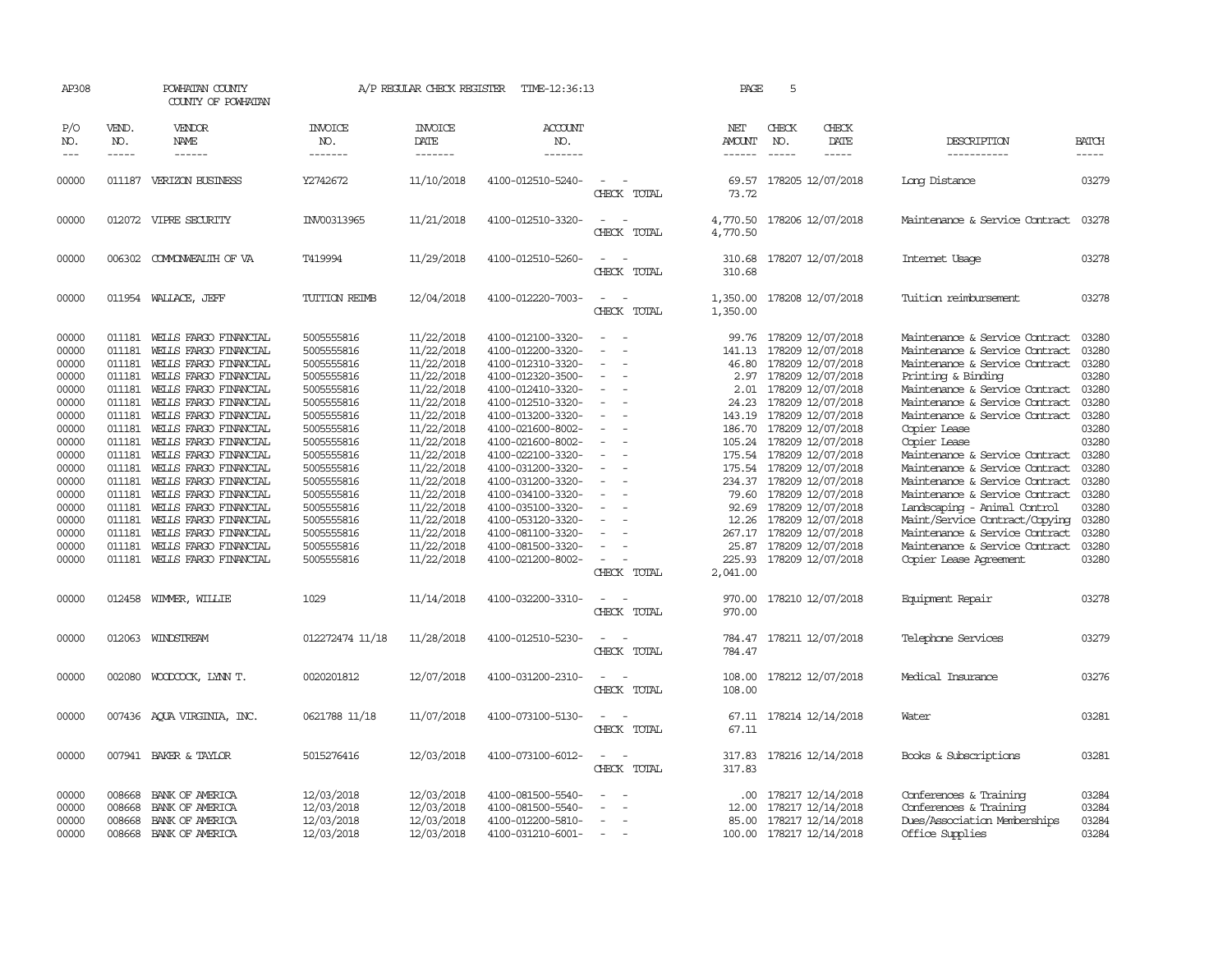| AP308               |                       | POWHATAN COUNTY<br>COUNTY OF POWHATAN |                                  | A/P REGULAR CHECK REGISTER               | TIME-12:36:13             |                          | PAGE                                  | 6            |                          |                                |                       |
|---------------------|-----------------------|---------------------------------------|----------------------------------|------------------------------------------|---------------------------|--------------------------|---------------------------------------|--------------|--------------------------|--------------------------------|-----------------------|
| P/O<br>NO.<br>$---$ | VEND.<br>NO.<br>----- | VENDOR<br>NAME<br>$- - - - - -$       | <b>INVOICE</b><br>NO.<br>------- | <b>INVOICE</b><br><b>DATE</b><br>------- | ACCOUNT<br>NO.<br>------- |                          | NET<br><b>AMOUNT</b><br>$- - - - - -$ | CHECK<br>NO. | CHECK<br>DATE<br>-----   | DESCRIPTION<br>-----------     | <b>BATCH</b><br>----- |
| 00000               | 008668                | BANK OF AMERICA                       | 12/03/2018                       | 12/03/2018                               | 4100-012100-6001-         | $\overline{\phantom{a}}$ | 11.58                                 |              | 178217 12/14/2018        | Office Supplies                | 03284                 |
| 00000               | 008668                | BANK OF AMERICA                       | 12/03/2018                       | 12/03/2018                               | 4100-012100-6001-         |                          | 11.58                                 |              | 178217 12/14/2018        | Office Supplies                | 03284                 |
| 00000               | 008668                | BANK OF AMERICA                       | 12/03/2018                       | 12/03/2018                               | 4100-012100-6001-         | $\overline{\phantom{a}}$ |                                       |              | 11.58-178217 12/14/2018  | Office Supplies                | 03284                 |
| 00000               | 008668                | BANK OF AMERICA                       | 12/03/2018                       | 12/03/2018                               | 4100-012410-3321-         | $\sim$                   |                                       |              | 19.95 178217 12/14/2018  | BAI.NET Credit Card Fees       | 03284                 |
| 00000               | 008668                | BANK OF AMERICA                       | 12/03/2018                       | 12/03/2018                               | 4100-013200-5210-         | $\overline{\phantom{a}}$ |                                       |              | 203.50 178217 12/14/2018 | Postage                        | 03284                 |
| 00000               | 008668                | BANK OF AMERICA                       | 12/03/2018                       | 12/03/2018                               | 4100-013200-5210-         | $\overline{\phantom{a}}$ | 50.00                                 |              | 178217 12/14/2018        | Postage                        | 03284                 |
| 00000               | 008668                | BANK OF AMERICA                       | 12/03/2018                       | 12/03/2018                               | 4100-073100-5210-         | $\sim$                   |                                       |              | 9.99 178217 12/14/2018   | Postage                        | 03284                 |
| 00000               | 008668                | BANK OF AMERICA                       | 12/03/2018                       | 12/03/2018                               | 4100-073100-5210-         | $\overline{\phantom{a}}$ |                                       |              | 18.54 178217 12/14/2018  | Postage                        | 03284                 |
| 00000               | 008668                | BANK OF AMERICA                       | 12/03/2018                       | 12/03/2018                               | 4100-073100-5210-         | $\overline{\phantom{a}}$ | 6.02                                  |              | 178217 12/14/2018        | Postage                        | 03284                 |
| 00000               | 008668                | BANK OF AMERICA                       | 12/03/2018                       | 12/03/2018                               | 4100-073100-5210-         | $\overline{\phantom{a}}$ | 6.50                                  |              | 178217 12/14/2018        | Postage                        | 03284                 |
| 00000               | 008668                | BANK OF AMERICA                       | 12/03/2018                       | 12/03/2018                               | 4100-073100-5210-         | $\overline{\phantom{a}}$ |                                       |              | 10.47 178217 12/14/2018  | Postage                        | 03284                 |
| 00000               | 008668                | BANK OF AMERICA                       | 12/03/2018                       | 12/03/2018                               | 4100-013200-6001-         | $\overline{\phantom{a}}$ | 6.99                                  |              | 178217 12/14/2018        | Office Supplies                | 03284                 |
| 00000               | 008668                | BANK OF AMERICA                       | 12/03/2018                       | 12/03/2018                               | 4100-032200-5120-         | $\overline{\phantom{a}}$ |                                       |              | 77.36 178217 12/14/2018  | Apparatus Fuel                 | 03284                 |
| 00000               | 008668                | BANK OF AMERICA                       | 12/03/2018                       | 12/03/2018                               | 4100-073100-6001-         | $\sim$                   |                                       |              | 15.13 178217 12/14/2018  | Office Supplies                | 03284                 |
| 00000               | 008668                | BANK OF AMERICA                       | 12/03/2018                       | 12/03/2018                               | 4100-073100-6001-         | $\overline{\phantom{a}}$ | 17.82                                 |              | 178217 12/14/2018        | Office Supplies                | 03284                 |
| 00000               | 008668                | BANK OF AMERICA                       | 12/03/2018                       | 12/03/2018                               | 4100-014100-3400-         |                          | 25.00                                 |              | 178217 12/14/2018        | Misc. Meetings - Set Up        | 03284                 |
| 00000               | 008668                | BANK OF AMERICA                       | 12/03/2018                       | 12/03/2018                               | 4100-012510-6002-         | $\overline{\phantom{a}}$ |                                       |              | 41.82 178217 12/14/2018  | Computer Equipment-non-capital | 03284                 |
| 00000               | 008668                | BANK OF AMERICA                       | 12/03/2018                       | 12/03/2018                               | 4100-012510-6002-         | $\overline{\phantom{a}}$ | 11.99                                 |              | 178217 12/14/2018        | Computer Equipment-non-capital | 03284                 |
| 00000               | 008668                | BANK OF AMERICA                       | 12/03/2018                       | 12/03/2018                               | 4100-013200-6001-         | $\overline{\phantom{a}}$ | 24.58                                 |              | 178217 12/14/2018        | Office Supplies                | 03284                 |
| 00000               | 008668                | BANK OF AMERICA                       | 12/03/2018                       | 12/03/2018                               | 4100-021600-6001-         | $\overline{\phantom{a}}$ |                                       |              | 19.95 178217 12/14/2018  | Office Supplies                | 03284                 |
| 00000               | 008668                | BANK OF AMERICA                       | 12/03/2018                       | 12/03/2018                               | 4100-021600-6001-         | $\sim$                   | 43.09                                 |              | 178217 12/14/2018        | Office Supplies                | 03284                 |
| 00000               | 008668                | BANK OF AMERICA                       | 12/03/2018                       | 12/03/2018                               | 4100-031210-6001-         |                          | 130.00                                |              | 178217 12/14/2018        | Office Supplies                | 03284                 |
| 00000               | 008668                | BANK OF AMERICA                       | 12/03/2018                       | 12/03/2018                               | 4100-031210-6001-         |                          |                                       |              | 7.07 178217 12/14/2018   | Office Supplies                | 03284                 |
| 00000               | 008668                | BANK OF AMERICA                       | 12/03/2018                       | 12/03/2018                               | 4100-032200-3310-         | $\overline{\phantom{a}}$ |                                       |              | 19.39-178217 12/14/2018  | Equipment Repair               | 03284                 |
| 00000               | 008668                | BANK OF AMERICA                       | 12/03/2018                       | 12/03/2018                               | 4100-032200-3310-         | $\overline{\phantom{a}}$ |                                       |              | 22.99 178217 12/14/2018  | Equipment Repair               | 03284                 |
| 00000               | 008668                | BANK OF AMERICA                       | 12/03/2018                       | 12/03/2018                               | 4100-032200-3310-         | $\sim$                   |                                       |              | 59.89 178217 12/14/2018  | Equipment Repair               | 03284                 |
| 00000               | 008668                | BANK OF AMERICA                       | 12/03/2018                       | 12/03/2018                               | 4100-032200-6009-         | $\overline{\phantom{a}}$ | 36.35                                 |              | 178217 12/14/2018        | Auto Repairs and Parts         | 03284                 |
| 00000               | 008668                | BANK OF AMERICA                       | 12/03/2018                       | 12/03/2018                               | 4100-034100-6002-         | $\overline{\phantom{a}}$ |                                       |              | 49.60 178217 12/14/2018  | Computer Equipment-non-capital | 03284                 |
| 00000               | 008668                | BANK OF AMERICA                       | 12/03/2018                       | 12/03/2018                               | 4100-035500-6001-         |                          | 28.94                                 |              | 178217 12/14/2018        | Office Supplies                | 03284                 |
| 00000               | 008668                | BANK OF AMERICA                       | 12/03/2018                       | 12/03/2018                               | 4100-083500-6001-         |                          |                                       |              | 35.00 178217 12/14/2018  | Office Supplies                | 03284                 |
| 00000               | 008668                | BANK OF AMERICA                       | 12/03/2018                       | 12/03/2018                               | 4100-083500-6014-         | $\equiv$                 |                                       |              | 62.70 178217 12/14/2018  | Other Operating Supplies       | 03284                 |
| 00000               | 008668                | BANK OF AMERICA                       | 12/03/2018                       | 12/03/2018                               | 4100-073100-6012-         | $\equiv$                 | 15.00                                 |              | 178217 12/14/2018        | Books & Subscriptions          | 03284                 |
| 00000               | 008668                | BANK OF AMERICA                       | 12/03/2018                       | 12/03/2018                               | 4100-012200-5130-         | $\overline{\phantom{a}}$ | 14.98                                 |              | 178217 12/14/2018        | Water                          | 03284                 |
| 00000               | 008668                | BANK OF AMERICA                       | 12/03/2018                       | 12/03/2018                               | 4100-014100-6004-         |                          | 39.99                                 |              | 178217 12/14/2018        | Tools and Equipment            | 03284                 |
| 00000               | 008668                | BANK OF AMERICA                       | 12/03/2018                       | 12/03/2018                               | 4100-014500-6004-         | $\equiv$                 |                                       |              | 68.98 178217 12/14/2018  | Tools and Equipment            | 03284                 |
| 00000               | 008668                | BANK OF AMERICA                       | 12/03/2018                       | 12/03/2018                               | 4100-021600-5540-         |                          | 50.00                                 |              | 178217 12/14/2018        | Travel and Education           | 03284                 |
| 00000               | 008668                | BANK OF AMERICA                       | 12/03/2018                       | 12/03/2018                               | 4100-035500-6009-         |                          | 15.00                                 |              | 178217 12/14/2018        | Auto Parts/Repairs             | 03284                 |
| 00000               | 008668                | BANK OF AMERICA                       | 12/03/2018                       | 12/03/2018                               | 4100-073100-6012-         | $\overline{\phantom{a}}$ |                                       |              | 46.94 178217 12/14/2018  | Books & Subscriptions          | 03284                 |
| 00000               | 008668                | BANK OF AMERICA                       | 12/03/2018                       | 12/03/2018                               | 4100-032200-5210-         | $\sim$                   |                                       |              | 16.17 178217 12/14/2018  | Postage                        | 03284                 |
| 00000               | 008668                | BANK OF AMERICA                       | 12/03/2018                       | 12/03/2018                               | 4100-032200-5815-         | $\equiv$                 | 442.78                                |              | 178217 12/14/2018        | Training/Seminars              | 03284                 |
| 00000               | 008668                | BANK OF AMERICA                       | 12/03/2018                       | 12/03/2018                               | 4100-032200-5815-         | $\equiv$                 | 442.78                                |              | 178217 12/14/2018        | Training/Seminars              | 03284                 |
| 00000               | 008668                | BANK OF AMERICA                       | 12/03/2018                       | 12/03/2018                               | 4100-012100-5810-         | $\overline{\phantom{a}}$ | 1,400.00                              |              | 178217 12/14/2018        | Dues/Association Memberships   | 03284                 |
| 00000               | 008668                | BANK OF AMERICA                       | 12/03/2018                       | 12/03/2018                               | 4100-035500-6008-         | $\overline{\phantom{a}}$ |                                       |              | 24.50 178217 12/14/2018  | Gas/Grease/Oil                 | 03284                 |
| 00000               | 008668                | BANK OF AMERICA                       | 12/03/2018                       | 12/03/2018                               | 4100-034100-6001-         | $\overline{\phantom{a}}$ | 72.76                                 |              | 178217 12/14/2018        | Office Supplies                | 03284                 |
| 00000               | 008668                | BANK OF AMERICA                       | 12/03/2018                       | 12/03/2018                               | 4100-012100-5530-         | $\sim$                   |                                       |              | 10.49 178217 12/14/2018  | <b>Business Meetings</b>       | 03284                 |
| 00000               | 008668                | BANK OF AMERICA                       | 12/03/2018                       | 12/03/2018                               | 4100-034100-6001-         | $\overline{\phantom{a}}$ | 105.29                                |              | 178217 12/14/2018        | Office Supplies                | 03284                 |
| 00000               | 008668                | BANK OF AMERICA                       | 12/03/2018                       | 12/03/2018                               | 4100-034100-6001-         | $\overline{\phantom{a}}$ |                                       |              | 84.23 178217 12/14/2018  | Office Supplies                | 03284                 |
| 00000               | 008668                | BANK OF AMERICA                       | 12/03/2018                       | 12/03/2018                               | 4100-081500-5540-         | $\equiv$                 | 375.00                                |              | 178217 12/14/2018        | Conferences & Training         | 03284                 |
| 00000               | 008668                | BANK OF AMERICA                       | 12/03/2018                       | 12/03/2018                               | 4100-012510-8205-         | $\equiv$                 | 123.02                                |              | 178217 12/14/2018        | Hosting Fees                   | 03284                 |
| 00000               | 008668                | BANK OF AMERICA                       | 12/03/2018                       | 12/03/2018                               | 4100-012510-8205-         | $\sim$                   |                                       |              | 15.17 178217 12/14/2018  | Hosting Fees                   | 03284                 |
| 00000               | 008668                | BANK OF AMERICA                       | 12/03/2018                       | 12/03/2018                               | 4100-034100-6002-         | $\sim$                   |                                       |              | 69.00 178217 12/14/2018  | Computer Equipment-non-capital | 03284                 |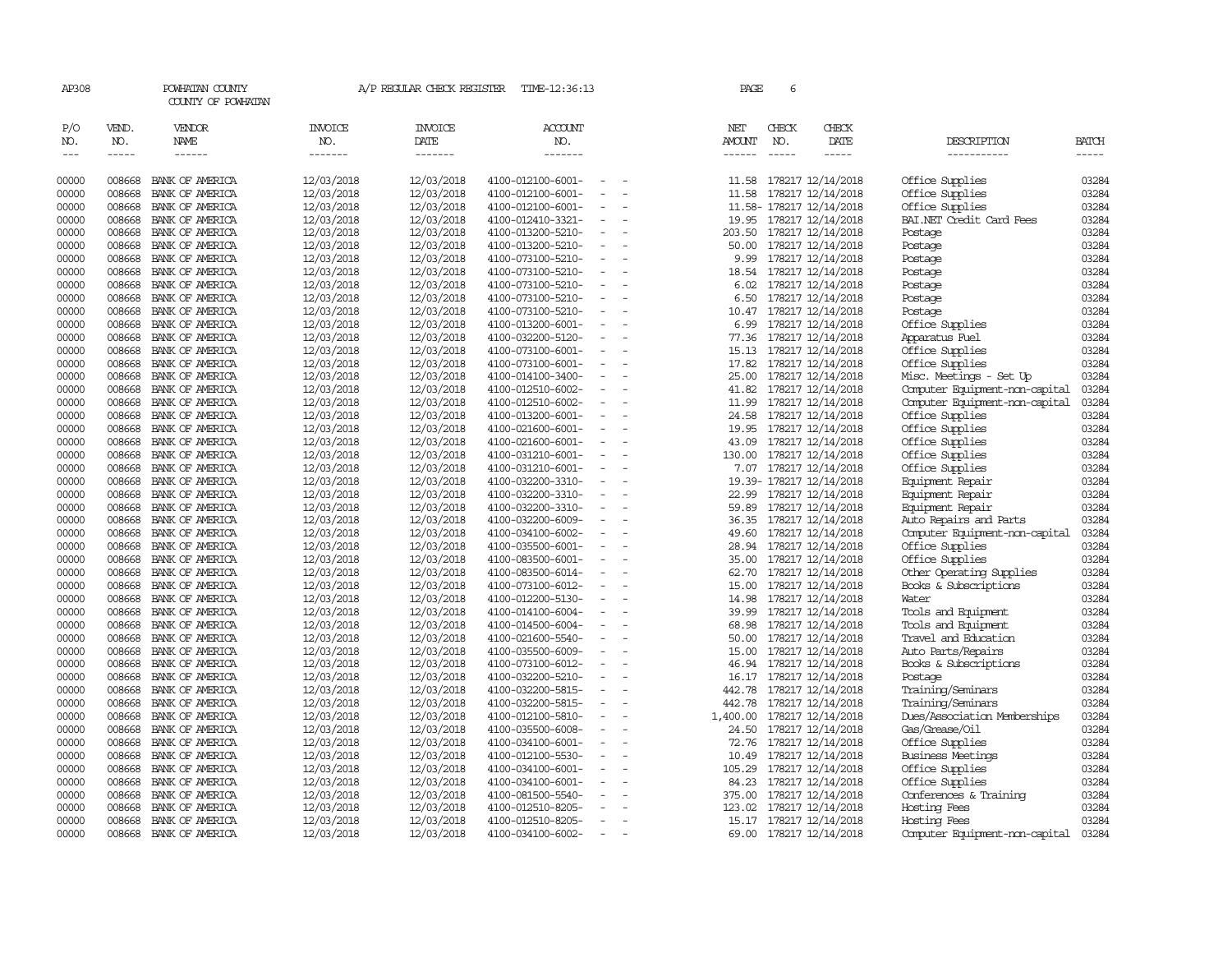| AP308                             |                          | POWHATAN COUNTY<br>COUNTY OF POWHATAN  |                                  | A/P REGULAR CHECK REGISTER        | TIME-12:36:13                          |                          | PAGE                    | 7                             |                              |                                |                             |
|-----------------------------------|--------------------------|----------------------------------------|----------------------------------|-----------------------------------|----------------------------------------|--------------------------|-------------------------|-------------------------------|------------------------------|--------------------------------|-----------------------------|
| P/O<br>NO.<br>$\qquad \qquad - -$ | VEND.<br>NO.<br>$\cdots$ | VENDOR<br><b>NAME</b><br>$- - - - - -$ | <b>INVOICE</b><br>NO.<br>------- | <b>INVOICE</b><br>DATE<br>------- | <b>ACCOUNT</b><br>NO.<br>-------       |                          | NET<br>AMOUNT<br>------ | CHECK<br>NO.<br>$\frac{1}{2}$ | CHECK<br>DATE<br>$- - - - -$ | DESCRIPTION<br>-----------     | <b>BATCH</b><br>$- - - - -$ |
| 00000                             | 008668                   | BANK OF AMERICA                        | 12/03/2018                       | 12/03/2018                        | 4100-034100-3320-                      |                          | 99.00                   |                               | 178217 12/14/2018            | Maintenance & Service Contract | 03284                       |
| 00000                             | 008668                   | BANK OF AMERICA                        | 12/03/2018                       | 12/03/2018                        | 4100-032200-5540-                      |                          | 25.00                   |                               | 178217 12/14/2018            | Travel - Convention & Educatio | 03284                       |
| 00000                             | 008668                   | BANK OF AMERICA                        | 12/03/2018                       | 12/03/2018                        | 4100-081500-5540-                      | $\sim$                   | 110.00                  |                               | 178217 12/14/2018            | Conferences & Training         | 03284                       |
| 00000                             | 008668                   | BANK OF AMERICA                        | 12/03/2018                       | 12/03/2018                        | 4100-031210-5540-                      | $\equiv$                 | 331.00                  |                               | 178217 12/14/2018            | Conferences and Training       | 03284                       |
| 00000                             | 008668                   | BANK OF AMERICA                        | 12/03/2018                       | 12/03/2018                        | 4100-031210-5540-                      | $\overline{\phantom{a}}$ | 274.00                  |                               | 178217 12/14/2018            | Conferences and Training       | 03284                       |
| 00000                             | 008668                   | BANK OF AMERICA                        | 12/03/2018                       | 12/03/2018                        | 4100-032200-5815-                      | $\overline{\phantom{a}}$ | 119.56                  |                               | 178217 12/14/2018            | Training/Seminars              | 03284                       |
| 00000                             | 008668                   | BANK OF AMERICA                        | 12/03/2018                       | 12/03/2018                        | 4100-031210-5540-                      | $\overline{\phantom{a}}$ | 25.13                   |                               | 178217 12/14/2018            | Conferences and Training       | 03284                       |
| 00000                             | 008668                   | BANK OF AMERICA                        | 12/03/2018                       | 12/03/2018                        | 4100-032200-5540-                      | $\overline{\phantom{a}}$ | 487.66                  |                               | 178217 12/14/2018            | Travel - Convention & Educatio | 03284                       |
| 00000                             | 008668                   | BANK OF AMERICA                        | 12/03/2018                       | 12/03/2018                        | 4100-012310-3320-                      |                          | 1,670.00                |                               | 178217 12/14/2018            | Maintenance & Service Contract | 03284                       |
| 00000                             | 008668                   | BANK OF AMERICA                        | 12/03/2018                       | 12/03/2018                        | 4100-012510-5260-                      | $\equiv$                 | 65.00                   |                               | 178217 12/14/2018            | Internet Usage                 | 03284                       |
| 00000                             | 008668                   | BANK OF AMERICA                        | 12/03/2018                       | 12/03/2018                        | 4100-012510-6008-                      | $\overline{\phantom{a}}$ | 16.01                   |                               | 178217 12/14/2018            | Gas/Grease/Oil                 | 03284                       |
| 00000                             | 008668                   | BANK OF AMERICA                        | 12/03/2018                       | 12/03/2018                        | 4100-012310-6014-                      |                          | 1,021.00                |                               | 178217 12/14/2018            | Other Operating Supplies       | 03284                       |
| 00000                             | 008668                   | BANK OF AMERICA                        |                                  | 12/03/2018                        |                                        | $\overline{\phantom{a}}$ |                         |                               | 178217 12/14/2018            | Other Operating Supplies       | 03284                       |
| 00000                             | 008668                   | BANK OF AMERICA                        | 12/03/2018<br>12/03/2018         | 12/03/2018                        | 4100-012520-6014-<br>4100-073100-3320- | $\overline{\phantom{a}}$ | 430.22<br>45.00         |                               | 178217 12/14/2018            | Maintenance & Service Contract | 03284                       |
| 00000                             | 008668                   | BANK OF AMERICA                        | 12/03/2018                       | 12/03/2018                        | 4100-032200-5540-                      | $\equiv$                 | 490.00                  |                               | 178217 12/14/2018            | Travel - Convention & Educatio | 03284                       |
| 00000                             | 008668                   | BANK OF AMERICA                        | 12/03/2018                       | 12/03/2018                        | 4100-032200-5815-                      |                          | 13.00                   |                               | 178217 12/14/2018            | Training/Seminars              | 03284                       |
| 00000                             | 008668                   | BANK OF AMERICA                        | 12/03/2018                       | 12/03/2018                        | 4100-032200-5815-                      | $\overline{\phantom{a}}$ | 13.00                   |                               | 178217 12/14/2018            | Training/Seminars              | 03284                       |
| 00000                             | 008668                   | BANK OF AMERICA                        | 12/03/2018                       | 12/03/2018                        | 4100-032200-5540-                      | $\overline{\phantom{a}}$ | 70.00                   |                               | 178217 12/14/2018            | Travel - Convention & Educatio | 03284                       |
| 00000                             | 008668                   | BANK OF AMERICA                        | 12/03/2018                       | 12/03/2018                        | 4100-081500-5510-                      |                          | 4.00                    |                               | 178217 12/14/2018            | Travel/Mileage/Parking/Tolls   | 03284                       |
| 00000                             | 008668                   | BANK OF AMERICA                        | 12/03/2018                       | 12/03/2018                        | 4100-013200-3310-                      | $\overline{\phantom{a}}$ | 202.80                  |                               | 178217 12/14/2018            | Labor - Voting Machines        | 03284                       |
| 00000                             | 008668                   | BANK OF AMERICA                        | 12/03/2018                       | 12/03/2018                        | 4100-012100-5540-                      | $\equiv$                 | 60.00                   |                               | 178217 12/14/2018            | Conference & Training          | 03284                       |
| 00000                             | 008668                   | BANK OF AMERICA                        | 12/03/2018                       | 12/03/2018                        | 4100-081500-5810-                      | $\equiv$                 | 225.00                  |                               | 178217 12/14/2018            | Dues/Association Memberships   | 03284                       |
| 00000                             | 008668                   | BANK OF AMERICA                        | 12/03/2018                       | 12/03/2018                        | 4100-081500-5810-                      | $\sim$                   | 195.00                  |                               | 178217 12/14/2018            | Dues/Association Memberships   | 03284                       |
| 00000                             | 008668                   | BANK OF AMERICA                        | 12/03/2018                       | 12/03/2018                        | 4100-021600-6014-                      | $\overline{\phantom{a}}$ | 464.96                  |                               | 178217 12/14/2018            | Other Operating Expenses       | 03284                       |
| 00000                             | 008668                   | BANK OF AMERICA                        | 12/03/2018                       | 12/03/2018                        | 4100-081100-6012-                      | $\overline{\phantom{a}}$ | 80.24                   |                               | 178217 12/14/2018            | Books & Subscriptions          | 03284                       |
| 00000                             | 008668                   | BANK OF AMERICA                        | 12/03/2018                       | 12/03/2018                        | 4100-081100-6021-                      |                          | 154.10                  |                               | 178217 12/14/2018            | Street Signs                   | 03284                       |
| 00000                             | 008668                   | BANK OF AMERICA                        | 12/03/2018                       | 12/03/2018                        | 4100-012100-3140-                      | $\equiv$                 | 175.00                  |                               | 178217 12/14/2018            | Professional Services          | 03284                       |
| 00000                             | 008668                   | BANK OF AMERICA                        | 12/03/2018                       | 12/03/2018                        | 4100-012100-5510-                      | $\overline{\phantom{a}}$ | 7.00                    |                               | 178217 12/14/2018            | Travel/Mileage/Parking/Tolls   | 03284                       |
| 00000                             | 008668                   | BANK OF AMERICA                        | 12/03/2018                       | 12/03/2018                        | 4100-081500-5510-                      | $\equiv$                 | 7.00                    |                               | 178217 12/14/2018            | Travel/Mileage/Parking/Tolls   | 03284                       |
| 00000                             | 008668                   | BANK OF AMERICA                        | 12/03/2018                       | 12/03/2018                        | 4100-081500-5510-                      | $\overline{\phantom{a}}$ | 7.00                    |                               | 178217 12/14/2018            | Travel/Mileage/Parking/Tolls   | 03284                       |
| 00000                             | 008668                   | BANK OF AMERICA                        | 12/03/2018                       | 12/03/2018                        | 4100-032200-6011-                      | $\overline{\phantom{a}}$ | 217.85                  |                               | 178217 12/14/2018            | Protective Gear/Uniforms       | 03284                       |
| 00000                             | 008668                   | BANK OF AMERICA                        | 12/03/2018                       | 12/03/2018                        | 4100-035500-6008-                      |                          | 99.70                   |                               | 178217 12/14/2018            | Gas/Grease/Oil                 | 03284                       |
| 00000                             | 008668                   | BANK OF AMERICA                        | 12/03/2018                       | 12/03/2018                        | 4100-035500-6014-                      |                          | 288.51                  |                               | 178217 12/14/2018            | Other Operating Supplies       | 03284                       |
| 00000                             | 008668                   | BANK OF AMERICA                        | 12/03/2018                       | 12/03/2018                        | 4100-035500-5540-                      | $\equiv$                 | 80.00                   |                               | 178217 12/14/2018            | Conferences & Training         | 03284                       |
| 00000                             | 008668                   | BANK OF AMERICA                        | 12/03/2018                       | 12/03/2018                        | 4100-034100-6001-                      | $\overline{\phantom{a}}$ |                         |                               | 59.64 178217 12/14/2018      | Office Supplies                | 03284                       |
| 00000                             | 008668                   | BANK OF AMERICA                        | 12/03/2018                       | 12/03/2018                        | 4100-034100-6001-                      |                          | 31.88                   |                               | 178217 12/14/2018            | Office Supplies                | 03284                       |
| 00000                             | 008668                   | BANK OF AMERICA                        | 12/03/2018                       | 12/03/2018                        | 4100-032200-5540-                      | $\overline{\phantom{a}}$ | 254.05                  |                               | 178217 12/14/2018            | Travel - Convention & Educatio | 03284                       |
| 00000                             | 008668                   | BANK OF AMERICA                        | 12/03/2018                       | 12/03/2018                        | 4100-032200-5120-                      | $\overline{\phantom{a}}$ | 47.48                   |                               | 178217 12/14/2018            | Apparatus Fuel                 | 03284                       |
| 00000                             | 008668                   | BANK OF AMERICA                        | 12/03/2018                       | 12/03/2018                        | 4100-073100-6012-                      |                          | 467.88                  |                               | 178217 12/14/2018            | Books & Subscriptions          | 03284                       |
| 00000                             | 008668                   | BANK OF AMERICA                        | 12/03/2018                       | 12/03/2018                        | 4100-034100-6002-                      |                          | 559.00                  |                               | 178217 12/14/2018            | Computer Equipment-non-capital | 03284                       |
| 00000                             | 008668                   | BANK OF AMERICA                        | 12/03/2018                       | 12/03/2018                        | 4100-081100-6002-                      | $\equiv$                 | 559.00                  |                               | 178217 12/14/2018            | Computer Equipment-non-capital | 03284                       |
| 00000                             | 008668                   | BANK OF AMERICA                        | 12/03/2018                       | 12/03/2018                        | 4100-081100-6002-                      | $\overline{\phantom{a}}$ | 69.00                   |                               | 178217 12/14/2018            | Computer Equipment-non-capital | 03284                       |
|                                   |                          |                                        |                                  |                                   |                                        | CHECK TOTAL              | 14,283.18               |                               |                              |                                |                             |
| 00000                             | 011010                   | BOX ALARM TEES                         | 264                              | 12/04/2018                        | 4100-032200-6011-                      |                          | 712.00                  |                               | 178220 12/14/2018            | Protective Gear/Uniforms       | 03281                       |
|                                   |                          |                                        |                                  |                                   |                                        | CHECK TOTAL              | 712.00                  |                               |                              |                                |                             |
| 00000                             | 000540                   | CENTRAL VIRGINIA WASTE                 | 23903                            | 11/23/2018                        | 4100-014300-3176-                      |                          | 100.00                  |                               | 178221 12/14/2018            | Recycling Pulls                | 03281                       |
| 00000                             | 000540                   | CENTRAL VIRGINIA WASTE                 | 23908                            | 11/28/2018                        | 4100-014300-3176-                      |                          | 377.74                  |                               | 178221 12/14/2018            | Recycling Pulls                | 03281                       |
| 00000                             | 000540                   | CENTRAL VIRGINIA WASTE                 | 23918                            | 12/03/2018                        | 4100-014300-3175-                      | $\overline{\phantom{a}}$ |                         |                               | 480.00 178221 12/14/2018     | Waste Disposal                 | 03281                       |
|                                   |                          |                                        |                                  |                                   |                                        | CHECK TOTAL              | 957.74                  |                               |                              |                                |                             |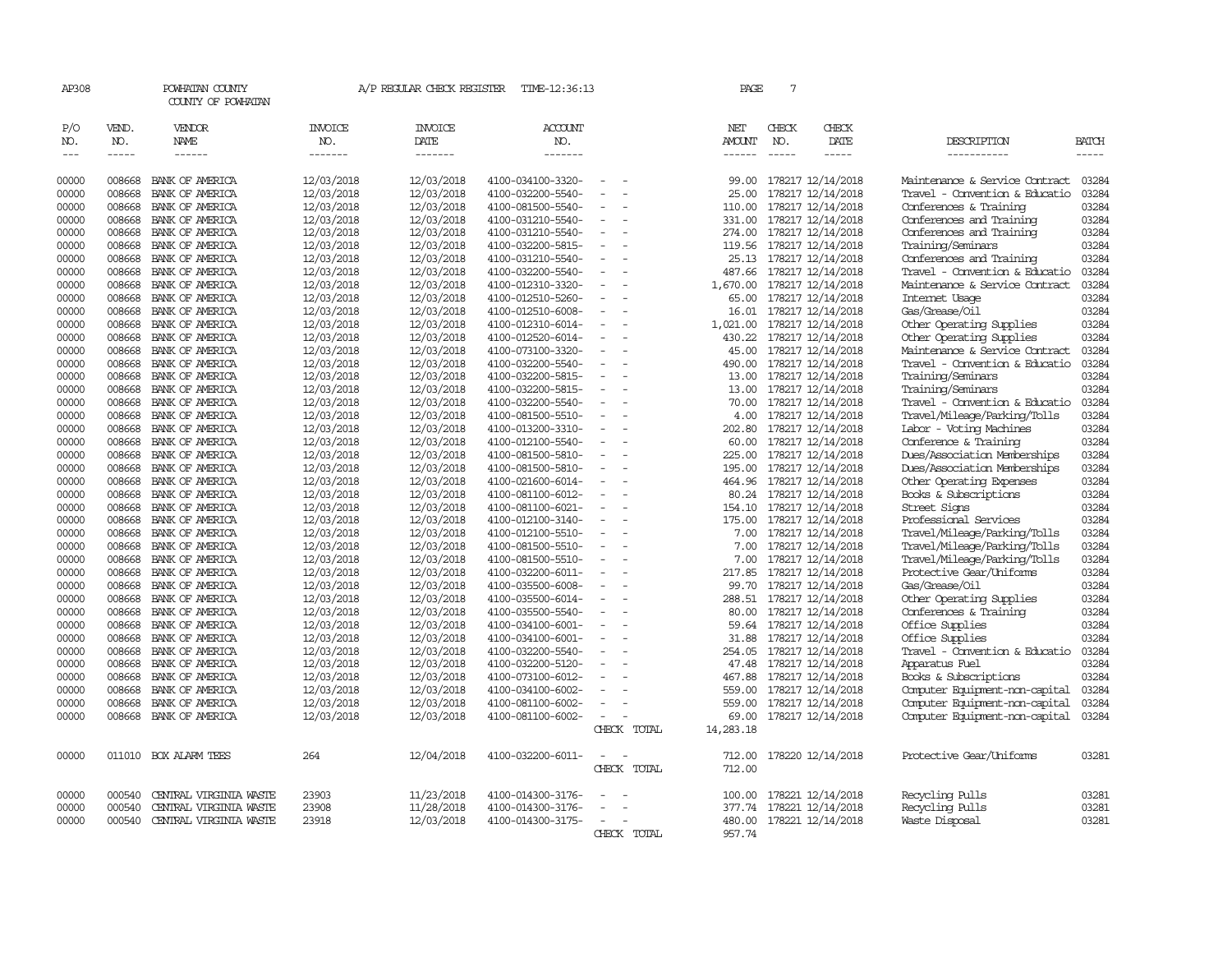| AP308                                                       |                             | POWHATAN COUNTY<br>COUNTY OF POWHATAN                                                                                                                                                                                                                    |                                                                                  | A/P REGULAR CHECK REGISTER                                                                     | TIME-12:36:13                                                                                                                                   |                                                                                                               | PAGE                                                          | 8            |                                                                                                                                                 |                                                                                                                                                        |                                                             |
|-------------------------------------------------------------|-----------------------------|----------------------------------------------------------------------------------------------------------------------------------------------------------------------------------------------------------------------------------------------------------|----------------------------------------------------------------------------------|------------------------------------------------------------------------------------------------|-------------------------------------------------------------------------------------------------------------------------------------------------|---------------------------------------------------------------------------------------------------------------|---------------------------------------------------------------|--------------|-------------------------------------------------------------------------------------------------------------------------------------------------|--------------------------------------------------------------------------------------------------------------------------------------------------------|-------------------------------------------------------------|
| P/O<br>NO.<br>$---$                                         | VEND.<br>NO.<br>$- - - - -$ | VENDOR<br>NAME<br>------                                                                                                                                                                                                                                 | INVOICE<br>NO.<br>-------                                                        | <b>INVOICE</b><br>DATE<br>-------                                                              | <b>ACCOUNT</b><br>NO.<br>-------                                                                                                                |                                                                                                               | NET<br>AMOUNT<br>$- - - - - -$                                | CHECK<br>NO. | CHECK<br>DATE<br>-----                                                                                                                          | DESCRIPTION<br>-----------                                                                                                                             | <b>BATCH</b><br>-----                                       |
| 00000                                                       | 010808                      | CERULLO, ROBERT                                                                                                                                                                                                                                          | <b>MILEAGE 11/29</b>                                                             | 11/29/2018                                                                                     | 4100-022100-5510-                                                                                                                               | $\hspace{0.1mm}-\hspace{0.1mm}$<br>$\sim$<br>CHECK TOTAL                                                      | 37.82                                                         |              | 37.82 178222 12/14/2018                                                                                                                         | Travel/Mileage/Parking/Tolls                                                                                                                           | 03281                                                       |
| 00000<br>00000<br>00000<br>00000                            | 006965<br>006965<br>006965  | CINIAS CORPORATION<br>CINIAS CORPORATION<br>CINIAS CORPORATION<br>006965 CINIAS CORPORATION                                                                                                                                                              | 143485943<br>14349075<br>143494843<br>143499246                                  | 11/07/2018<br>11/14/2018<br>11/21/2018<br>11/28/2018                                           | 4100-014300-6011-<br>4100-014300-6011-<br>4100-014300-6011-<br>4100-014300-6011-                                                                | $\overline{\phantom{a}}$<br>$\sim$<br>$\equiv$<br>$\overline{\phantom{a}}$<br>$\sim$<br>CHECK TOTAL           | 142.10<br>547.85                                              |              | 141.55 178223 12/14/2018<br>178223 12/14/2018<br>122.10 178223 12/14/2018<br>142.10 178223 12/14/2018                                           | Uniforms<br>Uniforms<br>Uniforms<br>Uniforms                                                                                                           | 03281<br>03281<br>03281<br>03281                            |
| 00000                                                       |                             | 000327 COUNTY SEAT RESTAURANT                                                                                                                                                                                                                            | LUNCH 10/31/18                                                                   | 10/31/2018                                                                                     | 4100-011010-5840-                                                                                                                               | $\overline{\phantom{a}}$<br>$\overline{\phantom{a}}$<br>CHECK TOTAL                                           | 861.69                                                        |              | 861.69 178225 12/14/2018                                                                                                                        | Meeting Expense                                                                                                                                        | 03281                                                       |
| 00000                                                       |                             | 010079 DEAL & LACHENEY P.C.                                                                                                                                                                                                                              | 4770                                                                             | 12/03/2018                                                                                     | 4100-012210-3150-                                                                                                                               | $\sim$<br>$\sim$<br>CHECK TOTAL                                                                               | 10,000.00                                                     |              | 10,000.00 178226 12/14/2018                                                                                                                     | Contracted County Attorney                                                                                                                             | 03281                                                       |
| 00000<br>00000                                              | 008787 DW<br>008787 DW      |                                                                                                                                                                                                                                                          | 18271746<br>18304788                                                             | 9/28/2018<br>10/31/2018                                                                        | 4100-012410-3320-<br>4100-012410-3320-                                                                                                          | $\sim$<br>CHECK TOTAL                                                                                         | 825.00<br>2,300.00<br>3,125.00                                |              | 178227 12/14/2018<br>178227 12/14/2018                                                                                                          | Maintenance & Service Contract<br>Maintenance & Service Contract                                                                                       | 03281<br>03281                                              |
| 00000                                                       |                             | 006666 FINE CREEK FIRE DEPT                                                                                                                                                                                                                              | FORESTRY GRNT#2                                                                  | 11/14/2018                                                                                     | 4100-032200-6015-                                                                                                                               | $\overline{\phantom{a}}$<br>$\overline{\phantom{a}}$<br>CHECK TOTAL                                           | 1,166.84<br>1,166.84                                          |              | 178230 12/14/2018                                                                                                                               | Matching Funds for Fire & EMS                                                                                                                          | 03281                                                       |
| 00000                                                       |                             | 006146 MCCLELLAN, WENDY SUSAN                                                                                                                                                                                                                            | MILEAGE 11/27                                                                    | 11/27/2018                                                                                     | 4100-031710-5510-                                                                                                                               | $\sim$ $\sim$<br>CHECK TOTAL                                                                                  | 51.67                                                         |              | 51.67 178235 12/14/2018                                                                                                                         | Travel/Mileage/Parking/Tolls                                                                                                                           | 03281                                                       |
| 00000                                                       |                             | 011840 MCI COMM SERVICE                                                                                                                                                                                                                                  | 8045985656 1018                                                                  | 11/11/2018                                                                                     | 4100-031210-5240-                                                                                                                               | $\sim$<br>CHECK TOTAL                                                                                         | 202.54                                                        |              | 202.54 178236 12/14/2018                                                                                                                        | Long Distance                                                                                                                                          | 03281                                                       |
| 00000<br>00000<br>00000<br>00000<br>00000<br>00000<br>00000 |                             | 012274 MITEL CLOUD SERVICES, INC<br>012274 MITEL CLOUD SERVICES, INC<br>012274 MITEL CLOUD SERVICES, INC<br>012274 MITEL CLOUD SERVICES, INC<br>012274 MITEL CLOUD SERVICES, INC<br>012274 MITEL CLOUD SERVICES, INC<br>012274 MITEL CLOUD SERVICES, INC | 30284249<br>30284249<br>30284249<br>30284249<br>30284249<br>30284249<br>30284249 | 11/05/2018<br>11/05/2018<br>11/05/2018<br>11/05/2018<br>11/05/2018<br>11/05/2018<br>11/05/2018 | 4100-021100-5230-<br>4100-031200-5230-<br>4100-012410-5230-<br>4100-012520-5230-<br>4100-021100-5230-<br>4100-034100-5230-<br>4100-031200-5230- | $\overline{\phantom{a}}$<br>$\sim$<br>$\sim$<br>$\equiv$<br>$\overline{\phantom{a}}$<br>$\sim$<br>CHECK TOTAL | 5.51<br>5.51<br>5.51<br>5.51<br>5.51<br>5.51<br>5.51<br>38.57 |              | 178237 12/14/2018<br>178237 12/14/2018<br>178237 12/14/2018<br>178237 12/14/2018<br>178237 12/14/2018<br>178237 12/14/2018<br>178237 12/14/2018 | Telephone Services<br>Telephone Services<br>Telephone Services<br>Telephone Services<br>Telephone Services<br>Telephone Services<br>Telephone Services | 03281<br>03281<br>03281<br>03281<br>03281<br>03281<br>03281 |
| 00000                                                       |                             | 012752 NATIONAL ASSOCIATION OF                                                                                                                                                                                                                           | DUES-D. DUNIVAN                                                                  | 12/06/2018                                                                                     | 4100-034100-5810-                                                                                                                               | CHECK TOTAL                                                                                                   | 75.00<br>75.00                                                |              | 178238 12/14/2018                                                                                                                               | Dues/Association Memberships                                                                                                                           | 03281                                                       |
| 00000                                                       |                             | 008294 POWHATAN COUNTY PUBLIC                                                                                                                                                                                                                            | 4662                                                                             | 10/15/2018                                                                                     | 4100-034100-6009-                                                                                                                               | $\overline{\phantom{a}}$<br>$\overline{\phantom{a}}$<br>CHECK TOTAL                                           | 108.04                                                        |              | 108.04 178241 12/14/2018                                                                                                                        | Auto Parts/Repairs                                                                                                                                     | 03281                                                       |
| 00000                                                       |                             | 012064 POWHATAN COUNTY TREASURER 7173208                                                                                                                                                                                                                 |                                                                                  | 11/03/2018                                                                                     | 4100-073100-5140-                                                                                                                               | CHECK TOTAL                                                                                                   | 140.51                                                        |              | 140.51 178242 12/14/2018                                                                                                                        | Sewer                                                                                                                                                  | 03281                                                       |
| 00000                                                       |                             | 009518 QUARLES PETROLEUM, INC.                                                                                                                                                                                                                           | CT-1052146                                                                       | 11/30/2018                                                                                     | 4100-031200-6008-                                                                                                                               | $\overline{\phantom{a}}$<br>CHECK TOTAL                                                                       | 219.75                                                        |              | 219.75 178243 12/14/2018                                                                                                                        | Gas/Grease/Oil                                                                                                                                         | 03281                                                       |
| 00000                                                       |                             | 006579 RICHMOND ALARM                                                                                                                                                                                                                                    | 302055                                                                           | 12/01/2018                                                                                     | 4100-012410-3320-                                                                                                                               | CHECK<br>TOTAL                                                                                                | 400.00                                                        |              | 400.00 178244 12/14/2018                                                                                                                        | Maintenance & Service Contract                                                                                                                         | 03281                                                       |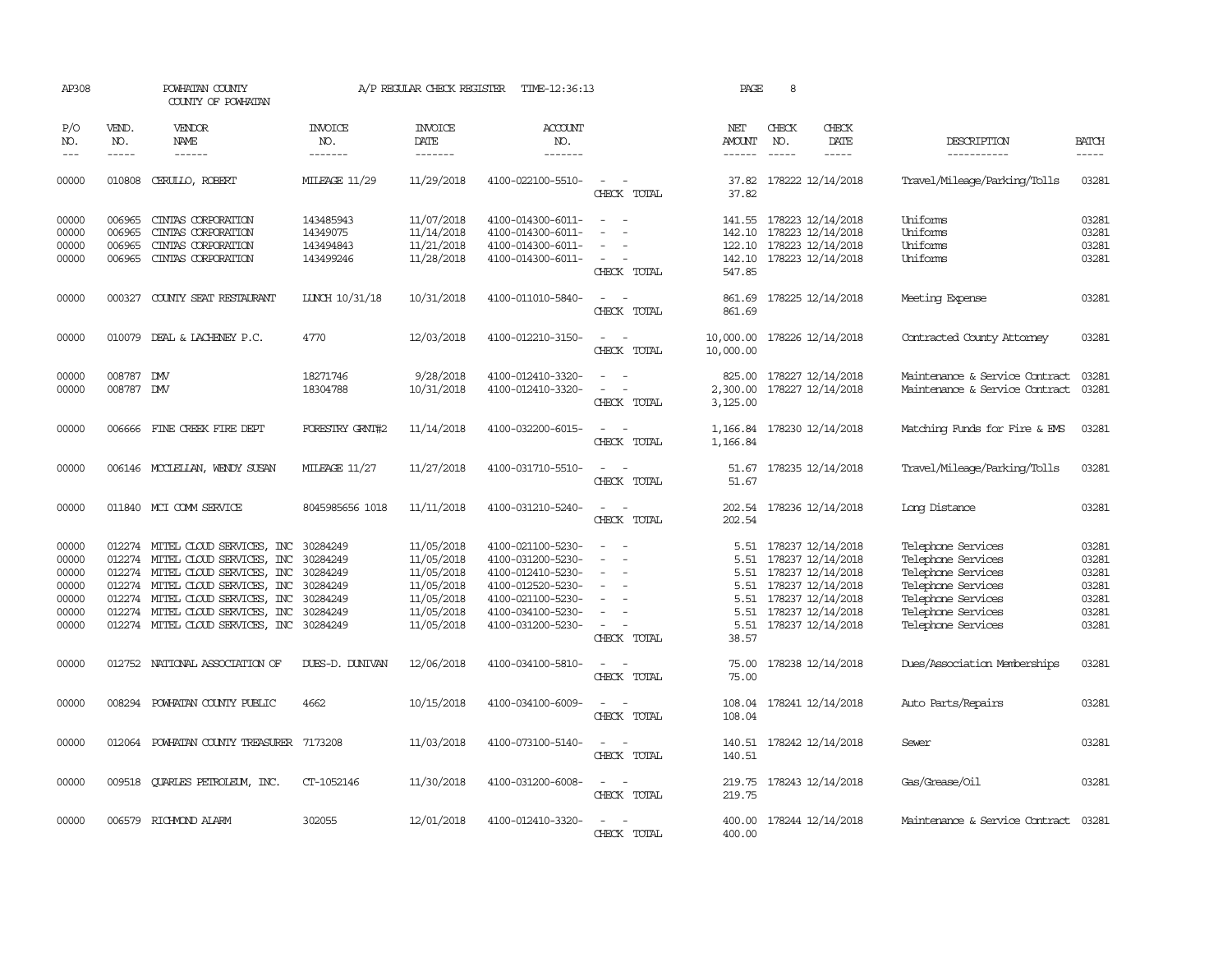| AP308                            |                                      | POWHATAN COUNTY<br>COUNTY OF POWHATAN                                |                                                      | A/P REGULAR CHECK REGISTER                           | TIME-12:36:13                                                                    |                                                                                                                             | PAGE                                 | 9                           |                                                                                      |                                                                                                              |                                  |
|----------------------------------|--------------------------------------|----------------------------------------------------------------------|------------------------------------------------------|------------------------------------------------------|----------------------------------------------------------------------------------|-----------------------------------------------------------------------------------------------------------------------------|--------------------------------------|-----------------------------|--------------------------------------------------------------------------------------|--------------------------------------------------------------------------------------------------------------|----------------------------------|
| P/O<br>NO.<br>$---$              | VEND.<br>NO.<br>$- - - - -$          | <b>VENDOR</b><br>NAME<br>$- - - - - -$                               | <b>INVOICE</b><br>NO.<br>-------                     | <b>INVOICE</b><br>DATE<br>-------                    | <b>ACCOUNT</b><br>NO.<br>-------                                                 |                                                                                                                             | NET<br>AMOUNT<br>$- - - - - -$       | CHECK<br>NO.<br>$- - - - -$ | CHECK<br>DATE<br>$- - - - -$                                                         | DESCRIPTION<br>-----------                                                                                   | <b>BATCH</b><br>$- - - - -$      |
| 00000<br>00000                   | 008654                               | SEAY'S TOWING<br>008654 SEAY'S TOWING                                | TOW 11-27-18<br>TOW 11-28-18                         | 11/27/2018<br>11/28/2018                             | 4100-031200-6014-<br>4100-031200-6014-                                           | $\sim$<br>$\equiv$<br>CHECK TOTAL                                                                                           | 105.00<br>105.00<br>210.00           |                             | 178245 12/14/2018<br>178245 12/14/2018                                               | Other Operating Supplies<br>Other Operating Supplies                                                         | 03281<br>03281                   |
| 00000<br>00000<br>00000          | 008578<br>008578<br>008578           | STAPLES BUSINESS AD-<br>STAPLES BUSINESS AD-<br>STAPLES BUSINESS AD- | 3396886786<br>3396955669<br>3397118524               | 11/20/2018<br>11/21/2018<br>11/24/2018               | 4100-031200-6001-<br>4100-073100-6001-<br>4100-073100-6001-                      | $\overline{\phantom{a}}$<br>CHECK TOTAL                                                                                     | 218.21<br>70.52<br>46.99<br>335.72   |                             | 178248 12/14/2018<br>178248 12/14/2018<br>178248 12/14/2018                          | Office Supplies<br>Office Supplies<br>Office Supplies                                                        | 03281<br>03281<br>03281          |
| 00000                            |                                      | 007134 TOWN & COUNTRY MOBILE                                         | 20712                                                | 12/04/2018                                           | 4100-031200-6009-                                                                | $\sim$<br>$\sim$<br>CHECK TOTAL                                                                                             | 270.00<br>270.00                     |                             | 178250 12/14/2018                                                                    | Auto Parts/Repairs                                                                                           | 03281                            |
| 00000<br>00000<br>00000<br>00000 | 010088<br>010088<br>010088<br>010088 | TREASURER<br>TREASURER<br>TREASURER<br>TREASURER                     | 11/26/2018<br>11/26/2018<br>11/26/2018<br>11/26/2018 | 11/26/2018<br>11/26/2018<br>11/26/2018<br>11/26/2018 | 4100-013200-1015-<br>4100-013200-1015-<br>4100-013200-1015-<br>4100-013200-1015- | $\overline{\phantom{a}}$<br>CHECK TOTAL                                                                                     | 150.00<br>175.00<br>150.00<br>475.00 |                             | .00 178251 12/14/2018<br>178251 12/14/2018<br>178251 12/14/2018<br>178251 12/14/2018 | COMP: Election Officials<br>COMP: Election Officials<br>COMP: Election Officials<br>COMP: Election Officials | 03283<br>03283<br>03283<br>03283 |
| 00000                            | 007905                               | TREASURER OF VIRGINIA                                                | COVER 9-26-18                                        | 9/26/2018                                            | 4100-035300-3110-                                                                | CHECK TOTAL                                                                                                                 | 20.00<br>20.00                       |                             | 178252 12/14/2018                                                                    | Professional Health Services                                                                                 | 03281                            |
| 00000                            | 010429                               | TREASURER OF VIRGINIA                                                | TCO-0095193                                          | 11/19/2018                                           | 4100-034100-5540-                                                                | $\equiv$<br>CHECK TOTAL                                                                                                     | 55.00<br>55.00                       |                             | 178253 12/14/2018                                                                    | Conferences & Training                                                                                       | 03281                            |
| 00000                            |                                      | 006978 VA ASSOCIATION OF                                             | IVC0605157                                           | 11/27/2018                                           | 4100-012100-5530-                                                                | $\sim$<br>$\overline{\phantom{a}}$<br>CHECK TOTAL                                                                           | 65.00<br>65.00                       |                             | 178255 12/14/2018                                                                    | Business Meetings                                                                                            | 03281                            |
| 00000<br>00000                   | 011169                               | VERIZON<br>011169 VERIZON                                            | 8045983715 1118<br>8047061627 1118                   | 11/28/2018<br>11/01/2018                             | 4100-031210-5230-<br>4100-031210-5230-                                           | $\sim$<br>$\overline{\phantom{a}}$<br>CHECK TOTAL                                                                           | 128.47<br>1,542.11                   |                             | 178256 12/14/2018<br>1,413.64 178256 12/14/2018                                      | Telephone Services<br>Telephone Services                                                                     | 03281<br>03281                   |
| 00000                            |                                      | 008785 VERIZON CABS                                                  | M55049170618329                                      | 11/25/2018                                           | 4100-031210-5230-                                                                | $\frac{1}{2} \left( \frac{1}{2} \right) \left( \frac{1}{2} \right) = \frac{1}{2} \left( \frac{1}{2} \right)$<br>CHECK TOTAL | 488.38<br>488.38                     |                             | 178257 12/14/2018                                                                    | Telephone Services                                                                                           | 03281                            |
| 00000                            | 012412 VFIS                          |                                                                      | 102038116                                            | 12/05/2018                                           | 4100-032200-5305-                                                                | $\sim$<br>$\overline{\phantom{a}}$<br>CHECK TOTAL                                                                           | 897.00<br>897.00                     |                             | 178258 12/14/2018                                                                    | Auto Insurance Premium                                                                                       | 03281                            |
| 00000                            | 011698                               | WESTWOOD PHARMACY                                                    | 21389                                                | 11/29/2018                                           | 4100-033400-3845-                                                                | CHECK TOTAL                                                                                                                 | 322.36<br>322.36                     |                             | 178260 12/14/2018                                                                    | Detention of Adults - Health C                                                                               | 03281                            |
| 00000                            |                                      | 012458 WIMMER, WILLIE                                                | 1022<br>2018                                         | 11/08/2018                                           | 4100-032200-6009-                                                                | $\overline{\phantom{a}}$<br>$\sim$<br>CHECK TOTAL                                                                           | 807.75<br>807.75                     |                             | 178262 12/14/2018                                                                    | Auto Repairs and Parts                                                                                       | 03281                            |
| 00000                            |                                      | 007755 WITMER PUBLIC SAFETY                                          | 1901597                                              | 12/05/2018                                           | 4100-032200-6011-                                                                | $\overline{\phantom{a}}$<br>$\sim$<br>CHECK TOTAL                                                                           | 1,115.99<br>1,115.99                 |                             | 178263 12/14/2018                                                                    | Protective Gear/Uniforms                                                                                     | 03281                            |
| 00000                            |                                      | 007758 ADVANCE AUTO PARTS                                            | 6819832234846                                        | 11/18/2018                                           | 4100-032200-6009-                                                                | CHECK TOTAL                                                                                                                 | 58.32<br>58.32                       |                             | 178265 12/19/2018                                                                    | Auto Repairs and Parts                                                                                       | 03292                            |
| 00000                            |                                      | 011434 AGA JANITORIAL SOLUTIONS,                                     | 2864                                                 | 11/27/2018                                           | 4100-014100-3180-                                                                | CHECK TOTAL                                                                                                                 | 772.00<br>772.00                     |                             | 178266 12/19/2018                                                                    | Cleaning Service                                                                                             | 03286                            |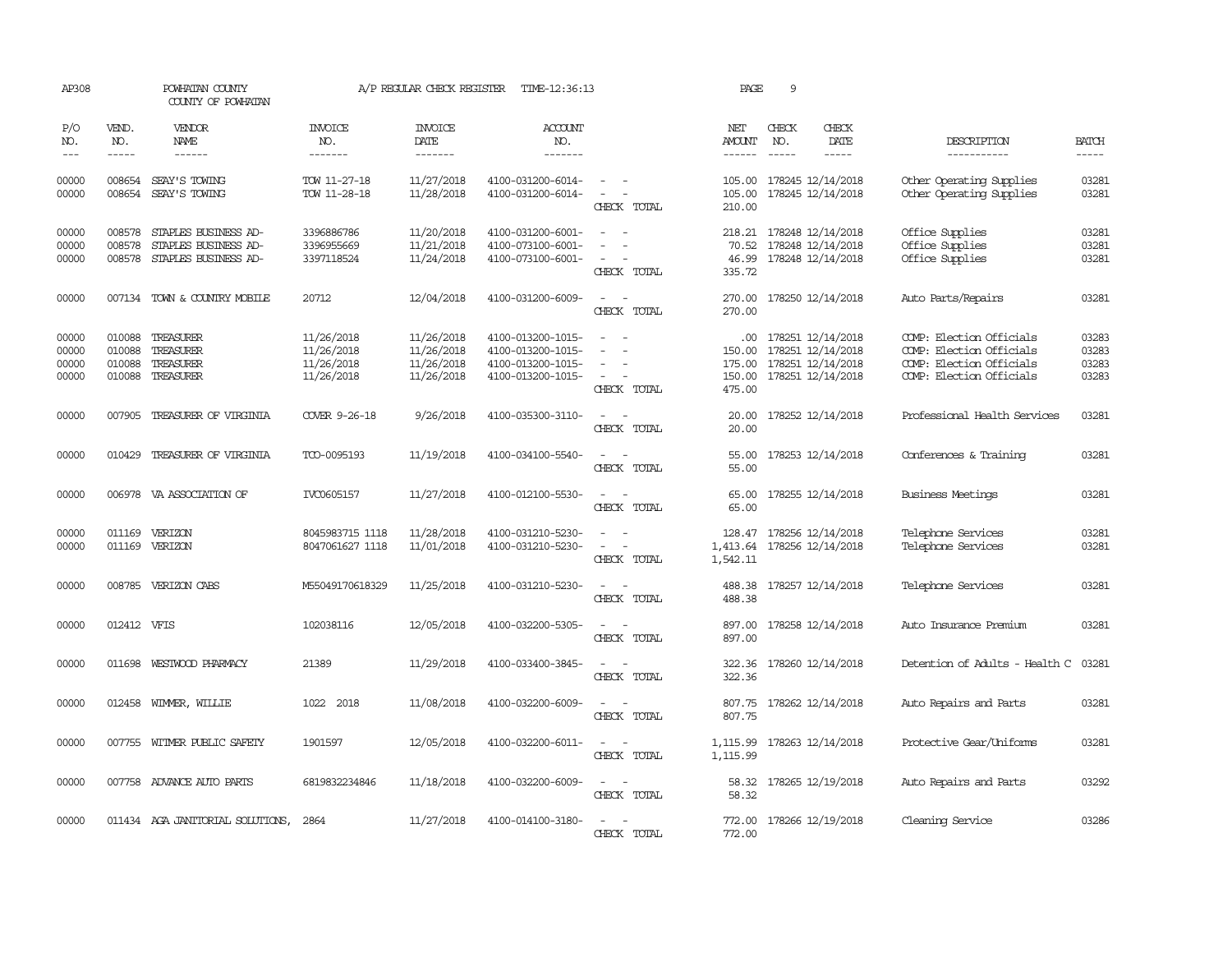| AP308                                                                |                             | POWHATAN COUNTY<br>COUNTY OF POWHATAN                                                                                                                                                        |                                                                                                              | A/P REGULAR CHECK REGISTER                                                                                   | TIME-12:36:13                                                                                                                                                        |                                         | PAGE                                                | 10                            |                                                                                                                                                                                          |                                                                                                                                              |                                                                      |
|----------------------------------------------------------------------|-----------------------------|----------------------------------------------------------------------------------------------------------------------------------------------------------------------------------------------|--------------------------------------------------------------------------------------------------------------|--------------------------------------------------------------------------------------------------------------|----------------------------------------------------------------------------------------------------------------------------------------------------------------------|-----------------------------------------|-----------------------------------------------------|-------------------------------|------------------------------------------------------------------------------------------------------------------------------------------------------------------------------------------|----------------------------------------------------------------------------------------------------------------------------------------------|----------------------------------------------------------------------|
| P/O<br>NO.<br>$---$                                                  | VEND.<br>NO.<br>$- - - - -$ | <b>VENDOR</b><br>NAME<br>$- - - - - -$                                                                                                                                                       | <b>INVOICE</b><br>NO.<br>-------                                                                             | <b>INVOICE</b><br><b>DATE</b><br>-------                                                                     | <b>ACCOUNT</b><br>NO.<br>-------                                                                                                                                     |                                         | NET<br>AMOUNT<br>$- - - - - -$                      | CHECK<br>NO.<br>$\frac{1}{2}$ | CHECK<br>DATE<br>-----                                                                                                                                                                   | DESCRIPTION<br>-----------                                                                                                                   | <b>BATCH</b><br>-----                                                |
| 00000                                                                |                             | 012061 ANDERSON, LEANNE                                                                                                                                                                      | DEC TERM 2018                                                                                                | 12/12/2018                                                                                                   | 4100-021100-1700-                                                                                                                                                    | $\overline{\phantom{a}}$<br>CHECK TOTAL | 30.00<br>30.00                                      |                               | 178267 12/19/2018                                                                                                                                                                        | COMP: Jurors & Witnesses                                                                                                                     | 03286                                                                |
| 00000                                                                |                             | 010978 ANIMAL MEDICAL CENTER                                                                                                                                                                 | 190779                                                                                                       | 11/30/2018                                                                                                   | 4100-035100-3110-                                                                                                                                                    | CHECK TOTAL                             | 185.60                                              |                               | 185.60 178268 12/19/2018                                                                                                                                                                 | Professional Health Services                                                                                                                 | 03286                                                                |
| 00000                                                                |                             | 012275 ANTHEM HEALTH PLANS OF                                                                                                                                                                | 888849905385                                                                                                 | 12/14/2018                                                                                                   | 4100-033400-3845-                                                                                                                                                    | $\sim$ $\sim$<br>CHECK TOTAL            | 1,551.96                                            |                               | 1,551.96 178269 12/19/2018                                                                                                                                                               | Detention of Adults - Health C                                                                                                               | 03292                                                                |
| 00000<br>00000<br>00000<br>00000<br>00000                            | 007941<br>007941            | BAKER & TAYLOR<br>BAKER & TAYLOR<br>007941 BAKER & TAYLOR<br>007941 BAKER & TAYLOR<br>007941 BAKER & TAYLOR                                                                                  | 042768240<br>042768241<br>5015271787<br>5015290251<br>5015292937                                             | 12/07/2018<br>12/07/2018<br>11/29/2018<br>12/12/2018<br>12/14/2018                                           | 4100-073100-6012-<br>4100-073100-6012-<br>4100-073100-6012-<br>4100-073100-6012-<br>4100-073100-6012-                                                                | CHECK TOTAL                             | 6.89<br>4.82<br>701.87                              |                               | 178271 12/19/2018<br>178271 12/19/2018<br>40.37 178271 12/19/2018<br>105.21 178271 12/19/2018<br>544.58 178271 12/19/2018                                                                | Books & Subscriptions<br>Books & Subscriptions<br>Books & Subscriptions<br>Books & Subscriptions<br>Books & Subscriptions                    | 03286<br>03286<br>03292<br>03292<br>03292                            |
| 00000                                                                |                             | 005025 BENJ. FRANKLIN                                                                                                                                                                        | 40432                                                                                                        | 11/28/2018                                                                                                   | 4100-013200-6001-                                                                                                                                                    | $\sim$<br>$\sim$<br>CHECK TOTAL         | 103.67                                              |                               | 103.67 178272 12/19/2018                                                                                                                                                                 | Office Supplies                                                                                                                              | 03291                                                                |
| 00000                                                                |                             | 011590 BERRIMAN, WHITNEY                                                                                                                                                                     | MILEAGE 12/6/18                                                                                              | 12/06/2018                                                                                                   | 4100-073100-5510-                                                                                                                                                    | CHECK TOTAL                             | 53.30                                               |                               | 53.30 178273 12/19/2018                                                                                                                                                                  | Travel/Mileage/Parking/Tolls                                                                                                                 | 03286                                                                |
| 00000                                                                | 006655                      | BLOSSMAN GAS COMPANIES                                                                                                                                                                       | 5240903                                                                                                      | 11/13/2018                                                                                                   | 4100-035100-5120-                                                                                                                                                    | CHECK TOTAL                             | 254.32<br>254.32                                    |                               | 178274 12/19/2018                                                                                                                                                                        | Fuel                                                                                                                                         | 03286                                                                |
| 00000<br>00000<br>00000                                              | 009984<br>009984            | BRAME SPECIALITY CO., INC.<br>BRAME SPECIALITY CO., INC.<br>009984 BRAME SPECIALITY CO., INC.                                                                                                | 7360908<br>7360908<br>7360908                                                                                | 12/17/2018<br>12/17/2018<br>12/17/2018                                                                       | 4100-014100-6005-<br>4100-032210-6005-<br>4100-032220-6005-                                                                                                          | CHECK TOTAL                             | 48.73<br>1,176.10                                   |                               | 1,047.65 178275 12/19/2018<br>178275 12/19/2018<br>79.72 178275 12/19/2018                                                                                                               | Cleaning Supplies<br>Cleaning Supplies<br>Cleaning Supplies                                                                                  | 03286<br>03286<br>03286                                              |
| 00000                                                                |                             | 012755 BREATHING AIR SYSTEMS                                                                                                                                                                 | 1067329-IN                                                                                                   | 12/12/2018                                                                                                   | 4100-032200-6010-                                                                                                                                                    | CHECK TOTAL                             | 56.85                                               |                               | 56.85 178276 12/19/2018                                                                                                                                                                  | Breathing Apparatus                                                                                                                          | 03286                                                                |
| 00000<br>00000<br>00000<br>00000<br>00000<br>00000<br>00000          |                             | 011439 BUSINESS CARD<br>011439 BUSINESS CARD<br>011439 BUSINESS CARD<br>011439 BUSINESS CARD<br>011439 BUSINESS CARD<br>011439 BUSINESS CARD<br>011439 BUSINESS CARD                         | 11/27/2018<br>11/27/2018<br>11/27/2018<br>11/27/2018<br>11/27/2018<br>11/27/2018<br>11/27/2018               | 11/27/2018<br>11/27/2018<br>11/27/2018<br>11/27/2018<br>11/27/2018<br>11/27/2018<br>11/27/2018               | 4100-031200-6014-<br>4100-031200-6014-<br>4100-031200-6014-<br>4100-031200-5210-<br>4100-031200-5210-<br>4100-031710-5210-<br>4100-035100-3310-                      | $\equiv$<br>CHECK TOTAL                 | $.00 \cdot$<br>15.00<br>15.99<br>17.99<br>310.92    |                               | 178277 12/19/2018<br>178277 12/19/2018<br>62.94 178277 12/19/2018<br>178277 12/19/2018<br>100.00 178277 12/19/2018<br>178277 12/19/2018<br>99.00 178277 12/19/2018                       | Other Operating Supplies<br>Other Operating Supplies<br>Other Operating Supplies<br>Postage<br>Postage<br>Postage<br>Repairs & Maintenance   | 03294<br>03294<br>03294<br>03294<br>03294<br>03294<br>03294          |
| 00000<br>00000<br>00000<br>00000<br>00000<br>00000<br>00000<br>00000 |                             | 011610 BUSINESS CARD<br>011610 BUSINESS CARD<br>011610 BUSINESS CARD<br>011610 BUSINESS CARD<br>011610 BUSINESS CARD<br>011610 BUSINESS CARD<br>011610 BUSINESS CARD<br>011610 BUSINESS CARD | 11/27/2018<br>11/27/2018<br>11/27/2018<br>11/27/2018<br>11/27/2018<br>11/27/2018<br>11/27/2018<br>11/27/2018 | 11/27/2018<br>11/27/2018<br>11/27/2018<br>11/27/2018<br>11/27/2018<br>11/27/2018<br>11/27/2018<br>11/27/2018 | 4100-031200-6014-<br>4100-031200-6014-<br>4100-031200-6014-<br>4100-031200-6011-<br>4100-031200-6011-<br>4100-031200-6011-<br>4100-031200-6011-<br>4100-031200-6011- | $\equiv$<br>$\equiv$<br>CHECK TOTAL     | .00.<br>45.33<br>103.96<br>8.41<br>157.32<br>578.79 |                               | 178278 12/19/2018<br>178278 12/19/2018<br>178278 12/19/2018<br>178278 12/19/2018<br>100.45 178278 12/19/2018<br>178278 12/19/2018<br>103.09 178278 12/19/2018<br>60.23 178278 12/19/2018 | Other Operating Supplies<br>Other Operating Supplies<br>Other Operating Supplies<br>Uniforms<br>Uniforms<br>Uniforms<br>Uniforms<br>Uniforms | 03293<br>03293<br>03293<br>03293<br>03293<br>03293<br>03293<br>03293 |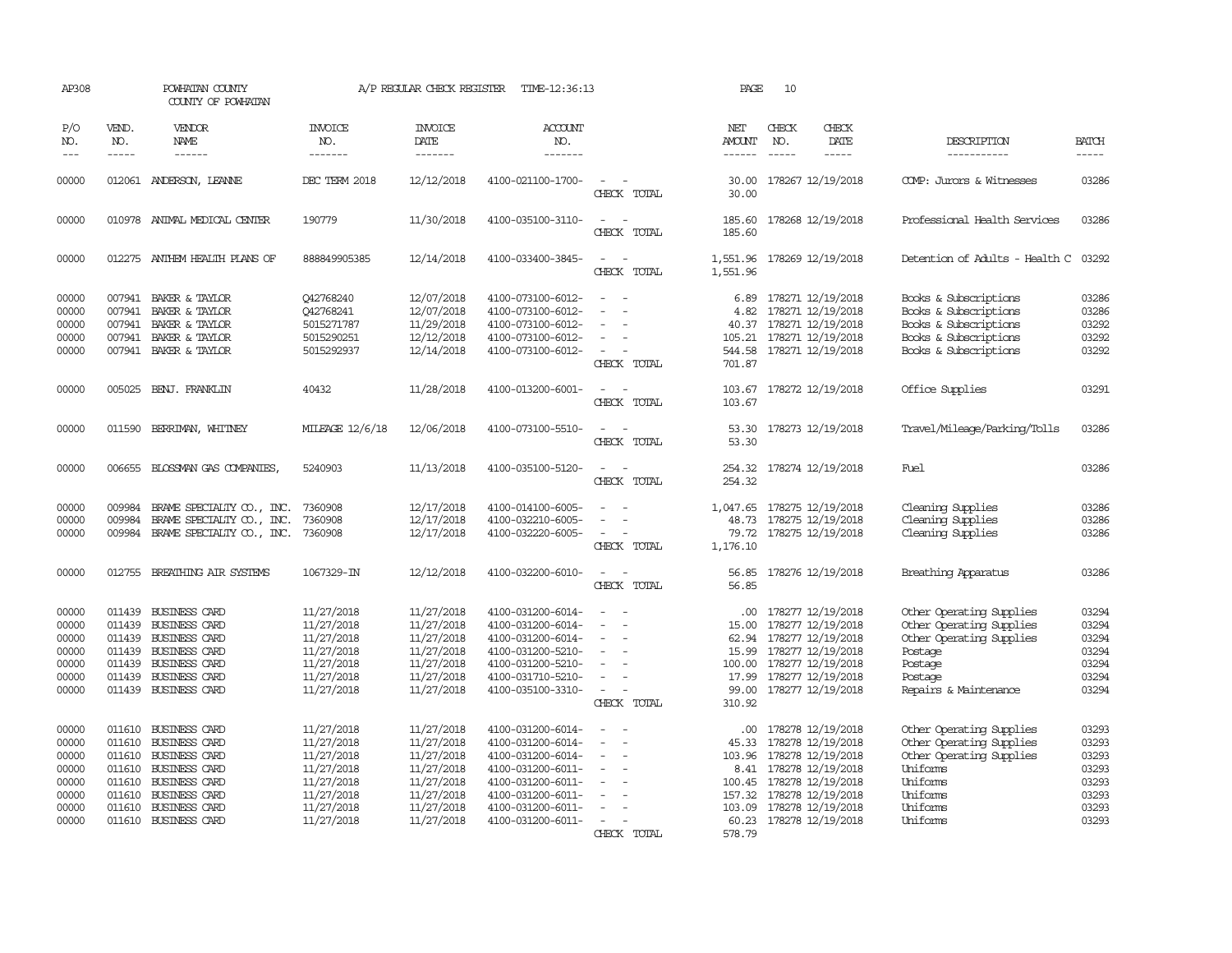| AP308                                                                         |                                                                              | POWHATAN COUNTY<br>COUNTY OF POWHATAN                                                                                                                                                                                                                                                                                   |                                                                                                      |                                                                                                                            | A/P REGULAR CHECK REGISTER TIME-12:36:13                                                                                                                                                  |                                                                                                                                                                                                         | PAGE                                     | -11                           |                                                                                                                                                                                                                                                                                                                                                                                                                                                                          |                                                                                                                                                                                                                                                                         |                                                                               |
|-------------------------------------------------------------------------------|------------------------------------------------------------------------------|-------------------------------------------------------------------------------------------------------------------------------------------------------------------------------------------------------------------------------------------------------------------------------------------------------------------------|------------------------------------------------------------------------------------------------------|----------------------------------------------------------------------------------------------------------------------------|-------------------------------------------------------------------------------------------------------------------------------------------------------------------------------------------|---------------------------------------------------------------------------------------------------------------------------------------------------------------------------------------------------------|------------------------------------------|-------------------------------|--------------------------------------------------------------------------------------------------------------------------------------------------------------------------------------------------------------------------------------------------------------------------------------------------------------------------------------------------------------------------------------------------------------------------------------------------------------------------|-------------------------------------------------------------------------------------------------------------------------------------------------------------------------------------------------------------------------------------------------------------------------|-------------------------------------------------------------------------------|
| P/O<br>NO.<br>$---$                                                           | VEND.<br>NO.<br>-----                                                        | VENDOR<br>NAME<br>------                                                                                                                                                                                                                                                                                                | <b>INVOICE</b><br>NO.<br>-------                                                                     | <b>INVOICE</b><br>DATE<br>-------                                                                                          | <b>ACCOUNT</b><br>NO.<br>-------                                                                                                                                                          |                                                                                                                                                                                                         | NET<br>AMOUNT                            | CHECK<br>NO.<br>$\frac{1}{2}$ | CHECK<br>DATE<br>$\begin{tabular}{ccccc} \multicolumn{2}{c }{\multicolumn{2}{c }{\multicolumn{2}{c }{\multicolumn{2}{c}}{\hspace{-2.2cm}}}} \multicolumn{2}{c }{\multicolumn{2}{c }{\hspace{-2.2cm}}\hline} \multicolumn{2}{c }{\hspace{-2.2cm}}\hline \multicolumn{2}{c }{\hspace{-2.2cm}}\hline \multicolumn{2}{c }{\hspace{-2.2cm}}\hline \multicolumn{2}{c }{\hspace{-2.2cm}}\hline \multicolumn{2}{c }{\hspace{-2.2cm}}\hline \multicolumn{2}{c }{\hspace{-2.2cm}}$ | DESCRIPTION<br>-----------                                                                                                                                                                                                                                              | <b>BATCH</b><br>-----                                                         |
| 00000<br>00000<br>00000<br>00000                                              | 008686<br>008686<br>008686<br>008686                                         | $C.W.$ WILLIAMS & $CO.$ , INC.<br>C.W. WILLIAMS & CO., INC.<br>C.W. WILLIAMS & CO., INC.<br>C.W. WILLIAMS & CO., INC.                                                                                                                                                                                                   | 616042<br>616071<br>616182<br>616323                                                                 | 11/30/2018<br>11/30/2018<br>12/06/2018<br>12/13/2018                                                                       | 4100-032200-3310-<br>4100-032200-3310-<br>4100-032200-3310-<br>4100-032200-3310-                                                                                                          | $\sim$<br>$\sim$<br>$\sim$<br>CHECK TOTAL                                                                                                                                                               | 612.97                                   |                               | 331.10 178279 12/19/2018<br>144.30 178279 12/19/2018<br>25.86 178279 12/19/2018<br>111.71 178279 12/19/2018                                                                                                                                                                                                                                                                                                                                                              | Equipment Repair<br>Equipment Repair<br>Equipment Repair<br>Equipment Repair                                                                                                                                                                                            | 03286<br>03286<br>03286<br>03292                                              |
| 00000                                                                         |                                                                              | 000540 CENTRAL VIRGINIA WASTE                                                                                                                                                                                                                                                                                           | 23956                                                                                                | 12/12/2018                                                                                                                 | 4100-014300-3175-                                                                                                                                                                         | $\sim$<br>$\sim$<br>CHECK TOTAL                                                                                                                                                                         | 17,896.13 178280 12/19/2018<br>17,896.13 |                               |                                                                                                                                                                                                                                                                                                                                                                                                                                                                          | Waste Disposal                                                                                                                                                                                                                                                          | 03286                                                                         |
| 00000<br>00000<br>00000<br>00000<br>00000<br>00000<br>00000<br>00000          | 006965<br>006965<br>006965<br>006965<br>006965<br>006965<br>006965<br>006965 | CINIAS CORPORATION<br>CINTAS CORPORATION<br>CINIAS CORPORATION<br>CINIAS CORPORATION<br>CINIAS CORPORATION<br>CINIAS CORPORATION<br>CINIAS CORPORATION<br>CINTAS CORPORATION                                                                                                                                            | 143485942<br>143485942<br>143494842<br>143494842<br>143499245<br>143499245<br>143503536<br>143507799 | 11/07/2018<br>11/07/2018<br>11/21/2018<br>11/21/2018<br>11/28/2018<br>11/28/2018<br>12/05/2018<br>12/12/2018               | 4100-014100-6011-<br>4100-014500-6011-<br>4100-014100-6011-<br>4100-014500-6011-<br>4100-014100-6011-<br>4100-014500-6011-<br>4100-014300-6011-<br>4100-014300-6011-                      | $\sim$<br>$\sim$<br>$\overline{\phantom{a}}$<br>$\overline{\phantom{a}}$<br>$\overline{\phantom{a}}$<br>$\overline{\phantom{a}}$<br>$\overline{\phantom{a}}$<br>$\overline{\phantom{a}}$<br>CHECK TOTAL | 764.77                                   |                               | 78.17 178281 12/19/2018<br>82.02 178281 12/19/2018<br>78.17 178281 12/19/2018<br>82.02 178281 12/19/2018<br>82.02 178281 12/19/2018<br>78.17 178281 12/19/2018<br>142.10 178281 12/19/2018<br>142.10 178281 12/19/2018                                                                                                                                                                                                                                                   | Uniforms<br>Uniforms<br>Uniforms<br>Uniforms<br>Uniforms<br>Uniforms<br>Uniforms<br>Uniforms                                                                                                                                                                            | 03286<br>03286<br>03286<br>03286<br>03286<br>03286<br>03286<br>03286          |
| 00000<br>00000<br>00000<br>00000<br>00000<br>00000<br>00000<br>00000<br>00000 |                                                                              | 007341 CLAWS & PAWS ANIMAL CARE<br>007341 CLAWS & PAWS ANIMAL CARE<br>007341 CLAWS & PAWS ANIMAL CARE<br>007341 CLAWS & PAWS ANIMAL CARE<br>007341 CLAWS & PAWS ANIMAL CARE<br>007341 CLAWS & PAWS ANIMAL CARE<br>007341 CLAWS & PAWS ANIMAL CARE<br>007341 CLAWS & PAWS ANIMAL CARE<br>007341 CLAWS & PAWS ANIMAL CARE | 92552<br>92554<br>92583<br>92973<br>92987<br>93028<br>93029<br>93135<br>93136                        | 11/01/2018<br>11/15/2018<br>11/02/2018<br>11/27/2018<br>11/27/2018<br>11/29/2018<br>11/29/2018<br>11/30/2018<br>11/30/2018 | 4100-035100-5614-<br>4100-035100-3110-<br>4100-035100-5614-<br>4100-035100-3110-<br>4100-035100-5614-<br>4100-035100-5614-<br>4100-035100-5614-<br>4100-035100-5614-<br>4100-035100-5614- | $\equiv$<br>$\sim$<br>$\overline{\phantom{a}}$<br>$\overline{\phantom{a}}$<br>$\overline{\phantom{a}}$<br>$\sim$<br>$\sim$<br>CHECK TOTAL                                                               | 567.02<br>90.00<br>956.32                |                               | 23.00 178282 12/19/2018<br>178282 12/19/2018<br>23.00 178282 12/19/2018<br>15.30 178282 12/19/2018<br>35.00 178282 12/19/2018<br>23.00 178282 12/19/2018<br>90.00 178282 12/19/2018<br>178282 12/19/2018<br>90.00 178282 12/19/2018                                                                                                                                                                                                                                      | Initial shots/visit costs<br>Professional Health Services<br>Initial shots/visit costs<br>Professional Health Services<br>Initial shots/visit costs<br>Initial shots/visit costs<br>Initial shots/visit costs<br>Initial shots/visit costs<br>Initial shots/visit costs | 03286<br>03286<br>03286<br>03286<br>03286<br>03286<br>03286<br>03286<br>03286 |
| 00000                                                                         |                                                                              | 007282 COBB TECHNOLOGIES, INC.                                                                                                                                                                                                                                                                                          | 1016719                                                                                              | 12/11/2018                                                                                                                 | 4100-032200-3310-                                                                                                                                                                         | CHECK TOTAL                                                                                                                                                                                             | 225.73<br>225.73                         |                               | 178283 12/19/2018                                                                                                                                                                                                                                                                                                                                                                                                                                                        | Equipment Repair                                                                                                                                                                                                                                                        | 03286                                                                         |
| 00000                                                                         |                                                                              | 009178 COMCAST                                                                                                                                                                                                                                                                                                          | 120097415 11/18                                                                                      | 11/18/2018                                                                                                                 | 4100-073100-5260-                                                                                                                                                                         | $\sim$<br>$\overline{\phantom{a}}$<br>CHECK TOTAL                                                                                                                                                       | 219.90<br>219.90                         |                               | 178284 12/19/2018                                                                                                                                                                                                                                                                                                                                                                                                                                                        | Internet                                                                                                                                                                                                                                                                | 03286                                                                         |
| 00000<br>00000                                                                | 012756                                                                       | 012756 COMCAST<br>COMCAST                                                                                                                                                                                                                                                                                               | 0093562 12/18<br>0120090493 1118                                                                     | 12/05/2018<br>11/25/2018                                                                                                   | 4100-035500-6014-<br>4100-053910-5643-                                                                                                                                                    | $\equiv$<br>$\overline{\phantom{a}}$<br>$\overline{\phantom{a}}$<br>$\overline{\phantom{a}}$<br>CHECK TOTAL                                                                                             | 105.69<br>130.75                         |                               | 25.06 178285 12/19/2018<br>178285 12/19/2018                                                                                                                                                                                                                                                                                                                                                                                                                             | Other Operating Supplies<br>PCCAA Services - Federal CSBG                                                                                                                                                                                                               | 03286<br>03292                                                                |
| 00000                                                                         |                                                                              | 033130 COUNTY OF HENRICO                                                                                                                                                                                                                                                                                                | 149734                                                                                               | 12/01/2018                                                                                                                 | 4100-033400-3840-                                                                                                                                                                         | $\sim$<br>$\sim$<br>CHECK TOTAL                                                                                                                                                                         | 20,086.20 178287 12/19/2018<br>20,086.20 |                               |                                                                                                                                                                                                                                                                                                                                                                                                                                                                          | Detention of Juveniles                                                                                                                                                                                                                                                  | 03286                                                                         |
| 00000                                                                         |                                                                              | 012761 CRIGGER, JEANNE P.                                                                                                                                                                                                                                                                                               | DEC TERM 2018                                                                                        | 12/12/2018                                                                                                                 | 4100-021100-1700-                                                                                                                                                                         | $\sim$<br>$\sim$<br>CHECK TOTAL                                                                                                                                                                         | 30.00<br>30.00                           |                               | 178288 12/19/2018                                                                                                                                                                                                                                                                                                                                                                                                                                                        | COMP: Jurors & Witnesses                                                                                                                                                                                                                                                | 03286                                                                         |
| 00000<br>00000<br>00000<br>00000<br>00000                                     | 006240<br>006240<br>006240<br>006240                                         | DIAMOND SPRINGS WATER, INC 1107074467<br>DIAMOND SPRINGS WATER, INC 1114079345<br>DIAMOND SPRINGS WATER, INC 1121074467<br>DIAMOND SPRINGS WATER, INC 1130079690<br>006240 DIAMOND SPRINGS WATER, INC 3180169                                                                                                           |                                                                                                      | 11/07/2018<br>11/15/2018<br>11/21/2018<br>12/03/2018<br>12/07/2018                                                         | 4100-031200-5130-<br>4100-031200-5130-<br>4100-031200-5130-<br>4100-031200-5130-<br>4100-031200-5130-                                                                                     | $\overline{\phantom{a}}$<br>$\overline{\phantom{a}}$<br>CHECK TOTAL                                                                                                                                     | 123.79                                   |                               | 27.96 178291 12/19/2018<br>27.96 178291 12/19/2018<br>20.97 178291 12/19/2018<br>34.95 178291 12/19/2018<br>11.95 178291 12/19/2018                                                                                                                                                                                                                                                                                                                                      | Water<br>Water<br>Water<br>Water<br>Water                                                                                                                                                                                                                               | 03292<br>03292<br>03292<br>03292<br>03292                                     |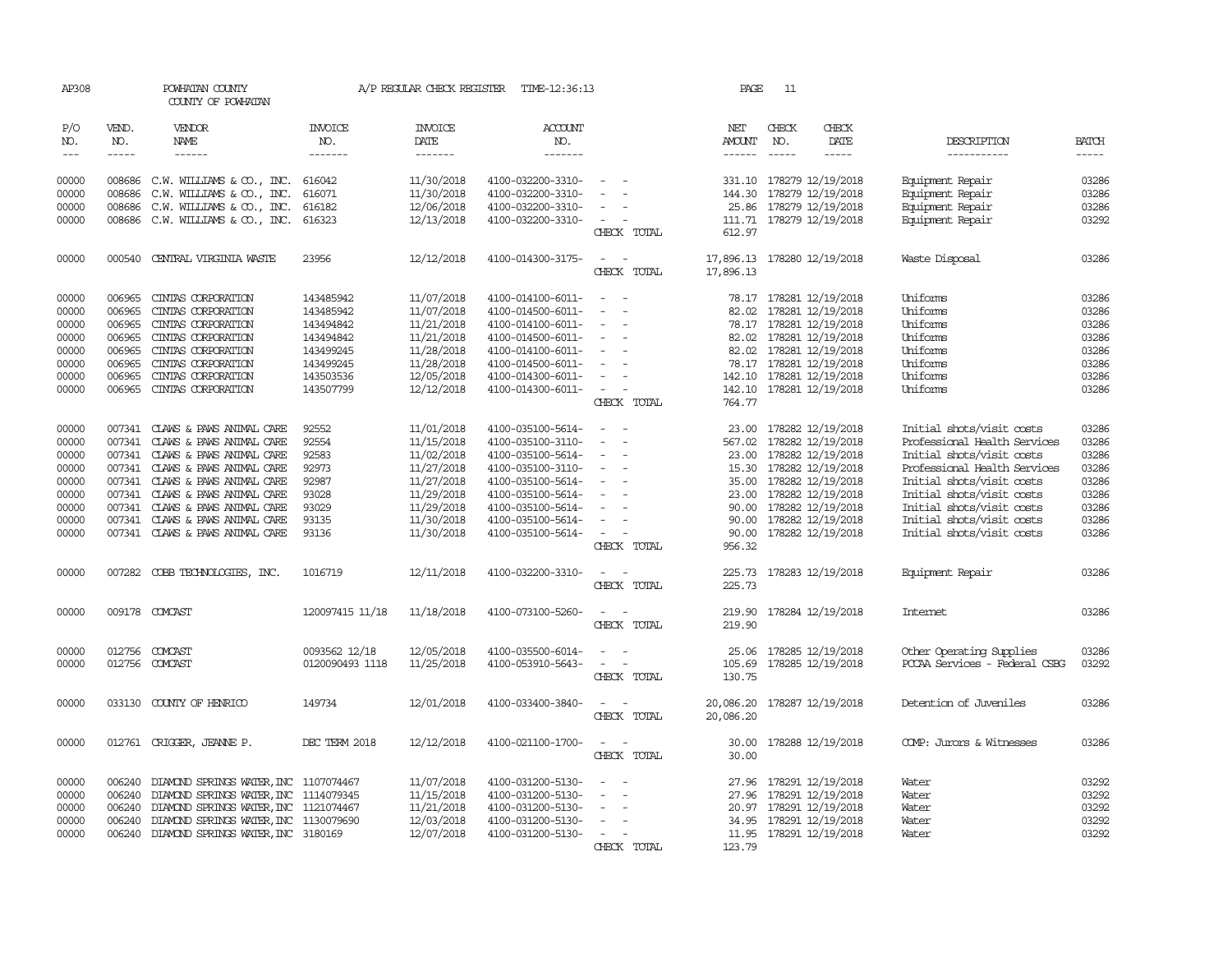| AP308               |                             | POWHATAN COUNTY<br>COUNTY OF POWHATAN         |                                  | A/P REGULAR CHECK REGISTER        | TIME-12:36:13             |                                                      | PAGE                 | 12                            |                              |                                |                             |
|---------------------|-----------------------------|-----------------------------------------------|----------------------------------|-----------------------------------|---------------------------|------------------------------------------------------|----------------------|-------------------------------|------------------------------|--------------------------------|-----------------------------|
| P/O<br>NO.<br>$---$ | VEND.<br>NO.<br>$- - - - -$ | <b>VENDOR</b><br><b>NAME</b><br>$- - - - - -$ | <b>INVOICE</b><br>NO.<br>------- | <b>INVOICE</b><br>DATE<br>------- | ACCOUNT<br>NO.<br>------- |                                                      | NET<br><b>AMOUNT</b> | CHECK<br>NO.<br>$\frac{1}{2}$ | CHECK<br>DATE<br>$- - - - -$ | DESCRIPTION<br>-----------     | <b>BATCH</b><br>$- - - - -$ |
| 00000               | 008750                      | DOMINION ENERGY                               | 493832377312/12                  | 12/12/2018                        | 4100-053910-5643-         | $\overline{\phantom{a}}$                             |                      |                               | 171.64 178292 12/19/2018     | PCCAA Services - Federal CSBG  | 03291                       |
| 00000               | 008750                      | <b>DOMINION ENERGY</b>                        | 7122162501 1218                  | 12/05/2018                        | 4100-053910-5643-         | $\sim$<br>CHECK TOTAL                                | 418.58<br>590.22     |                               | 178292 12/19/2018            | PCCAA Services - Federal CSBG  | 03291                       |
| 00000               | 000860                      | DOMINION ENERGY VIRGINIA                      | 043218000812/18                  | 12/03/2018                        | 4100-014600-5110-         | $\overline{\phantom{a}}$<br>$\overline{\phantom{a}}$ |                      |                               | 311.16 178293 12/19/2018     | Electricity                    | 03287                       |
| 00000               | 000860                      | DOMINION ENERGY VIRGINIA                      | 086380727712/18                  | 12/03/2018                        | 4100-014600-5110-         |                                                      |                      |                               | 6.59 178293 12/19/2018       | Electricity                    | 03287                       |
| 00000               | 000860                      | DOMINION ENERGY VIRGINIA                      | 122350733412/18                  | 12/03/2018                        | 4100-014300-5110-         | $\sim$                                               |                      |                               | 248.81 178293 12/19/2018     | Electricity                    | 03287                       |
| 00000               | 000860                      | DOMINION ENERGY VIRGINIA                      | 149846455912/18                  | 12/03/2018                        | 4100-014600-5110-         | $\sim$                                               |                      |                               | 37.24 178293 12/19/2018      | Electricity                    | 03287                       |
| 00000               | 000860                      | DOMINION ENERGY VIRGINIA                      | 214233750612/18                  | 12/03/2018                        | 4100-014600-5110-         | $\equiv$                                             | 99.93                |                               | 178293 12/19/2018            | Electricity                    | 03287                       |
| 00000               | 000860                      | DOMINION ENERGY VIRGINIA                      | 234632750112/18                  | 12/03/2018                        | 4100-031200-5110-         |                                                      |                      |                               | 2,067.83 178293 12/19/2018   | Electricity                    | 03287                       |
| 00000               | 000860                      | DOMINION ENERGY VIRGINIA                      | 234632750112/18                  | 12/03/2018                        | 4100-014100-5110-         | $\sim$<br>$\overline{\phantom{a}}$                   |                      |                               | 2,067.82 178293 12/19/2018   | Electricity                    | 03287                       |
| 00000               | 000860                      | DOMINION ENERGY VIRGINIA                      | 247606703412/18                  | 12/03/2018                        | 4100-014100-5110-         | $\sim$                                               |                      |                               | 358.84 178293 12/19/2018     | Electricity                    | 03287                       |
| 00000               |                             | 000860 DOMINION ENERGY VIRGINIA               | 2322252509 1218                  | 12/03/2018                        | 4100-031200-5110-         | $\sim$<br>$\overline{\phantom{a}}$                   |                      |                               | 221.79 178293 12/19/2018     | Electricity                    | 03292                       |
|                     |                             |                                               |                                  |                                   |                           | CHECK TOTAL                                          | 5,420.01             |                               |                              |                                |                             |
| 00000               | 000860                      | DOMINION ENERGY VIRGINIA                      | 345109493612/18                  | 12/03/2018                        | 4100-014600-5110-         |                                                      | 86.97                |                               | 178294 12/19/2018            | Electricity                    | 03287                       |
| 00000               | 000860                      | DOMINION ENERGY VIRGINIA                      | 350795182412/18                  | 12/03/2018                        | 4100-014600-5110-         |                                                      |                      |                               | 7.99 178294 12/19/2018       | Electricity                    | 03287                       |
| 00000               |                             | 000860 DOMINION ENERGY VIRGINIA               | 473221750212/18                  | 12/03/2018                        | 4100-014600-5110-         | $\sim$                                               |                      |                               | 97.72 178294 12/19/2018      | Electricity                    | 03287                       |
| 00000               | 000860                      | DOMINION ENERGY VIRGINIA                      | 565223750312/18                  | 12/03/2018                        | 4100-014600-5110-         | $\overline{\phantom{a}}$                             | 89.22                |                               | 178294 12/19/2018            | Electricity                    | 03287                       |
| 00000               |                             | 000860 DOMINION ENERGY VIRGINIA               | 776513407211/18                  | 11/28/2018                        | 4100-014100-5110-         | $\overline{\phantom{a}}$                             |                      |                               | 647.82 178294 12/19/2018     | Electricity                    | 03287                       |
| 00000               |                             | 000860 DOMINION ENERGY VIRGINIA               | 897106933412/18                  | 12/03/2018                        | 4100-014300-5110-         | $\sim$                                               |                      |                               | 38.40 178294 12/19/2018      | Electricity                    | 03287                       |
|                     |                             |                                               |                                  |                                   |                           | CHECK TOTAL                                          | 968.12               |                               |                              |                                |                             |
| 00000               |                             | 009373 DOUBLE D FARM                          | PIG EXTRACTION                   | 12/09/2018                        | 4100-035100-3110-         | $\sim$ $\sim$<br>CHECK TOTAL                         | 150.00<br>150.00     |                               | 178295 12/19/2018            | Professional Health Services   | 03286                       |
| 00000               |                             | 006204 DRAPER ADEN ASSOCIATES                 | 2018100126                       | 10/31/2018                        | 4100-014100-3310-         | $\sim$<br>$\sim$                                     |                      |                               | 345.00 178296 12/19/2018     | Repairs & Maintenance          | 03287                       |
|                     |                             |                                               |                                  |                                   |                           | CHECK TOTAL                                          | 345.00               |                               |                              |                                |                             |
| 00000               |                             | 001910 DUNN GAS COMPANY                       | 66222                            | 12/06/2018                        | 4100-014100-5120-         |                                                      | 2,241.08             |                               | 178297 12/19/2018            | Fuel                           | 03287                       |
| 00000               |                             | 001910 DUNN GAS COMPANY                       | 68933                            | 11/30/2018                        | 4100-014100-5120-         |                                                      | 1,473.48             |                               | 178297 12/19/2018            | Fuel                           | 03287                       |
|                     |                             |                                               |                                  |                                   |                           | CHECK TOTAL                                          | 3,714.56             |                               |                              |                                |                             |
| 00000               |                             | 011224 ELECTRONIC SYSTEMS, INC.               | IN1128746                        | 12/05/2018                        | 4100-012100-3320-         | $\overline{\phantom{a}}$<br>CHECK TOTAL              | 70.73                |                               | 70.73 178298 12/19/2018      | Maintenance & Service Contract | 03287                       |
|                     |                             |                                               |                                  |                                   |                           |                                                      |                      |                               |                              |                                |                             |
| 00000               |                             | 012762 FARMER, DEBRA G.                       | DEC TERM 2018                    | 12/12/2018                        | 4100-021100-1700-         | $\overline{\phantom{a}}$<br>CHECK TOTAL              | 30.00<br>30.00       |                               | 178299 12/19/2018            | COMP: Jurors & Witnesses       | 03286                       |
|                     |                             |                                               |                                  |                                   |                           |                                                      |                      |                               |                              |                                |                             |
| 00000               | 000338                      | FIRE PROTECTION EQUIP. CO                     | 00068619                         | 11/01/2018                        | 4100-032200-3310-         | $\overline{\phantom{a}}$                             | 93.75                |                               | 178300 12/19/2018            | Equipment Repair               | 03287                       |
| 00000               |                             | 000338 FIRE PROTECTION EQUIP. CO 00071151     |                                  | 11/20/2018                        | 4100-032200-6010-         | $\sim$<br>$\sim$<br>CHECK TOTAL                      | 60.00<br>153.75      |                               | 178300 12/19/2018            | Breathing Apparatus            | 03287                       |
|                     |                             |                                               |                                  |                                   |                           |                                                      |                      |                               |                              |                                |                             |
| 00000               |                             | 007620 GILLESPIE, CYNIHIA T.                  | 1021450                          | 12/14/2018                        | 4100-032200-5815-         | $\overline{\phantom{a}}$<br>CHECK TOTAL              | 40.67                |                               | 40.67 178301 12/19/2018      | Training/Seminars              | 03292                       |
| 00000               | 007299                      | GOODMAN TRUCK & TRACTOR                       | 124550                           | 11/28/2018                        | 4100-032200-6009-         | $\overline{\phantom{0}}$<br>$\sim$                   | 155.98               |                               | 178302 12/19/2018            | Auto Repairs and Parts         | 03287                       |
|                     |                             |                                               |                                  |                                   |                           | CHECK TOTAL                                          | 155.98               |                               |                              |                                |                             |
| 00000               |                             | 012636 GOODWYN, ELIZABETH W.                  | DEC TERM 2018                    | 12/12/2018                        | 4100-021100-1700-         |                                                      | 30.00                |                               | 178303 12/19/2018            | COMP: Jurors & Witnesses       | 03286                       |
|                     |                             |                                               |                                  |                                   |                           | CHECK TOTAL                                          | 30.00                |                               |                              |                                |                             |
|                     |                             |                                               |                                  |                                   |                           |                                                      |                      |                               |                              |                                |                             |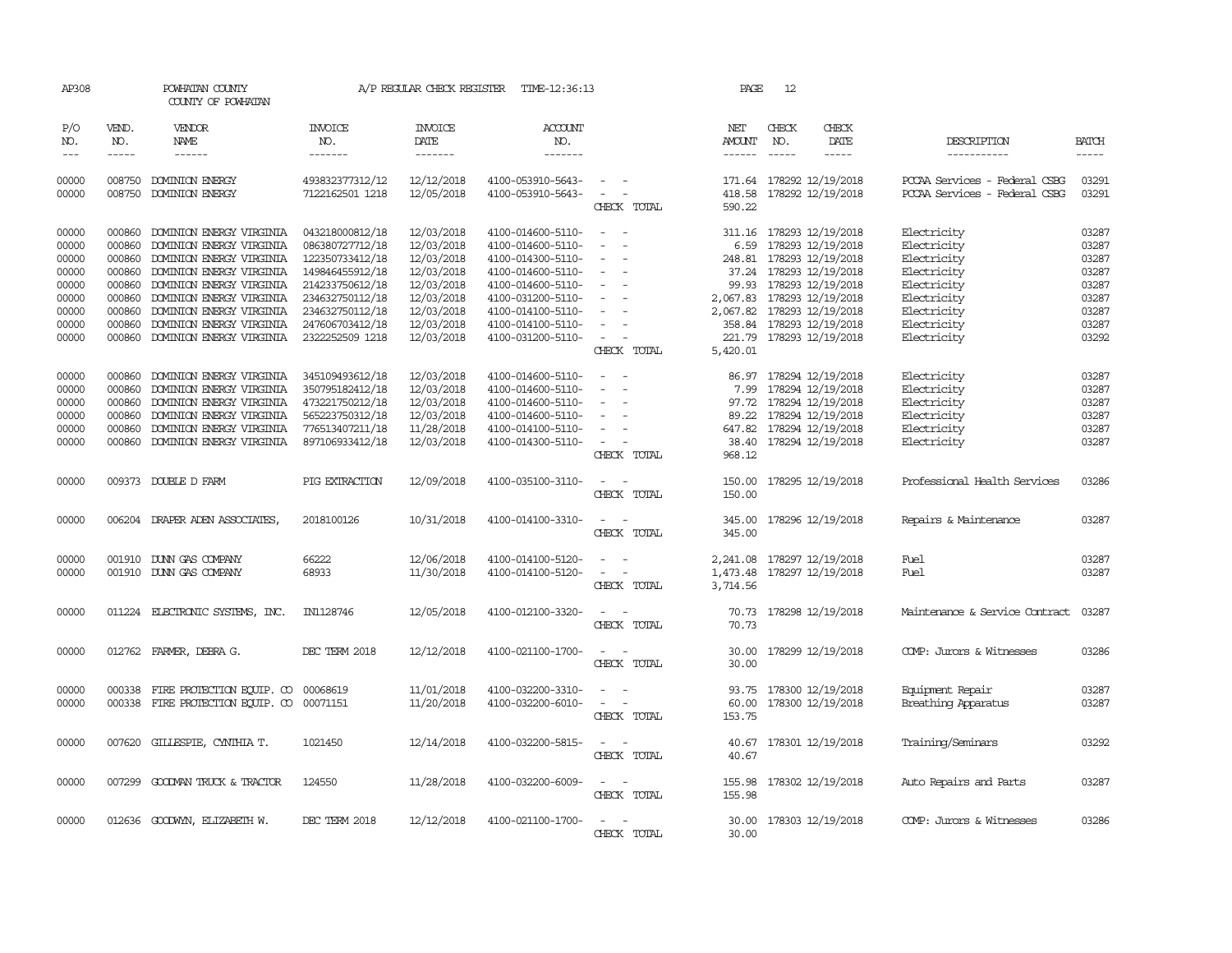| AP308                            |                             | POWHATAN COUNTY<br>COUNTY OF POWHATAN                                                                             |                                          | A/P REGULAR CHECK REGISTER                          | TIME-12:36:13                                                                    |                                                                                                                             | PAGE                                     | 13           |                                                                                                     |                                                                                                           |                                  |
|----------------------------------|-----------------------------|-------------------------------------------------------------------------------------------------------------------|------------------------------------------|-----------------------------------------------------|----------------------------------------------------------------------------------|-----------------------------------------------------------------------------------------------------------------------------|------------------------------------------|--------------|-----------------------------------------------------------------------------------------------------|-----------------------------------------------------------------------------------------------------------|----------------------------------|
| P/O<br>NO.<br>$\frac{1}{2}$      | VEND.<br>NO.<br>$- - - - -$ | VENDOR<br>NAME<br>------                                                                                          | <b>INVOICE</b><br>NO.<br>-------         | <b>INVOICE</b><br>DATE<br>-------                   | ACCOUNT<br>NO.<br>-------                                                        |                                                                                                                             | NET<br>AMOUNT<br>$- - - - - -$           | CHECK<br>NO. | CHECK<br>DATE<br>-----                                                                              | DESCRIPTION<br>-----------                                                                                | <b>BATCH</b><br>-----            |
| 00000                            |                             | 009419 GOV DEALS                                                                                                  | SALES0000061592                          | 11/30/2018                                          | 3100-018990-0009-                                                                | $\overline{\phantom{a}}$<br>CHECK TOTAL                                                                                     | 27.30<br>27.30                           |              | 178304 12/19/2018                                                                                   | Sale of Equipment                                                                                         | 03287                            |
| 00000                            |                             | 012757 GOVERNMENTJOBS.COM, INC.                                                                                   | INV26378                                 | 12/12/2018                                          | 4100-012220-3320-                                                                | $\sim$<br>CHECK TOTAL                                                                                                       | 39,374.00                                |              | 39, 374.00 178305 12/19/2018                                                                        | Maintenance and service contra                                                                            | 03288                            |
| 00000                            |                             | 006763 GREENBERG & ASSOCIATES                                                                                     | 3170                                     | 12/06/2018                                          | 4100-031200-3110-                                                                | $\equiv$<br>$\sim$<br>CHECK TOTAL                                                                                           | 270.00<br>270.00                         |              | 178306 12/19/2018                                                                                   | Professional Health Services                                                                              | 03292                            |
| 00000                            |                             | 010966 HABITAT FOR HUMANITY-                                                                                      | <b>COMPUTER 10/18</b>                    | 10/25/2018                                          | 4100-053910-5643-                                                                | $\sim$<br>$\sim$<br>CHECK TOTAL                                                                                             | 149.00<br>149.00                         |              | 178308 12/19/2018                                                                                   | PCCAA Services - Federal CSBG                                                                             | 03291                            |
| 00000<br>00000<br>00000          | 012508                      | 012508 HEALTH ECUTTY INC<br>HEALTH EQUITY INC<br>012508 HEALTH EQUITY INC                                         | <b>BVSV311</b><br>BVS5A8Y<br>QA75JPP     | 12/10/2018<br>12/06/2018<br>12/17/2018              | 100-000200-0012-<br>4100-012220-2313-<br>100-000200-0012-                        | $\equiv$<br>CHECK TOTAL                                                                                                     | 203.65<br>821.28                         |              | 109.94 178309 12/19/2018<br>178309 12/19/2018<br>507.69 178309 12/19/2018                           | Payroll Clearing - FSA<br>HSA and FSA Admin Fees<br>Payroll Clearing - FSA                                | 03287<br>03287<br>03291          |
| 00000                            |                             | 006097 HERTZLER FARM & FEED, INC                                                                                  | 028396                                   | 12/07/2018                                          | 4100-032200-5815-                                                                | CHECK TOTAL                                                                                                                 | 42.65                                    |              | 42.65 178310 12/19/2018                                                                             | Training/Seminars                                                                                         | 03287                            |
| 00000                            |                             | 010755 INNOVATIVE TURF                                                                                            | 4048                                     | 12/03/2018                                          | 4100-014600-3320-                                                                | $\sim$ $ \sim$<br>CHECK TOTAL                                                                                               | 1,580.95                                 |              | 1,580.95 178311 12/19/2018                                                                          | Maintenance/Service Contracts                                                                             | 03287                            |
| 00000                            |                             | 000157 KORMAN SIGNS, INC.                                                                                         | 325727                                   | 12/03/2018                                          | 4100-081100-6021-                                                                | $\sim$<br>$\sim$<br>CHECK TOTAL                                                                                             | 41.81                                    |              | 41.81 178313 12/19/2018                                                                             | Street Signs                                                                                              | 03291                            |
| 00000<br>00000<br>00000<br>00000 | 010811                      | 010811 IAND AND COATES, INC<br>LAND AND COATES, INC<br>010811 IAND AND COATES, INC<br>010811 IAND AND COATES, INC | 3130397<br>3155492<br>3157330<br>3158136 | 9/25/2018<br>11/20/2018<br>11/28/2018<br>11/30/2018 | 4100-014500-3319-<br>4100-014500-6004-<br>4100-014500-3319-<br>4100-014500-6008- | $\equiv$<br>$\sim$<br>CHECK TOTAL                                                                                           | 119.99<br>307.96                         |              | 100.02 178314 12/19/2018<br>178314 12/19/2018<br>45.71 178314 12/19/2018<br>42.24 178314 12/19/2018 | Equipment Repairs and Maintena<br>Tools and Equipment<br>Equipment Repairs and Maintena<br>Gas/Grease/Oil | 03287<br>03287<br>03287<br>03287 |
| 00000                            |                             | 006629 LANDSCAPE SUPPLY, INC.                                                                                     | 0147912-IN                               | 11/14/2018                                          | 4100-014500-3321-                                                                | $\overline{\phantom{a}}$<br>- -<br>CHECK TOTAL                                                                              | 583.00<br>583.00                         |              | 178315 12/19/2018                                                                                   | Snow Removal                                                                                              | 03287                            |
| 00000                            |                             | 010637 LEE & PIRACCI, PLC                                                                                         | 8667251                                  | 12/06/2018                                          | 4100-021200-3150-                                                                | CHECK TOTAL                                                                                                                 | 120.00<br>120.00                         |              | 178316 12/19/2018                                                                                   | Outside Counsel                                                                                           | 03290                            |
| 00000                            |                             | 012313 LEE, SANDRA FOWLER                                                                                         | DEC TERM 2018                            | 12/12/2018                                          | 4100-021100-1700-                                                                | $\frac{1}{2} \left( \frac{1}{2} \right) \left( \frac{1}{2} \right) = \frac{1}{2} \left( \frac{1}{2} \right)$<br>CHECK TOTAL | 30.00<br>30.00                           |              | 178317 12/19/2018                                                                                   | COMP: Jurors & Witnesses                                                                                  | 03286                            |
| 00000<br>00000<br>00000          | 009743<br>009743<br>009743  | LEETE TIRE & AUTO CENTER,<br>LEETE TIRE & AUTO CENTER,<br>LEETE TIRE & AUTO CENTER,                               | 438713<br>438973<br>439069               | 10/10/2018<br>10/10/2018<br>10/12/2018              | 4100-032200-6009-<br>4100-032200-6009-<br>4100-032200-6009-                      | $\equiv$<br>CHECK TOTAL                                                                                                     | 159.79<br>466.03<br>2,295.20<br>2,921.02 |              | 178318 12/19/2018<br>178318 12/19/2018<br>178318 12/19/2018                                         | Auto Repairs and Parts<br>Auto Repairs and Parts<br>Auto Repairs and Parts                                | 03292<br>03292<br>03292          |
| 00000                            |                             | 011446 LIPSCOMB, GALE                                                                                             | 2019-2020                                | 12/13/2018                                          | 4100-021100-1800-                                                                | $\sim$ $-$<br>CHECK TOTAL                                                                                                   | 30.00<br>30.00                           |              | 178319 12/19/2018                                                                                   | COMP: Jury Commissioners                                                                                  | 03287                            |
| 00000                            |                             | 011268 MAILFINANCE                                                                                                | N7474251                                 | 12/12/2018                                          | 100-000100-0017-                                                                 | $\overline{\phantom{a}}$<br>CHECK TOTAL                                                                                     | 516.27<br>516.27                         |              | 178320 12/19/2018                                                                                   | Postage Lease                                                                                             | 03291                            |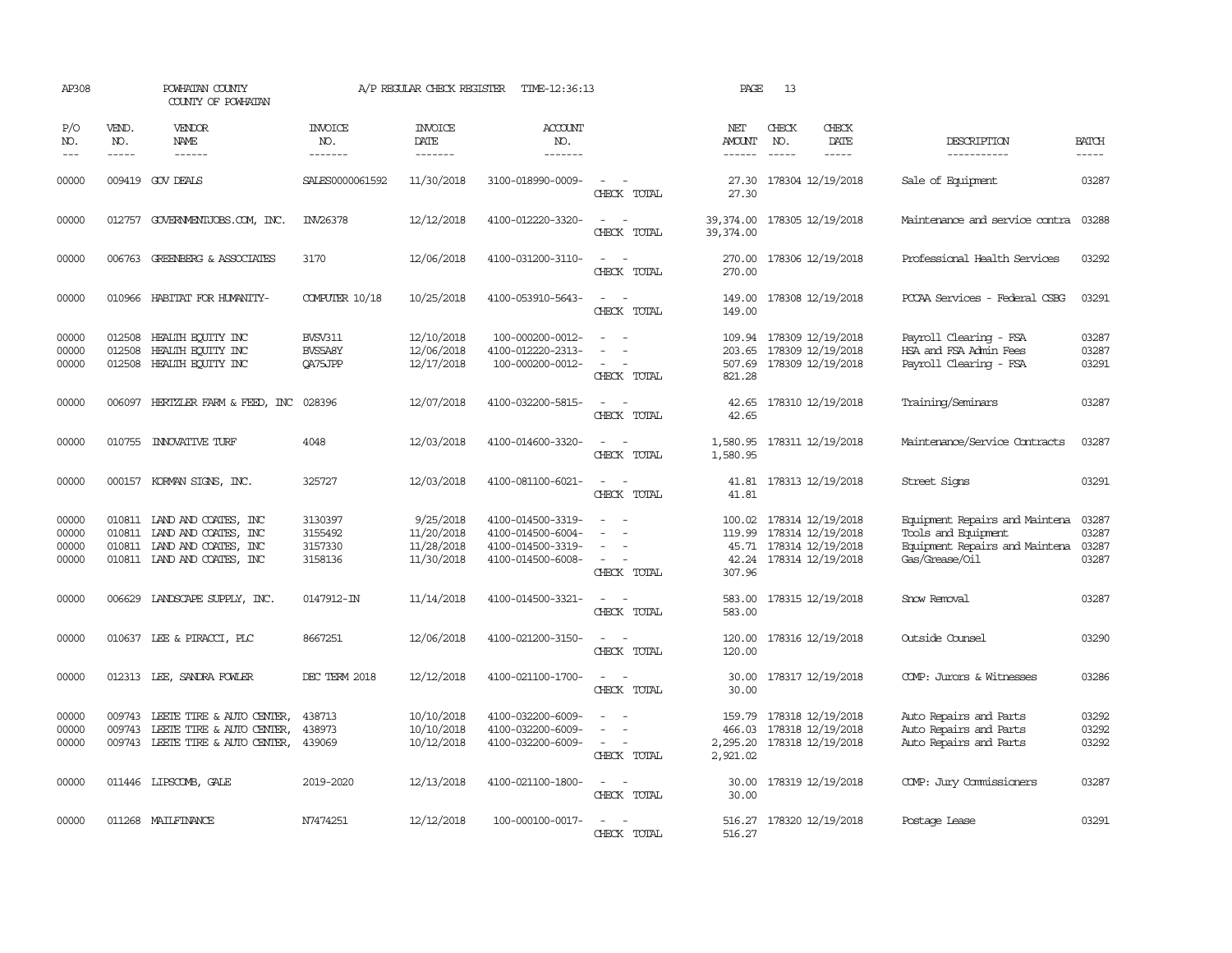| AP308                                                                                           |                               | POWHATAN COUNTY<br>COUNTY OF POWHATAN                                                                                                                                                                                                                                                                                           |                                                                                                            | A/P REGULAR CHECK REGISTER                                                                                                                             | TIME-12:36:13                                                                                                                                                                                                                       |                                                                     | PAGE                                                          | 14                                                                                                                                                                                                                                                                |                              |                                                                                                                                                                                                                                                |                                                                                                 |
|-------------------------------------------------------------------------------------------------|-------------------------------|---------------------------------------------------------------------------------------------------------------------------------------------------------------------------------------------------------------------------------------------------------------------------------------------------------------------------------|------------------------------------------------------------------------------------------------------------|--------------------------------------------------------------------------------------------------------------------------------------------------------|-------------------------------------------------------------------------------------------------------------------------------------------------------------------------------------------------------------------------------------|---------------------------------------------------------------------|---------------------------------------------------------------|-------------------------------------------------------------------------------------------------------------------------------------------------------------------------------------------------------------------------------------------------------------------|------------------------------|------------------------------------------------------------------------------------------------------------------------------------------------------------------------------------------------------------------------------------------------|-------------------------------------------------------------------------------------------------|
| P/O<br>NO.<br>$- - -$                                                                           | VEND.<br>NO.<br>$\frac{1}{2}$ | VENDOR<br>NAME<br>------                                                                                                                                                                                                                                                                                                        | <b>INVOICE</b><br>NO.<br>-------                                                                           | <b>INVOICE</b><br>DATE<br>-------                                                                                                                      | <b>ACCOUNT</b><br>NO.<br>-------                                                                                                                                                                                                    |                                                                     | NET<br>AMOUNT<br>------                                       | CHECK<br>NO.<br>$- - - - -$                                                                                                                                                                                                                                       | CHECK<br>DATE<br>$- - - - -$ | DESCRIPTION<br>-----------                                                                                                                                                                                                                     | <b>BATCH</b><br>-----                                                                           |
| 00000                                                                                           |                               | 009552 MANSFIELD OIL COMPANY                                                                                                                                                                                                                                                                                                    | 457811                                                                                                     | 11/30/2018                                                                                                                                             | 4100-032200-5120-                                                                                                                                                                                                                   | CHECK TOTAL                                                         | 65.82                                                         | 65.82 178321 12/19/2018                                                                                                                                                                                                                                           |                              | Apparatus Fuel                                                                                                                                                                                                                                 | 03287                                                                                           |
| 00000                                                                                           |                               | 012656 MARTIN, CODY                                                                                                                                                                                                                                                                                                             | OCT TERM 2018 R                                                                                            | 10/23/2018                                                                                                                                             | 4100-021100-1700-                                                                                                                                                                                                                   | $\sim$ $\sim$<br>CHECK TOTAL                                        | 30.00<br>30.00                                                | 178322 12/19/2018                                                                                                                                                                                                                                                 |                              | COMP: Jurors & Witnesses                                                                                                                                                                                                                       | 03288                                                                                           |
| 00000                                                                                           |                               | 012763 MASINI, THERESA R.                                                                                                                                                                                                                                                                                                       | DEC TERM 2018                                                                                              | 12/12/2018                                                                                                                                             | 4100-021100-1700-                                                                                                                                                                                                                   | $\overline{a}$<br>$\sim$<br>CHECK TOTAL                             | 30.00<br>30.00                                                | 178323 12/19/2018                                                                                                                                                                                                                                                 |                              | COMP: Jurors & Witnesses                                                                                                                                                                                                                       | 03286                                                                                           |
| 00000                                                                                           |                               | 011354 MATTHEW BENDER & CO, INC.                                                                                                                                                                                                                                                                                                | 06676456                                                                                                   | 11/16/2018                                                                                                                                             | 4100-022100-6012-                                                                                                                                                                                                                   | $\overline{\phantom{a}}$<br>CHECK TOTAL                             | 327.31<br>327.31                                              | 178324 12/19/2018                                                                                                                                                                                                                                                 |                              | Books & Subscriptions                                                                                                                                                                                                                          | 03291                                                                                           |
| 00000                                                                                           |                               | 010086 MEDPROUS                                                                                                                                                                                                                                                                                                                 | MC35223                                                                                                    | 12/01/2018                                                                                                                                             | 4100-032200-3320-                                                                                                                                                                                                                   | $\equiv$<br>CHECK TOTAL                                             | 395.83<br>395.83                                              | 178325 12/19/2018                                                                                                                                                                                                                                                 |                              | Maintenance & Service Contract                                                                                                                                                                                                                 | 03288                                                                                           |
| 00000                                                                                           |                               | 009666 MID-ATLANTIC CONTROLS                                                                                                                                                                                                                                                                                                    | 24340                                                                                                      | 12/01/2018                                                                                                                                             | 4100-032220-3320-                                                                                                                                                                                                                   | CHECK TOTAL                                                         | 900.00<br>900.00                                              | 178326 12/19/2018                                                                                                                                                                                                                                                 |                              | Maintenance & Service Contract                                                                                                                                                                                                                 | 03288                                                                                           |
| 00000                                                                                           |                               | 010924 MITCHELL PEST                                                                                                                                                                                                                                                                                                            | 119519                                                                                                     | 11/20/2018                                                                                                                                             | 4100-014100-3310-                                                                                                                                                                                                                   | $\sim$ $ \sim$<br>CHECK TOTAL                                       | 150.00<br>150.00                                              | 178327 12/19/2018                                                                                                                                                                                                                                                 |                              | Repairs & Maintenance                                                                                                                                                                                                                          | 03288                                                                                           |
| 00000<br>00000<br>00000<br>00000<br>00000<br>00000<br>00000<br>00000<br>00000<br>00000<br>00000 | 006610                        | MO-JOHNS SANITATION<br>006610 MO-JOHNS SANITATION<br>006610 MO-JOHNS SANITATION<br>006610 MO-JOHNS SANITATION<br>006610 MO-JOHNS SANITATION<br>006610 MO-JOHNS SANITATION<br>006610 MO-JOHNS SANITATION<br>006610 MO-JOHNS SANITATION<br>006610 MO-JOHNS SANITATION<br>006610 MO-JOHNS SANITATION<br>006610 MO-JOHNS SANITATION | 114446<br>114447<br>114448<br>114449<br>114450<br>114451<br>114452<br>114453<br>114454<br>114458<br>114536 | 11/21/2018<br>11/21/2018<br>11/21/2018<br>11/21/2018<br>11/21/2018<br>11/21/2018<br>11/21/2018<br>11/21/2018<br>11/21/2018<br>11/21/2018<br>11/30/2018 | 4100-014600-3311-<br>4100-014600-3311-<br>4100-014600-3311-<br>4100-014600-3311-<br>4100-014600-3311-<br>4100-014600-3311-<br>4100-014600-3311-<br>4100-014600-3311-<br>4100-014600-3311-<br>4100-014600-3311-<br>4100-014600-3311- | $\sim$<br>$\sim$<br>$\sim$<br>$\equiv$<br>CHECK TOTAL<br>$\sim$     | 51.50<br>51.50<br>51.50<br>51.50<br>51.50<br>515.00<br>115.50 | 51.50 178328 12/19/2018<br>51.50 178328 12/19/2018<br>178328 12/19/2018<br>51.50 178328 12/19/2018<br>178328 12/19/2018<br>51.50 178328 12/19/2018<br>178328 12/19/2018<br>178328 12/19/2018<br>51.50 178328 12/19/2018<br>178328 12/19/2018<br>178329 12/19/2018 |                              | Portable Bathrooms<br>Portable Bathrooms<br>Portable Bathrooms<br>Portable Bathrooms<br>Portable Bathrooms<br>Portable Bathrooms<br>Portable Bathrooms<br>Portable Bathrooms<br>Portable Bathrooms<br>Portable Bathrooms<br>Portable Bathrooms | 03288<br>03288<br>03288<br>03288<br>03288<br>03288<br>03288<br>03288<br>03288<br>03288<br>03288 |
| 00000                                                                                           |                               | 006610 MO-JOHNS SANITATION                                                                                                                                                                                                                                                                                                      | 114537                                                                                                     | 11/30/2018                                                                                                                                             | 4100-014600-3311-                                                                                                                                                                                                                   | $\equiv$<br>CHECK TOTAL                                             | 64.00<br>179.50                                               | 178329 12/19/2018                                                                                                                                                                                                                                                 |                              | Portable Bathrooms                                                                                                                                                                                                                             | 03288                                                                                           |
| 00000                                                                                           |                               | 012491 MONROE, STANLEY                                                                                                                                                                                                                                                                                                          | NOV '18 ELECT.                                                                                             | 12/17/2018                                                                                                                                             | 4100-013200-1015-                                                                                                                                                                                                                   | $\sim$ $  -$<br>CHECK TOTAL                                         | 150.00<br>150.00                                              | 178331 12/19/2018                                                                                                                                                                                                                                                 |                              | COMP: Election Officials                                                                                                                                                                                                                       | 03289                                                                                           |
| 00000                                                                                           |                               | 011231 NEOFUNDS BY NEOPOST                                                                                                                                                                                                                                                                                                      | 900044080230695                                                                                            | 11/14/2018                                                                                                                                             | 100-000100-0016-                                                                                                                                                                                                                    | $ -$<br>CHECK TOTAL                                                 | 700.00<br>700.00                                              | 178333 12/19/2018                                                                                                                                                                                                                                                 |                              | Prepaid Postage                                                                                                                                                                                                                                | 03291                                                                                           |
| 00000                                                                                           |                               | 009281 OVERDRIVE, INC.                                                                                                                                                                                                                                                                                                          | 013690018223194                                                                                            | 11/30/2018                                                                                                                                             | 4100-073100-6012-                                                                                                                                                                                                                   | CHECK TOTAL                                                         | 237.21<br>237.21                                              | 178334 12/19/2018                                                                                                                                                                                                                                                 |                              | Books & Subscriptions                                                                                                                                                                                                                          | 03288                                                                                           |
| 00000                                                                                           | 011903                        | PACIELLO, SALVATORE                                                                                                                                                                                                                                                                                                             | 2018-2019                                                                                                  | 12/13/2018                                                                                                                                             | 4100-021100-1800-                                                                                                                                                                                                                   | CHECK TOTAL                                                         | 30.00<br>30.00                                                | 178335 12/19/2018                                                                                                                                                                                                                                                 |                              | COMP: Jury Commissioners                                                                                                                                                                                                                       | 03287                                                                                           |
| 00000<br>00000                                                                                  | 000375                        | PIEDMONT REGIONAL JAIL<br>000375 PIEDMONT REGIONAL JAIL                                                                                                                                                                                                                                                                         | 2841<br>2842                                                                                               | 11/30/2018<br>11/30/2018                                                                                                                               | 4100-033400-3841-<br>4100-033400-3841-                                                                                                                                                                                              | $\overline{\phantom{a}}$<br>$\overline{\phantom{a}}$<br>CHECK TOTAL | 33, 184, 00<br>36,604.00                                      | 178336 12/19/2018<br>3,420.00 178336 12/19/2018                                                                                                                                                                                                                   |                              | Detention of Adults<br>Detention of Adults                                                                                                                                                                                                     | 03288<br>03288                                                                                  |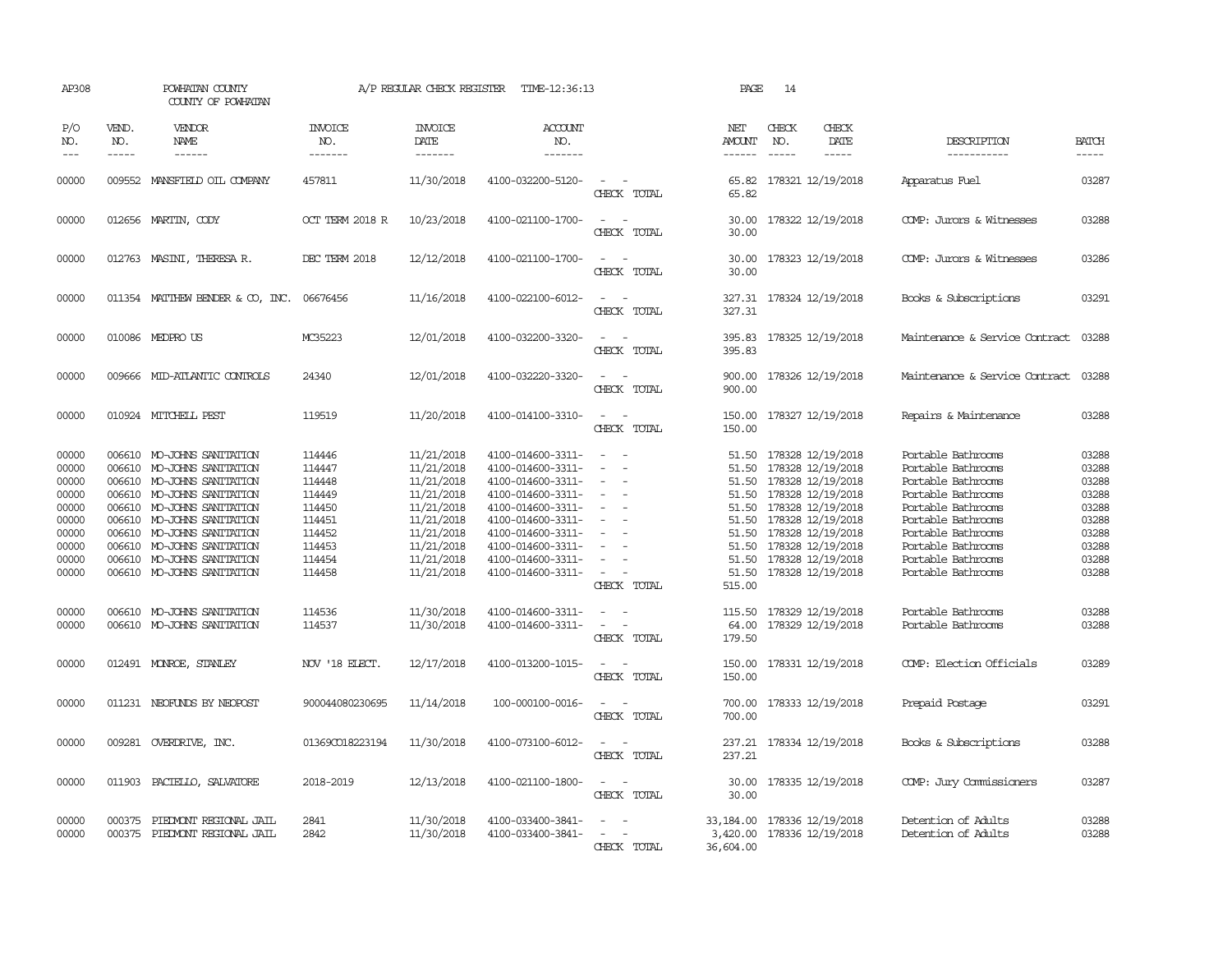| AP308         |              | POWHATAN COUNTY<br>COUNTY OF POWHATAN        |                 | A/P REGULAR CHECK REGISTER | TIME-12:36:13     |                                                      | PAGE             | 15            |                           |                                      |              |
|---------------|--------------|----------------------------------------------|-----------------|----------------------------|-------------------|------------------------------------------------------|------------------|---------------|---------------------------|--------------------------------------|--------------|
| P/O<br>NO.    | VEND.<br>NO. | VENDOR<br>NAME                               | INVOICE<br>NO.  | <b>INVOICE</b><br>DATE     | ACCOUNT<br>NO.    |                                                      | NET<br>AMOUNT    | CHECK<br>NO.  | CHECK<br>DATE             | DESCRIPTION                          | <b>BATCH</b> |
| $\frac{1}{2}$ | $- - - - -$  | ------                                       | -------         | -------                    | -------           |                                                      | $- - - - - -$    | $\frac{1}{2}$ | -----                     | -----------                          | $- - - - -$  |
| 00000         |              | 009153 PITNEY BOWES GLOBAL                   | 3307623854      | 12/01/2018                 | 4100-021200-5210- | $\sim$<br>CHECK TOTAL                                | 150.00           |               | 150.00 178337 12/19/2018  | Postage                              | 03290        |
| 00000         | 001250       | POWHATAN AUTO & TRACTOR                      | 524569          | 11/09/2018                 | 4100-014500-6008- | $\overline{\phantom{a}}$                             | 14.07            |               | 178338 12/19/2018         | Gas/Grease/Oil                       | 03288        |
| 00000         | 001250       | POWHATAN AUTO & TRACTOR                      | SVC 10/18       | 10/31/2018                 | 4100-032200-6009- |                                                      | .69              |               | 178338 12/19/2018         | Auto Repairs and Parts               | 03292        |
| 00000         | 001250       | POWHATAN AUTO & TRACTOR                      | SVC 11/18       | 11/30/2018                 | 4100-032200-6009- |                                                      | 1.26             |               | 178338 12/19/2018         | Auto Repairs and Parts               | 03292        |
| 00000         | 001250       | POWHATAN AUTO & TRACTOR                      | 508765          | 7/20/2018                  | 4100-032200-6009- |                                                      |                  |               | 144.00- 178338 12/19/2018 | Auto Repairs and Parts               | 03292        |
| 00000         | 001250       | POWHATAN AUTO & TRACTOR                      | 510954          | 8/06/2018                  | 4100-032200-6009- |                                                      |                  |               | 25.30 178338 12/19/2018   | Auto Repairs and Parts               | 03292        |
| 00000         | 001250       | POWHATAN AUTO & TRACTOR                      | 514488          | 8/30/2018                  | 4100-032200-6009- |                                                      | 57.83            |               | 178338 12/19/2018         | Auto Repairs and Parts               | 03292        |
| 00000         | 001250       | POWHATAN AUTO & TRACTOR                      | 516137          | 9/11/2018                  | 4100-032200-6009- |                                                      |                  |               | 95.43 178338 12/19/2018   | Auto Repairs and Parts               | 03292        |
| 00000         | 001250       | POWHATAN AUTO & TRACTOR                      | 521591          | 10/20/2018                 | 4100-032200-6009- |                                                      | 27.87            |               | 178338 12/19/2018         | Auto Repairs and Parts               | 03292        |
| 00000         | 001250       | POWHATAN AUTO & TRACTOR                      | 523380          | 11/01/2018                 | 4100-032200-6009- |                                                      |                  |               | 101.91 178338 12/19/2018  | Auto Repairs and Parts               | 03292        |
| 00000         | 001250       | POWHATAN AUTO & TRACTOR                      | 525498          | 11/16/2018                 | 4100-032200-6009- | $\overline{\phantom{a}}$                             | 25.16            |               | 178338 12/19/2018         | Auto Repairs and Parts               | 03292        |
|               |              |                                              |                 |                            |                   | CHECK TOTAL                                          | 205.52           |               |                           |                                      |              |
| 00000         | 001250       | POWHATAN AUTO & TRACTOR                      | 525923          | 11/20/2018                 | 4100-014500-3319- |                                                      | 38.94            |               | 178339 12/19/2018         | Equipment Repairs and Maintena       | 03288        |
| 00000         | 001250       | POWHATAN AUTO & TRACTOR                      | 525924          | 11/20/2018                 | 4100-014100-3310- |                                                      | 39.98            |               | 178339 12/19/2018         | Repairs & Maintenance                | 03288        |
| 00000         | 001250       | POWHATAN AUTO & TRACTOR                      | 526810          | 11/28/2018                 | 4100-014300-6008- |                                                      | 10.99            |               | 178339 12/19/2018         | Gas/Grease/Oil                       | 03288        |
| 00000         | 001250       | POWHATAN AUTO & TRACTOR                      | 528312          | 12/10/2018                 | 4100-031200-6009- | $\sim$                                               | 51.86            |               | 178339 12/19/2018         | Auto Parts/Repairs                   | 03288        |
|               |              |                                              |                 |                            |                   | CHECK TOTAL                                          | 141.77           |               |                           |                                      |              |
| 00000         | 006928       | POWHATAN COUNTY DEPT. OF                     | VACAP CONF 1/19 | 12/12/2018                 | 4100-053910-5643- | CHECK TOTAL                                          | 150.00<br>150.00 |               | 178340 12/19/2018         | PCCAA Services - Federal CSBG        | 03291        |
| 00000         | 012764       | POWHATAN COUNTY HEALTH                       | 135150700       | 11/19/2018                 | 4100-035100-3110- |                                                      | 330.87           |               | 178341 12/19/2018         | Professional Health Services         | 03291        |
| 00000         | 012764       | POWHATAN COUNTY HEALTH                       | 135150700A      | 11/26/2018                 | 4100-035100-3110- | $\equiv$<br>$\overline{\phantom{a}}$                 | 330.87           |               | 178341 12/19/2018         | Professional Health Services         | 03291        |
|               |              |                                              |                 |                            |                   | CHECK TOTAL                                          | 661.74           |               |                           |                                      |              |
| 00000         | 012064       | POWHATAN COUNTY TREASURER 113 11/13/2018     |                 | 11/13/2018                 | 4100-032220-5130- | $\overline{\phantom{a}}$                             |                  |               | 308.31 178342 12/19/2018  | Water                                | 03288        |
| 00000         | 012064       | POWHATAN COUNTY TREASURER                    | 113 11/13/2018  | 11/13/2018                 | 4100-032220-5140- | $\overline{\phantom{a}}$                             | 350.89           |               | 178342 12/19/2018         | Sewer                                | 03288        |
| 00000         | 012064       | POWHATAN COUNTY TREASURER                    | 152 11/18       | 11/03/2018                 | 4100-014100-5140- | $\sim$                                               |                  |               | 195.44 178342 12/19/2018  | Sewer                                | 03288        |
| 00000         | 012064       | POWHATAN COUNTY TREASURER                    | 153 11/3/2018   | 11/03/2018                 | 4100-032210-5140- |                                                      |                  |               | 166.95 178342 12/19/2018  | Sewer                                | 03288        |
| 00000         | 012064       | POWHATAN COUNTY TREASURER                    | 161 11/18       | 11/03/2018                 | 4100-014100-5140- | $\overline{\phantom{a}}$                             |                  |               | 234.12 178342 12/19/2018  | Sewer                                | 03288        |
| 00000         | 012064       | POWHATAN COUNTY TREASURER                    | 161 11/18       | 11/03/2018                 | 4100-031200-5140- | $\overline{\phantom{a}}$                             | 234.12           |               | 178342 12/19/2018         | Sewer                                | 03288        |
| 00000         | 012064       | POWHATAN COUNTY TREASURER                    | 162 11/03/2018  | 11/03/2018                 | 4100-014100-5140- |                                                      |                  |               | 35.74 178342 12/19/2018   | Sewer                                | 03288        |
| 00000         | 012064       | POWHATAN COUNTY TREASURER                    | 162 11/03/2018  | 11/03/2018                 | 4100-031200-5140- |                                                      | 35.74            |               | 178342 12/19/2018         | Sewer                                | 03288        |
| 00000         | 012064       | POWHATAN COUNTY TREASURER                    | 193 11/18       | 11/03/2018                 | 4100-014100-5140- |                                                      |                  |               | 609.04 178342 12/19/2018  | Sewer                                | 03288        |
| 00000         | 012064       | POWHATAN COUNTY TREASURER 94 11/3/2018       |                 | 11/03/2018                 | 4100-014100-5140- | $\overline{\phantom{a}}$<br>$\overline{\phantom{a}}$ |                  |               | 300.56 178342 12/19/2018  | Sewer                                | 03288        |
|               |              |                                              |                 |                            |                   | CHECK TOTAL                                          | 2,470.91         |               |                           |                                      |              |
| 00000         | 005050       | POWHATAN LOCK SERVICES                       | 1607            | 11/16/2018                 | 4100-014100-3310- | $\overline{\phantom{a}}$<br>CHECK TOTAL              | 438.00<br>438.00 |               | 178343 12/19/2018         | Repairs & Maintenance                | 03288        |
| 00000         |              | 000620 R. C. GOODWYN & SONS, INC 0837520     |                 | 11/13/2018                 | 4100-014100-6005- | CHECK TOTAL                                          | 11.99<br>11.99   |               | 178344 12/19/2018         | Cleaning Supplies                    | 03288        |
| 00000         |              | 006466 RADIO COMMUNICATION OF VA 400015149-1 |                 | 12/05/2018                 | 4100-031200-3310- | $\sim$<br>CHECK TOTAL                                | 73.73            |               | 73.73 178345 12/19/2018   | Repairs & Maintenance                | 03288        |
| 00000         |              | 007325 RICHMOND OXYGEN CO.                   | 297994          | 11/30/2018                 | 4100-032200-3320- | $\overline{\phantom{a}}$<br>CHECK TOTAL              | 273.00<br>273.00 |               | 178346 12/19/2018         | Maintenance & Service Contract 03289 |              |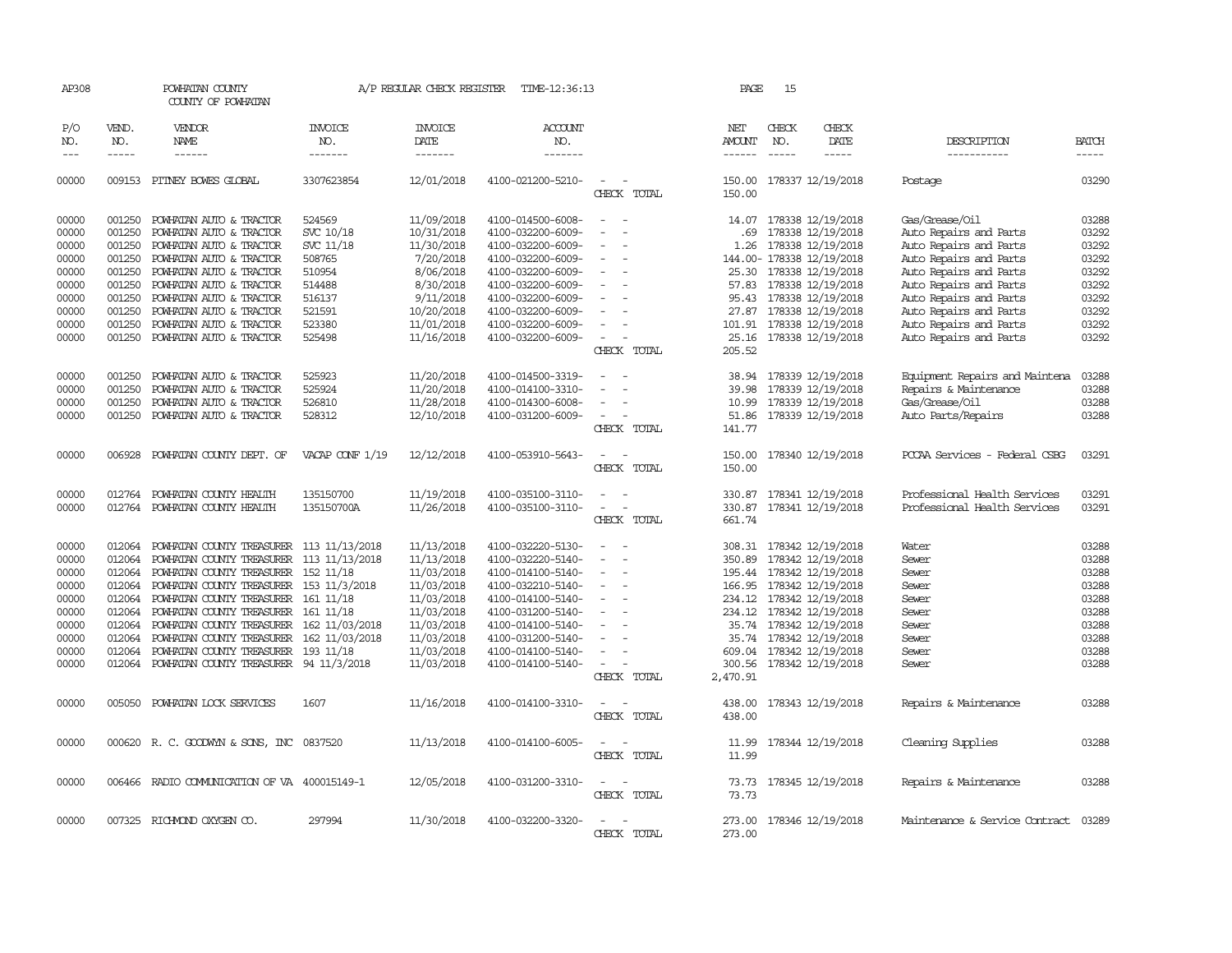| AP308                       |                             | POWHATAN COUNTY<br>COUNTY OF POWHATAN          |                           | A/P REGULAR CHECK REGISTER        | TIME-12:36:13                          |                                                                     | PAGE                                  | 16                            |                                        |                                             |                       |
|-----------------------------|-----------------------------|------------------------------------------------|---------------------------|-----------------------------------|----------------------------------------|---------------------------------------------------------------------|---------------------------------------|-------------------------------|----------------------------------------|---------------------------------------------|-----------------------|
| P/O<br>NO.<br>$\frac{1}{2}$ | VEND.<br>NO.<br>$- - - - -$ | VENDOR<br>NAME<br>$- - - - - -$                | INVOICE<br>NO.<br>------- | <b>INVOICE</b><br>DATE<br>------- | <b>ACCOUNT</b><br>NO.<br>-------       |                                                                     | NET<br><b>AMOUNT</b><br>$- - - - - -$ | CHECK<br>NO.<br>$\frac{1}{2}$ | CHECK<br>DATE<br>$- - - - -$           | DESCRIPTION<br>-----------                  | <b>BATCH</b><br>----- |
| 00000                       | 007942                      | RICHMOND SUBURBAN                              | I00008407991128           | 11/28/2018                        | 4100-081500-3600-                      |                                                                     | 275.00                                |                               | 178347 12/19/2018                      | Advertising                                 | 03289                 |
| 00000                       | 007942                      | RICHMOND SUBURBAN                              | I00008480901107           | 11/07/2018                        | 4100-012200-3600-                      |                                                                     | 100.00                                |                               | 178347 12/19/2018                      | Advertising                                 | 03289                 |
| 00000                       | 007942                      | RICHMOND SUBURBAN                              | 100008526191114           | 11/14/2018                        | 4100-012200-3600-                      | $\equiv$                                                            |                                       |                               | 292.50 178347 12/19/2018               | Advertising                                 | 03289                 |
| 00000                       |                             | 007942 RICHMOND SUBURBAN                       | I00008538861121           | 11/21/2018                        | 4100-012200-3600-                      | $\sim$<br>CHECK TOTAL                                               | 292.50<br>960.00                      |                               | 178347 12/19/2018                      | Advertising                                 | 03289                 |
| 00000                       | 012509                      | RICHMOND SUBURBAN NEWS                         | I00008520501114           | 11/14/2018                        | 4100-011010-3002-                      | $\sim$                                                              |                                       |                               | 585.00 178348 12/19/2018               | County Code                                 | 03291                 |
| 00000                       | 012509                      | RICHMOND SUBURBAN NEWS                         | I00008520501121           | 11/21/2018                        | 4100-011010-3002-                      |                                                                     | 585.00                                |                               | 178348 12/19/2018                      | County Code                                 | 03291                 |
| 00000                       | 012509                      | RICHMOND SUBURBAN NEWS                         | I00008520731114           | 11/14/2018                        | 4100-011010-3002-                      | $\sim$                                                              | 1,213.88                              |                               | 178348 12/19/2018                      | County Code                                 | 03291                 |
| 00000                       | 012509                      | RICHMOND SUBURBAN NEWS                         | I00008520731121           | 11/21/2018                        | 4100-011010-3002-                      | $\equiv$                                                            | 1,213.88                              |                               | 178348 12/19/2018                      | County Code                                 | 03291                 |
| 00000                       | 012509                      | RICHMOND SUBURBAN NEWS                         | 100008556021121           | 11/21/2018                        | 4100-081100-3600-                      |                                                                     | 204.75                                |                               | 178348 12/19/2018                      | Advertising                                 | 03291                 |
| 00000                       | 012509                      | RICHMOND SUBURBAN NEWS                         | I00008556021128           | 11/28/2018                        | 4100-081100-3600-                      | CHECK TOTAL                                                         | 204.75<br>4,007.26                    |                               | 178348 12/19/2018                      | Advertising                                 | 03291                 |
| 00000                       | 012754                      | SIGNATURE PUBLIC FUNDING                       | 500137001120518           | 12/05/2018                        | 4100-095101-9400-                      |                                                                     | 33,425.82                             |                               | 178350 12/19/2018                      | Fire Truck Lease - Principal                | 03289                 |
| 00000                       | 012754                      | SIGNATURE PUBLIC FUNDING                       | 500137001120518           | 12/05/2018                        | 4100-095101-9401-                      | $\sim$<br>$\overline{\phantom{0}}$                                  | 13, 126.20                            |                               | 178350 12/19/2018                      | Fire Truck Lease - Interest                 | 03289                 |
|                             |                             |                                                |                           |                                   |                                        | CHECK TOTAL                                                         | 46,552.02                             |                               |                                        |                                             |                       |
| 00000                       | 006594                      | SOUTHSIDE ELECTRIC COOP                        | 63504001 12/18            | 12/13/2018                        | 4100-073100-5110-                      | $\equiv$                                                            | 3,095.80                              |                               | 178353 12/19/2018                      | Electricity                                 | 03292                 |
| 00000                       | 006594                      | SOUTHSIDE ELECTRIC COOP                        | 63504005 12/18            | 12/06/2018                        | 4100-031210-5110-                      | $\sim$                                                              | 110.51                                |                               | 178353 12/19/2018                      | Electricity - Comunications H               | 03292                 |
|                             |                             |                                                |                           |                                   |                                        | CHECK TOTAL                                                         | 3,206.31                              |                               |                                        |                                             |                       |
| 00000                       | 012760                      | SPARKS, CAMILLA S.                             | DEC TERM 2018             | 12/12/2018                        | 4100-021100-1700-                      | $\overline{\phantom{a}}$<br>$\overline{\phantom{a}}$<br>CHECK TOTAL | 30.00<br>30.00                        |                               | 178354 12/19/2018                      | COMP: Jurors & Witnesses                    | 03286                 |
| 00000                       | 001940                      | STANDBY SYSTEMS, INC.                          | 11182178                  | 11/14/2018                        | 4100-032210-3320-                      |                                                                     | 160.00                                |                               | 178355 12/19/2018                      | Maintenance & Service Contract              | 03289                 |
| 00000                       | 001940                      | STANDBY SYSTEMS, INC.                          | 11182263                  | 11/30/2018                        | 4100-032200-3320-                      | $\equiv$<br>$\sim$                                                  | 140.00                                |                               | 178355 12/19/2018                      | Maintenance & Service Contract              | 03292                 |
|                             |                             |                                                |                           |                                   |                                        | CHECK TOTAL                                                         | 300.00                                |                               |                                        |                                             |                       |
| 00000                       | 008578                      | STAPLES BUSINESS AD-                           | 3397445471                | 11/29/2018                        | 4100-073100-6001-                      |                                                                     | 8.38                                  |                               | 178356 12/19/2018                      | Office Supplies                             | 03289                 |
| 00000                       | 008578                      | STAPLES BUSINESS AD-                           | 3397640888                | 11/30/2018                        | 4100-031200-6001-                      |                                                                     | 59.40                                 |                               | 178356 12/19/2018                      | Office Supplies                             | 03289                 |
| 00000                       | 008578                      | STAPLES BUSINESS AD-                           | 3397640892                | 11/30/2018                        | 4100-032200-6001-                      | $\sim$                                                              | 41.52                                 |                               | 178356 12/19/2018                      | Stationery/Office Supplies                  | 03289                 |
|                             |                             |                                                |                           |                                   |                                        | CHECK TOTAL                                                         | 109.30                                |                               |                                        |                                             |                       |
| 00000                       |                             | 008895 T. NOEL BROOKS                          | 8791475                   | 12/07/2018                        | 4100-021200-3150-                      | $\sim$                                                              | 120.00                                |                               | 178359 12/19/2018                      | Outside Counsel                             | 03290                 |
|                             |                             |                                                |                           |                                   |                                        | CHECK TOTAL                                                         | 120.00                                |                               |                                        |                                             |                       |
| 00000                       | 007450                      | THOMSON REUTERS -                              | 839372911                 | 12/01/2018                        | 4100-031200-3320-                      |                                                                     | 298.50                                |                               | 178360 12/19/2018                      | Maintenance & Service Contract              | 03289                 |
|                             |                             |                                                |                           |                                   |                                        | CHECK TOTAL                                                         | 298.50                                |                               |                                        |                                             |                       |
| 00000                       | 009241                      | TOWERSENTRY PARTNERS, LLC                      | 25725                     | 12/01/2018                        | 4100-031210-3320-                      | CHECK TOTAL                                                         | 600.00<br>600.00                      |                               | 178361 12/19/2018                      | Maintenance and Service Contra              | 03292                 |
|                             |                             |                                                |                           |                                   |                                        |                                                                     |                                       |                               |                                        |                                             |                       |
| 00000<br>00000              | 008565<br>008565            | TRACTOR SUPPLY CREDIT<br>TRACTOR SUPPLY CREDIT | 100455419<br>100456667    | 11/13/2018<br>11/19/2018          | 4100-031200-6022-<br>4100-035100-6022- |                                                                     | 73.98<br>26.78                        |                               | 178362 12/19/2018<br>178362 12/19/2018 | Dog Food & Supplies K9<br>Dog Food/Supplies | 03289<br>03289        |
| 00000                       |                             | 008565 TRACTOR SUPPLY CREDIT                   | 200682426                 | 11/24/2018                        | 4100-031200-6022-                      | $\sim$                                                              | 83.98                                 |                               | 178362 12/19/2018                      | Dog Food & Supplies K9                      | 03289                 |
|                             |                             |                                                |                           |                                   |                                        | CHECK TOTAL                                                         | 184.74                                |                               |                                        |                                             |                       |
|                             |                             |                                                |                           |                                   |                                        |                                                                     |                                       |                               |                                        |                                             |                       |
| 00000                       |                             | 009574 UNIQUE MANAGEMENT                       | 480480                    | 12/01/2018                        | 4100-073100-6012-                      |                                                                     | 50.00                                 |                               | 178363 12/19/2018                      | Books & Subscriptions                       | 03289                 |
|                             |                             |                                                |                           |                                   |                                        | CHECK TOTAL                                                         | 50.00                                 |                               |                                        |                                             |                       |
|                             |                             |                                                |                           |                                   |                                        |                                                                     |                                       |                               |                                        |                                             |                       |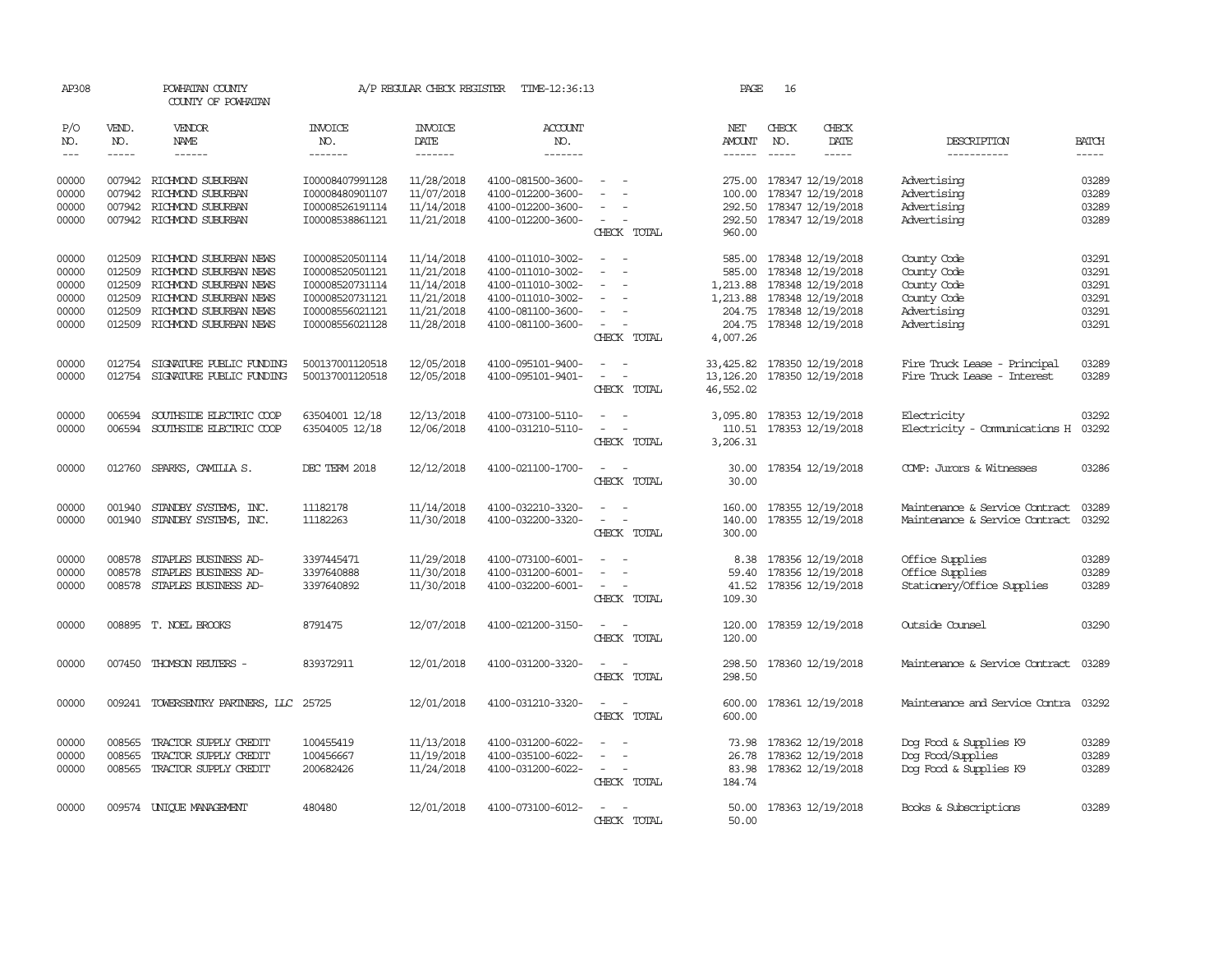| AP308                                                                                                             |                             | POWHATAN COUNTY<br>COUNTY OF POWHATAN                                                                                                                                                                                                                                                                                                                                                              |                                                                                                                                                                                                                           | A/P REGULAR CHECK REGISTER                                                                                                                                                         | TIME-12:36:13                                                                                                                                                                                                                                                                 |                                                                                                                                                                                                              | PAGE                                      | 17                            |                                                                                                                                                                                                                                                                                                                                                           |                                                                                                                                                                            |                                                                                                                   |
|-------------------------------------------------------------------------------------------------------------------|-----------------------------|----------------------------------------------------------------------------------------------------------------------------------------------------------------------------------------------------------------------------------------------------------------------------------------------------------------------------------------------------------------------------------------------------|---------------------------------------------------------------------------------------------------------------------------------------------------------------------------------------------------------------------------|------------------------------------------------------------------------------------------------------------------------------------------------------------------------------------|-------------------------------------------------------------------------------------------------------------------------------------------------------------------------------------------------------------------------------------------------------------------------------|--------------------------------------------------------------------------------------------------------------------------------------------------------------------------------------------------------------|-------------------------------------------|-------------------------------|-----------------------------------------------------------------------------------------------------------------------------------------------------------------------------------------------------------------------------------------------------------------------------------------------------------------------------------------------------------|----------------------------------------------------------------------------------------------------------------------------------------------------------------------------|-------------------------------------------------------------------------------------------------------------------|
| P/O<br>NO.<br>$- - -$                                                                                             | VEND.<br>NO.<br>$- - - - -$ | VENDOR<br>NAME<br>$- - - - - -$                                                                                                                                                                                                                                                                                                                                                                    | <b>INVOICE</b><br>NO.<br>-------                                                                                                                                                                                          | <b>INVOICE</b><br>DATE<br>$- - - - - - -$                                                                                                                                          | <b>ACCOUNT</b><br>NO.<br>--------                                                                                                                                                                                                                                             |                                                                                                                                                                                                              | NET<br>AMOUNT<br>$- - - - - -$            | CHECK<br>NO.<br>$\frac{1}{2}$ | CHECK<br>DATE<br>$- - - - -$                                                                                                                                                                                                                                                                                                                              | DESCRIPTION<br>-----------                                                                                                                                                 | <b>BATCH</b><br>$- - - - -$                                                                                       |
| 00000                                                                                                             | 010674 VEBA                 |                                                                                                                                                                                                                                                                                                                                                                                                    | 2019 MEMBERSHIP                                                                                                                                                                                                           | 12/12/2018                                                                                                                                                                         | 4100-013200-5810-                                                                                                                                                                                                                                                             | $\sim$ $ \sim$<br>CHECK TOTAL                                                                                                                                                                                | 180.00                                    |                               | 180.00 178364 12/19/2018                                                                                                                                                                                                                                                                                                                                  | Dues/Association Memberships                                                                                                                                               | 03289                                                                                                             |
| 00000<br>00000                                                                                                    | 008126                      | 008126 VERIZON<br>VERIZON                                                                                                                                                                                                                                                                                                                                                                          | 9819374663<br>9819466732                                                                                                                                                                                                  | 12/01/2018<br>12/01/2018                                                                                                                                                           | 4100-032200-5250-<br>4100-031200-5250-                                                                                                                                                                                                                                        | $\equiv$<br>$\sim$<br>$\sim$<br>CHECK TOTAL                                                                                                                                                                  | 239.20<br>3,475.61<br>3,714.81            |                               | 178365 12/19/2018<br>178365 12/19/2018                                                                                                                                                                                                                                                                                                                    | Cell Phones<br>Cell Phones                                                                                                                                                 | 03289<br>03289                                                                                                    |
| 00000<br>00000                                                                                                    | 011169                      | 011169 VERIZON<br>VERIZON                                                                                                                                                                                                                                                                                                                                                                          | 8045985671 1118<br>8045987939 1118                                                                                                                                                                                        | 11/11/2018<br>11/28/2018                                                                                                                                                           | 4100-073100-5230-<br>4100-022100-5230-                                                                                                                                                                                                                                        | $\sim$<br>$\equiv$<br>CHECK TOTAL                                                                                                                                                                            | 49.07<br>98.50                            |                               | 49.43 178366 12/19/2018<br>178366 12/19/2018                                                                                                                                                                                                                                                                                                              | Telephone Services<br>Telephone Services                                                                                                                                   | 03289<br>03291                                                                                                    |
| 00000                                                                                                             |                             | 000770 VIRGINIA DEPARIMENT OF                                                                                                                                                                                                                                                                                                                                                                      | 3RD QTR FY19                                                                                                                                                                                                              | 12/12/2018                                                                                                                                                                         | 4100-051200-5699-                                                                                                                                                                                                                                                             | $ -$<br>CHECK TOTAL                                                                                                                                                                                          | 53, 793.60 178367 12/19/2018<br>53,793.60 |                               |                                                                                                                                                                                                                                                                                                                                                           | State Health Department                                                                                                                                                    | 03288                                                                                                             |
| 00000                                                                                                             |                             | 012102 VIRGINIA VICTIM                                                                                                                                                                                                                                                                                                                                                                             | JAN 2019 MEMBER                                                                                                                                                                                                           | 12/18/2018                                                                                                                                                                         | 4100-031710-5810-                                                                                                                                                                                                                                                             | $\sim$<br>$\sim$<br>CHECK TOTAL                                                                                                                                                                              | 100.00<br>100.00                          |                               | 178368 12/19/2018                                                                                                                                                                                                                                                                                                                                         | Dues/Association Memberships                                                                                                                                               | 03292                                                                                                             |
| 00000                                                                                                             |                             | 001680 WASTE MANAGEMENT OF                                                                                                                                                                                                                                                                                                                                                                         | 3325615-2424-7                                                                                                                                                                                                            | 12/04/2018                                                                                                                                                                         | 4100-014300-3175-                                                                                                                                                                                                                                                             | CHECK TOTAL                                                                                                                                                                                                  | 310.45                                    |                               | 310.45 178369 12/19/2018                                                                                                                                                                                                                                                                                                                                  | Waste Disposal                                                                                                                                                             | 03289                                                                                                             |
| 00000                                                                                                             |                             | 007755 WITMER PUBLIC SAFETY                                                                                                                                                                                                                                                                                                                                                                        | 1910410                                                                                                                                                                                                                   | 12/15/2018                                                                                                                                                                         | 4100-032200-6011-                                                                                                                                                                                                                                                             | $\sim$<br>CHECK TOTAL                                                                                                                                                                                        | 26.00                                     |                               | 26.00 178370 12/19/2018                                                                                                                                                                                                                                                                                                                                   | Protective Gear/Uniforms                                                                                                                                                   | 03292                                                                                                             |
| 00000                                                                                                             |                             | 009332 WITMER PUBLIC SAFETY                                                                                                                                                                                                                                                                                                                                                                        | 1904744                                                                                                                                                                                                                   | 12/14/2018                                                                                                                                                                         | 4100-031200-6011-                                                                                                                                                                                                                                                             | $\sim$<br>CHECK TOTAL                                                                                                                                                                                        | 111.99<br>111.99                          |                               | 178371 12/19/2018                                                                                                                                                                                                                                                                                                                                         | Uniforms                                                                                                                                                                   | 03289                                                                                                             |
| 00000                                                                                                             |                             | 012759 WOODSON, PAULETTE T.                                                                                                                                                                                                                                                                                                                                                                        | DEC TERM 2018                                                                                                                                                                                                             | 12/12/2018                                                                                                                                                                         | 4100-021100-1700-                                                                                                                                                                                                                                                             | $\overline{\phantom{a}}$<br>CHECK TOTAL                                                                                                                                                                      | 30.00<br>30.00                            |                               | 178372 12/19/2018                                                                                                                                                                                                                                                                                                                                         | COMP: Jurors & Witnesses                                                                                                                                                   | 03286                                                                                                             |
| 00000<br>00000<br>00000<br>00000<br>00000<br>00000<br>00000<br>00000<br>00000<br>00000<br>00000<br>00000<br>00000 |                             | 007436 AQUA VIRGINIA, INC.<br>007436 AQUA VIRGINIA, INC.<br>007436 AQUA VIRGINIA, INC.<br>007436 AQUA VIRGINIA, INC.<br>007436 AQUA VIRGINIA, INC.<br>007436 AQUA VIRGINIA, INC.<br>007436 AQUA VIRGINIA, INC.<br>007436 AQUA VIRGINIA, INC.<br>007436 AQUA VIRGINIA, INC.<br>007436 AQUA VIRGINIA, INC.<br>007436 AQUA VIRGINIA, INC.<br>007436 AQUA VIRGINIA, INC.<br>007436 AQUA VIRGINIA, INC. | 0559913 12/18<br>0574341 12/18<br>0575072 12/18<br>0575528 12/18<br>0620830 12/18<br>0620830 12/18<br>0621132 12/18<br>0621730 12/18<br>0621781 12/18<br>0621784 12/18<br>0621880 12/18<br>1100656 12/18<br>1100657 12/18 | 12/07/2018<br>12/07/2018<br>12/07/2018<br>12/07/2018<br>12/07/2018<br>12/07/2018<br>12/07/2018<br>12/07/2018<br>12/07/2018<br>12/07/2018<br>12/07/2018<br>12/07/2018<br>12/07/2018 | 4100-014100-5130-<br>4100-022100-5130-<br>4100-014100-5130-<br>4100-032210-5130-<br>4100-014100-5130-<br>4100-031200-5130-<br>4100-014600-5130-<br>4100-014100-5130-<br>4100-014100-5130-<br>4100-014100-5130-<br>4100-014600-5130-<br>4100-014600-5130-<br>4100-014100-5130- | $\sim$<br>$\sim$<br>$\sim$<br>$\sim$<br>$\sim$<br>$\sim$<br>$\overline{\phantom{a}}$<br>$\equiv$<br>$\sim$<br>$\overline{\phantom{a}}$<br>$\sim$ $ -$<br>CHECK TOTAL<br>$\overline{\phantom{a}}$<br>$\equiv$ | 11.39<br>997.36                           |                               | 19.35 178395 12/27/2018<br>178395 12/27/2018<br>73.39 178395 12/27/2018<br>60.72 178395 12/27/2018<br>83.89 178395 12/27/2018<br>83.89 178395 12/27/2018<br>436.07 178395 12/27/2018<br>157.64 178395 12/27/2018<br>20.87 178395 12/27/2018<br>34.86 178395 12/27/2018<br>15.29 178395 12/27/2018<br>106.94 178396 12/27/2018<br>117.08 178396 12/27/2018 | Water<br>Water<br>Water<br>Water<br>Water<br>Water<br>Water - Field Irrigation<br>Water<br>Water<br>Water<br>Water - Field Irrigation<br>Water - Field Irrigation<br>Water | 03295<br>03295<br>03295<br>03295<br>03295<br>03295<br>03295<br>03295<br>03295<br>03295<br>03295<br>03295<br>03295 |
| 00000                                                                                                             |                             | 007436 AQUA VIRGINIA, INC.                                                                                                                                                                                                                                                                                                                                                                         | 1401897 12/18                                                                                                                                                                                                             | 12/07/2018                                                                                                                                                                         | 4100-014600-5130-                                                                                                                                                                                                                                                             | $\sim$<br>CHECK TOTAL                                                                                                                                                                                        | 239.31                                    |                               | 15.29 178396 12/27/2018                                                                                                                                                                                                                                                                                                                                   | Water - Field Irrigation                                                                                                                                                   | 03295                                                                                                             |
| 00000                                                                                                             |                             | 007266 BEACH, LYNNE                                                                                                                                                                                                                                                                                                                                                                                | MILEAGE DW1219                                                                                                                                                                                                            | 12/19/2018                                                                                                                                                                         | 4100-032200-5840-                                                                                                                                                                                                                                                             | $\sim$<br>CHECK TOTAL                                                                                                                                                                                        | 20.13                                     |                               | 20.13 178397 12/27/2018                                                                                                                                                                                                                                                                                                                                   | Miscellaneous                                                                                                                                                              | 03295                                                                                                             |
| 00000                                                                                                             |                             | 006655 BLOSSMAN GAS COMPANIES,                                                                                                                                                                                                                                                                                                                                                                     | 5188378                                                                                                                                                                                                                   | 12/04/2018                                                                                                                                                                         | 4100-032210-5120-                                                                                                                                                                                                                                                             | $\sim$<br>CHECK TOTAL                                                                                                                                                                                        | 618.40                                    |                               | 618.40 178398 12/27/2018                                                                                                                                                                                                                                                                                                                                  | Fuel                                                                                                                                                                       | 03295                                                                                                             |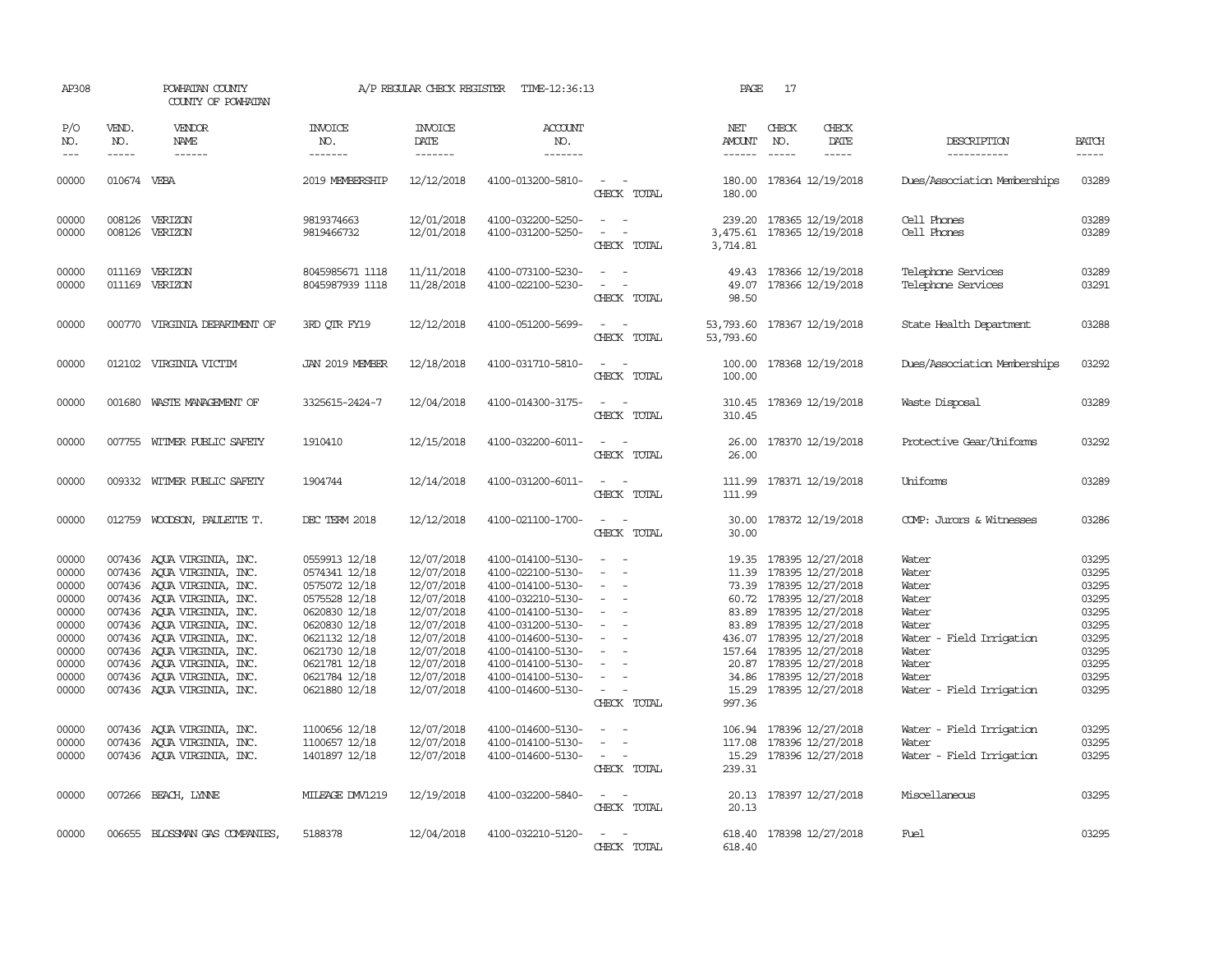| AP308                          |                  | POWHATAN COUNTY<br>COUNTY OF POWHATAN                |                                    | A/P REGULAR CHECK REGISTER | TIME-12:36:13                          |                                                                                                              | PAGE                                                                                                                                                                                                                                                                                                                                                                                                                                                                                       | 18           |                                             |                                |                |
|--------------------------------|------------------|------------------------------------------------------|------------------------------------|----------------------------|----------------------------------------|--------------------------------------------------------------------------------------------------------------|--------------------------------------------------------------------------------------------------------------------------------------------------------------------------------------------------------------------------------------------------------------------------------------------------------------------------------------------------------------------------------------------------------------------------------------------------------------------------------------------|--------------|---------------------------------------------|--------------------------------|----------------|
| P/O<br>NO.                     | VEND.<br>NO.     | VENDOR<br><b>NAME</b>                                | INVOICE<br>NO.                     | <b>INVOICE</b><br>DATE     | <b>ACCOUNT</b><br>NO.                  |                                                                                                              | NET<br>AMOUNT                                                                                                                                                                                                                                                                                                                                                                                                                                                                              | CHECK<br>NO. | CHECK<br>DATE                               | DESCRIPTION                    | <b>BATCH</b>   |
| $\!\!\!\!\!-\!-\!$ $\!\!\!-\!$ | $- - - - -$      | ------                                               | -------                            | -------                    | -------                                |                                                                                                              | $\begin{tabular}{ccccc} \multicolumn{2}{c} {\textbf{1}} & \multicolumn{2}{c} {\textbf{2}} & \multicolumn{2}{c} {\textbf{3}} & \multicolumn{2}{c} {\textbf{4}} & \multicolumn{2}{c} {\textbf{5}} & \multicolumn{2}{c} {\textbf{6}} & \multicolumn{2}{c} {\textbf{7}} & \multicolumn{2}{c} {\textbf{8}} & \multicolumn{2}{c} {\textbf{9}} & \multicolumn{2}{c} {\textbf{1}} & \multicolumn{2}{c} {\textbf{1}} & \multicolumn{2}{c} {\textbf{1}} & \multicolumn{2}{c} {\textbf{1}} & \multic$ | $- - - - -$  | -----                                       | -----------                    | $- - - - -$    |
| 00000                          | 000540           | CENTRAL VIRGINIA WASTE                               | 23946                              | 12/07/2018                 | 4100-014600-3185-                      | $\sim$ $-$                                                                                                   |                                                                                                                                                                                                                                                                                                                                                                                                                                                                                            |              | 240.10 178400 12/27/2018                    | Trash Removal                  | 03295          |
| 00000                          | 000540           | CENTRAL VIRGINIA WASTE                               | 23946                              | 12/07/2018                 | 4100-014100-3185-                      | $\overline{\phantom{a}}$                                                                                     | 166.36                                                                                                                                                                                                                                                                                                                                                                                                                                                                                     |              | 178400 12/27/2018                           | Trash Removal                  | 03295          |
| 00000                          | 000540           | CENTRAL VIRGINIA WASTE                               | 23946                              | 12/07/2018                 | 4100-035100-3185-                      |                                                                                                              |                                                                                                                                                                                                                                                                                                                                                                                                                                                                                            |              | 16.64 178400 12/27/2018                     | Trash Removal                  | 03295          |
| 00000                          | 000540           | CENTRAL VIRGINIA WASTE                               | 23946                              | 12/07/2018                 | 4100-073100-3185-                      | $\equiv$                                                                                                     |                                                                                                                                                                                                                                                                                                                                                                                                                                                                                            |              | 33.27 178400 12/27/2018                     | Trash Removal                  | 03295          |
| 00000                          | 000540           | CENTRAL VIRGINIA WASTE                               | 23946                              | 12/07/2018                 | 4100-032210-3185-                      | $\equiv$                                                                                                     |                                                                                                                                                                                                                                                                                                                                                                                                                                                                                            |              | 16.64 178400 12/27/2018                     | Trash Removal                  | 03295          |
| 00000                          | 000540           | CENTRAL VIRGINIA WASTE                               | 23946                              | 12/07/2018                 | 4100-032220-3185-                      | $\sim$                                                                                                       |                                                                                                                                                                                                                                                                                                                                                                                                                                                                                            |              | 16.64 178400 12/27/2018                     | Trash Removal                  | 03295          |
|                                |                  |                                                      |                                    |                            |                                        | CHECK TOTAL                                                                                                  | 489.65                                                                                                                                                                                                                                                                                                                                                                                                                                                                                     |              |                                             |                                |                |
| 00000                          | 006965           | CINIAS CORPORATION                                   | 143503535                          | 12/05/2018                 | 4100-014100-6011-                      |                                                                                                              |                                                                                                                                                                                                                                                                                                                                                                                                                                                                                            |              | 82.64 178401 12/27/2018                     | Uniforms                       | 03295          |
| 00000                          | 006965           | CINIAS CORPORATION                                   | 143503535                          | 12/05/2018                 | 4100-014500-6011-                      |                                                                                                              |                                                                                                                                                                                                                                                                                                                                                                                                                                                                                            |              | 88.13 178401 12/27/2018                     | Uniforms                       | 03295          |
| 00000                          | 006965           | CINIAS CORPORATION                                   | 143507798                          | 12/12/2018                 | 4100-014100-6011-                      | $\overline{\phantom{a}}$                                                                                     |                                                                                                                                                                                                                                                                                                                                                                                                                                                                                            |              | 82.64 178401 12/27/2018                     | Uniforms                       | 03295          |
| 00000                          | 006965           | CINIAS CORPORATION                                   | 143507798                          | 12/12/2018                 | 4100-014500-6011-                      | $\sim$                                                                                                       |                                                                                                                                                                                                                                                                                                                                                                                                                                                                                            |              | 88.13 178401 12/27/2018                     | Uniforms                       | 03295          |
|                                |                  |                                                      |                                    |                            |                                        | CHECK TOTAL                                                                                                  | 341.54                                                                                                                                                                                                                                                                                                                                                                                                                                                                                     |              |                                             |                                |                |
| 00000                          |                  | 009178 COMCAST                                       | 120089859 12/18                    | 12/07/2018                 | 4100-014300-5260-                      | $\sim$<br>- -                                                                                                | 104.85                                                                                                                                                                                                                                                                                                                                                                                                                                                                                     |              | 178402 12/27/2018                           | Internet                       | 03297          |
|                                |                  |                                                      |                                    |                            |                                        | CHECK TOTAL                                                                                                  | 104.85                                                                                                                                                                                                                                                                                                                                                                                                                                                                                     |              |                                             |                                |                |
| 00000                          | 006240           | DIAMOND SPRINGS WATER, INC 1114079305                |                                    | 11/15/2018                 | 4100-014100-5130-                      | $\frac{1}{2} \left( \frac{1}{2} \right) \left( \frac{1}{2} \right) = \frac{1}{2} \left( \frac{1}{2} \right)$ |                                                                                                                                                                                                                                                                                                                                                                                                                                                                                            |              | 21.75 178404 12/27/2018                     | Water                          | 03296          |
| 00000                          | 006240           | DIAMOND SPRINGS WATER, INC                           | 1130079630                         | 12/03/2018                 | 4100-014100-5130-                      | $\overline{\phantom{a}}$                                                                                     | 6.25                                                                                                                                                                                                                                                                                                                                                                                                                                                                                       |              | 178404 12/27/2018                           | Water                          | 03296          |
| 00000                          | 006240           | DIAMOND SPRINGS WATER, INC                           | 3180151                            | 12/07/2018                 | 4100-014100-5130-                      | $\overline{\phantom{a}}$                                                                                     | 9.95                                                                                                                                                                                                                                                                                                                                                                                                                                                                                       |              | 178404 12/27/2018                           | Water                          | 03296          |
| 00000                          | 006240           | DIAMOND SPRINGS WATER, INC                           | 3180155                            | 12/07/2018                 | 4100-014100-5130-                      | $\sim$                                                                                                       | 11.95                                                                                                                                                                                                                                                                                                                                                                                                                                                                                      |              | 178404 12/27/2018                           | Water                          | 03296          |
| 00000                          | 006240           | DIAMOND SPRINGS WATER, INC 3180177                   |                                    | 12/07/2018                 | 4100-014100-5130-                      | $\sim$                                                                                                       | 8.95                                                                                                                                                                                                                                                                                                                                                                                                                                                                                       |              | 178404 12/27/2018                           | Water                          | 03296          |
|                                |                  |                                                      |                                    |                            |                                        | CHECK TOTAL                                                                                                  | 58.85                                                                                                                                                                                                                                                                                                                                                                                                                                                                                      |              |                                             |                                |                |
| 00000                          | 008787 DW        |                                                      | 18334755                           | 11/30/2018                 | 4100-012410-3320-                      | $\sim$ 10 $\sim$ 10 $\sim$                                                                                   | 2,350.00                                                                                                                                                                                                                                                                                                                                                                                                                                                                                   |              | 178405 12/27/2018                           | Maintenance & Service Contract | 03296          |
|                                |                  |                                                      |                                    |                            |                                        | CHECK TOTAL                                                                                                  | 2,350.00                                                                                                                                                                                                                                                                                                                                                                                                                                                                                   |              |                                             |                                |                |
| 00000                          | 000860           | DOMINION ENERGY VIRGINIA                             | 096204103412/18                    | 12/03/2018                 | 4100-032210-5110-                      | $\sim$                                                                                                       |                                                                                                                                                                                                                                                                                                                                                                                                                                                                                            |              | 5,935.71 178406 12/27/2018                  | Electricity                    | 03296          |
| 00000                          | 000860           | DOMINION ENERGY VIRGINIA                             | 122166783312/18                    | 12/03/2018                 | 4100-031210-5110-                      | $\overline{\phantom{a}}$                                                                                     |                                                                                                                                                                                                                                                                                                                                                                                                                                                                                            |              | 253.85 178406 12/27/2018                    | Electricity - Comunications H  | 03296          |
| 00000                          | 000860           | DOMINION ENERGY VIRGINIA                             | 231228500612/18                    | 12/03/2018                 | 4100-014100-5110-                      | $\overline{\phantom{a}}$                                                                                     |                                                                                                                                                                                                                                                                                                                                                                                                                                                                                            |              | 311.10 178406 12/27/2018                    | Electricity                    | 03296          |
| 00000                          | 000860           | DOMINION ENERGY VIRGINIA                             | 235227000912/18                    | 12/03/2018                 | 4100-014100-5110-                      | $\overline{\phantom{a}}$                                                                                     |                                                                                                                                                                                                                                                                                                                                                                                                                                                                                            |              | 419.94 178406 12/27/2018                    | Electricity                    | 03296          |
| 00000                          | 000860           | DOMINION ENERGY VIRGINIA                             | 244217000312/18                    | 12/03/2018                 | 4100-014100-5110-                      | $\overline{\phantom{a}}$                                                                                     |                                                                                                                                                                                                                                                                                                                                                                                                                                                                                            |              | 1,815.95 178406 12/27/2018                  | Electricity                    | 03296          |
| 00000                          | 000860           | DOMINION ENERGY VIRGINIA                             | 246222250212/18                    | 12/03/2018                 | 4100-014100-5110-                      | $\sim$                                                                                                       |                                                                                                                                                                                                                                                                                                                                                                                                                                                                                            |              | 4,542.38 178406 12/27/2018                  | Electricity                    | 03296          |
| 00000                          | 000860           | DOMINION ENERGY VIRGINIA                             | 261383271212/18                    | 12/03/2018                 | 4100-022100-5110-                      | $\sim$                                                                                                       |                                                                                                                                                                                                                                                                                                                                                                                                                                                                                            |              | 190.15 178406 12/27/2018                    | Electricity                    | 03296          |
| 00000                          | 000860           | DOMINION ENERGY VIRGINIA                             | 291260559512/18                    | 12/03/2018                 | 4100-014100-5110-                      | $\sim$                                                                                                       |                                                                                                                                                                                                                                                                                                                                                                                                                                                                                            |              | 136.00 178406 12/27/2018                    | Electricity                    | 03296          |
| 00000                          | 000860           | DOMINION ENERGY VIRGINIA                             | 293235236812/18                    | 12/03/2018                 | 4100-032220-5110-                      | $\sim$<br>$\overline{\phantom{a}}$<br>CHECK TOTAL                                                            | 13,624.67                                                                                                                                                                                                                                                                                                                                                                                                                                                                                  |              | 19.59 178406 12/27/2018                     | Electricity                    | 03296          |
|                                |                  |                                                      |                                    |                            |                                        | $\sim$                                                                                                       |                                                                                                                                                                                                                                                                                                                                                                                                                                                                                            |              |                                             |                                |                |
| 00000<br>00000                 | 000860<br>000860 | DOMINION ENERGY VIRGINIA<br>DOMINION ENERGY VIRGINIA | 297212000612/18<br>349613115612/18 | 12/03/2018<br>12/03/2018   | 4100-014100-5110-<br>4100-014100-5110- | $\overline{\phantom{a}}$                                                                                     | 1,508.20                                                                                                                                                                                                                                                                                                                                                                                                                                                                                   |              | 178407 12/27/2018<br>6.59 178407 12/27/2018 | Electricity<br>Electricity     | 03296<br>03296 |
| 00000                          | 000860           | DOMINION ENERGY VIRGINIA                             | 406203539112/18                    | 12/03/2018                 | 4100-031210-5110-                      | $\overline{\phantom{a}}$                                                                                     |                                                                                                                                                                                                                                                                                                                                                                                                                                                                                            |              | 154.55 178407 12/27/2018                    | Electricity - Comunications H  | 03296          |
| 00000                          | 000860           | DOMINION ENERGY VIRGINIA                             | 416568092912/18                    | 12/04/2018                 | 4100-031210-5110-                      | $\sim$                                                                                                       |                                                                                                                                                                                                                                                                                                                                                                                                                                                                                            |              | 134.72 178407 12/27/2018                    | Electricity - Comunications H  | 03296          |
| 00000                          | 000860           | DOMINION ENERGY VIRGINIA                             | 469149101512/18                    | 12/03/2018                 | 4100-014600-5110-                      | $\overline{\phantom{a}}$                                                                                     | 65.39                                                                                                                                                                                                                                                                                                                                                                                                                                                                                      |              | 178407 12/27/2018                           | Electricity                    | 03296          |
| 00000                          | 000860           | DOMINION ENERGY VIRGINIA                             | 602400355712/18                    | 12/04/2018                 | 4100-014100-5110-                      |                                                                                                              |                                                                                                                                                                                                                                                                                                                                                                                                                                                                                            |              | 22.24 178407 12/27/2018                     | Electricity                    | 03296          |
| 00000                          | 000860           | DOMINION ENERGY VIRGINIA                             | 621178981012/18                    | 12/03/2018                 | 4100-031210-5110-                      | $\overline{\phantom{a}}$                                                                                     |                                                                                                                                                                                                                                                                                                                                                                                                                                                                                            |              | 133.41 178407 12/27/2018                    | Electricity - Comunications H  | 03296          |
| 00000                          | 000860           | DOMINION ENERGY VIRGINIA                             | 800937057112/18                    | 12/04/2018                 | 4100-031210-5110-                      | $\overline{\phantom{a}}$                                                                                     | 32.61                                                                                                                                                                                                                                                                                                                                                                                                                                                                                      |              | 178407 12/27/2018                           | Electricity - Comunications H  | 03296          |
| 00000                          | 000860           | DOMINION ENERGY VIRGINIA                             | 975012097512/18                    | 12/03/2018                 | 4100-032220-5110-                      | $\sim$                                                                                                       |                                                                                                                                                                                                                                                                                                                                                                                                                                                                                            |              | 2,300.13 178407 12/27/2018                  | Electricity                    | 03296          |
|                                |                  |                                                      |                                    |                            |                                        | CHECK TOTAL                                                                                                  | 4,357.84                                                                                                                                                                                                                                                                                                                                                                                                                                                                                   |              |                                             |                                |                |
| 00000                          |                  | 007147 DRAPER ADEN ASSOCIATES,                       | 2018110229                         | 11/30/2018                 | 4100-014500-3190-                      | $\sim$                                                                                                       |                                                                                                                                                                                                                                                                                                                                                                                                                                                                                            |              | 402.50 178408 12/27/2018                    | Grounds Maintenance            | 03296          |
|                                |                  |                                                      |                                    |                            |                                        | CHECK TOTAL                                                                                                  | 402.50                                                                                                                                                                                                                                                                                                                                                                                                                                                                                     |              |                                             |                                |                |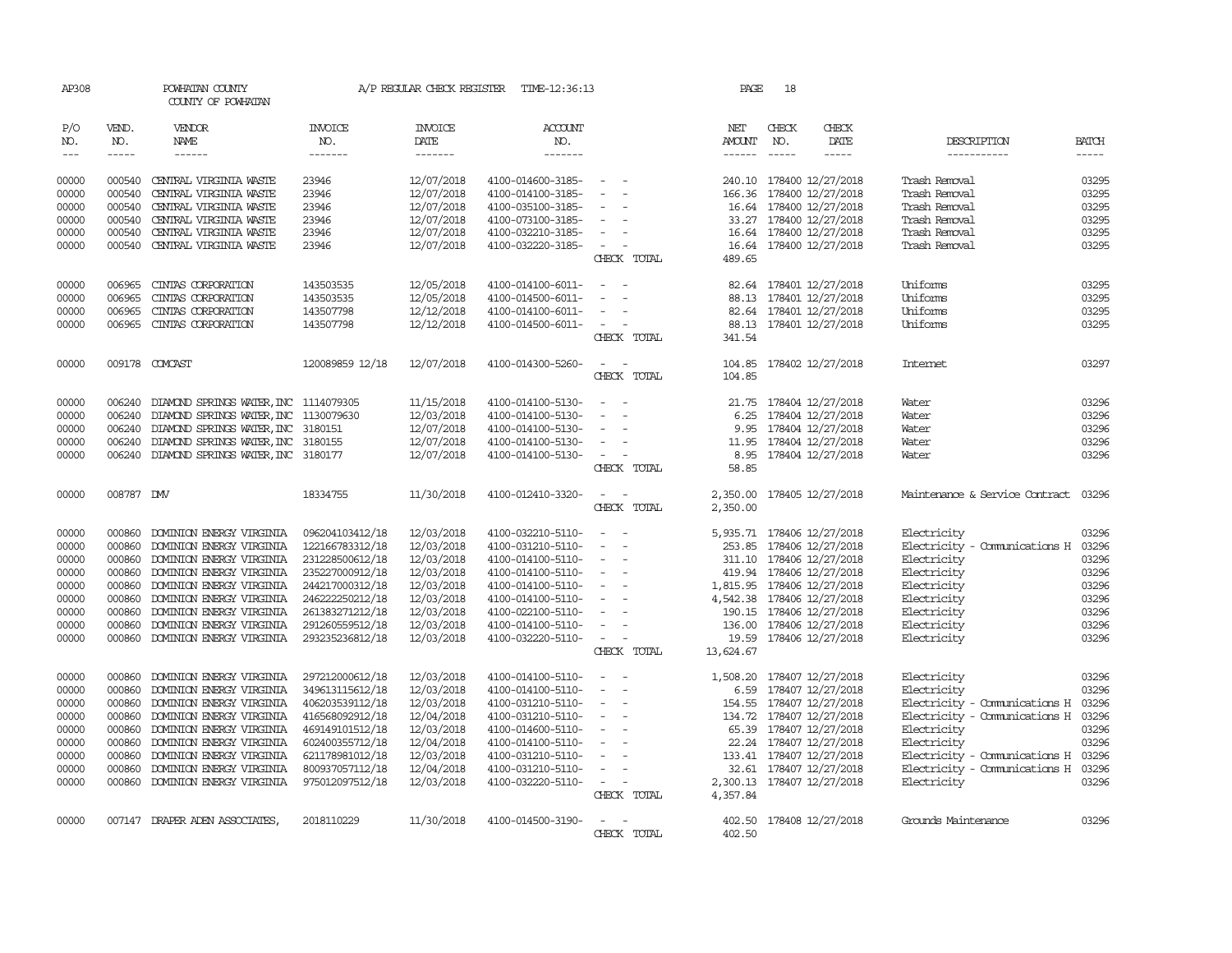| AP308                                                       |                             | POWHATAN COUNTY<br>COUNTY OF POWHATAN                                                                                                                                                                                                                    |                                                                                  | A/P REGULAR CHECK REGISTER                                                                     | TIME-12:36:13                                                                                                                                   |                                                                                                                             | PAGE                                                  | 19                            |                                                                                                                                                      |                                                                                                                                                        |                                                                                                                                                                                                                                                                                                                                                                                                                                                                                                     |
|-------------------------------------------------------------|-----------------------------|----------------------------------------------------------------------------------------------------------------------------------------------------------------------------------------------------------------------------------------------------------|----------------------------------------------------------------------------------|------------------------------------------------------------------------------------------------|-------------------------------------------------------------------------------------------------------------------------------------------------|-----------------------------------------------------------------------------------------------------------------------------|-------------------------------------------------------|-------------------------------|------------------------------------------------------------------------------------------------------------------------------------------------------|--------------------------------------------------------------------------------------------------------------------------------------------------------|-----------------------------------------------------------------------------------------------------------------------------------------------------------------------------------------------------------------------------------------------------------------------------------------------------------------------------------------------------------------------------------------------------------------------------------------------------------------------------------------------------|
| P/O<br>NO.<br>$\frac{1}{2}$                                 | VEND.<br>NO.<br>$- - - - -$ | <b>VENDOR</b><br><b>NAME</b><br>------                                                                                                                                                                                                                   | <b>INVOICE</b><br>NO.<br>-------                                                 | <b>INVOICE</b><br><b>DATE</b><br>-------                                                       | <b>ACCOUNT</b><br>NO.<br>-------                                                                                                                |                                                                                                                             | NET<br>AMOUNT<br>$- - - - - -$                        | CHECK<br>NO.<br>$\frac{1}{2}$ | CHECK<br><b>DATE</b><br>-----                                                                                                                        | DESCRIPTION<br>-----------                                                                                                                             | <b>BATCH</b><br>$\begin{tabular}{ccccc} \multicolumn{2}{c}{} & \multicolumn{2}{c}{} & \multicolumn{2}{c}{} & \multicolumn{2}{c}{} & \multicolumn{2}{c}{} & \multicolumn{2}{c}{} & \multicolumn{2}{c}{} & \multicolumn{2}{c}{} & \multicolumn{2}{c}{} & \multicolumn{2}{c}{} & \multicolumn{2}{c}{} & \multicolumn{2}{c}{} & \multicolumn{2}{c}{} & \multicolumn{2}{c}{} & \multicolumn{2}{c}{} & \multicolumn{2}{c}{} & \multicolumn{2}{c}{} & \multicolumn{2}{c}{} & \multicolumn{2}{c}{} & \mult$ |
| 00000                                                       | 011224                      | ELECTRONIC SYSTEMS, INC.                                                                                                                                                                                                                                 | IN1104799                                                                        | 11/02/2018                                                                                     | 100-000100-0017-                                                                                                                                | CHECK TOTAL                                                                                                                 | 205.00<br>205.00                                      |                               | 178409 12/27/2018                                                                                                                                    | Postage Lease                                                                                                                                          | 03296                                                                                                                                                                                                                                                                                                                                                                                                                                                                                               |
| 00000<br>00000<br>00000                                     | 010916                      | 010916 FIRST WITNESS SECURITY<br>FIRST WITNESS SECURITY<br>010916 FIRST WITNESS SECURITY                                                                                                                                                                 | IN-2713<br>IN-2714<br>IN-2715                                                    | 12/19/2018<br>12/19/2018<br>12/19/2018                                                         | 4100-014100-3310-<br>4100-014100-3310-<br>4100-032220-3310-                                                                                     | $\sim$<br>CHECK TOTAL                                                                                                       | 478.00<br>927.00<br>2,138.00                          |                               | 178410 12/27/2018<br>733.00 178410 12/27/2018<br>178410 12/27/2018                                                                                   | Repairs & Maintenance<br>Repairs & Maintenance<br>Repairs & Maintenance                                                                                | 03296<br>03296<br>03296                                                                                                                                                                                                                                                                                                                                                                                                                                                                             |
| 00000                                                       |                             | 010811 LAND AND COATES, INC                                                                                                                                                                                                                              | 3160357                                                                          | 12/06/2018                                                                                     | 4100-014500-3319-                                                                                                                               | $\overline{\phantom{a}}$<br>$\overline{\phantom{a}}$<br>CHECK TOTAL                                                         | 104.73<br>104.73                                      |                               | 178411 12/27/2018                                                                                                                                    | Equipment Repairs and Maintena                                                                                                                         | 03296                                                                                                                                                                                                                                                                                                                                                                                                                                                                                               |
| 00000                                                       |                             | 009552 MANSFIELD OIL COMPANY                                                                                                                                                                                                                             | SOLCD-468425                                                                     | 12/17/2018                                                                                     | 4100-032200-5120-                                                                                                                               | $\frac{1}{2} \left( \frac{1}{2} \right) \left( \frac{1}{2} \right) = \frac{1}{2} \left( \frac{1}{2} \right)$<br>CHECK TOTAL | 33.94<br>33.94                                        |                               | 178412 12/27/2018                                                                                                                                    | Apparatus Fuel                                                                                                                                         | 03297                                                                                                                                                                                                                                                                                                                                                                                                                                                                                               |
| 00000<br>00000                                              |                             | 010924 MITCHELL PEST<br>010924 MITCHELL PEST                                                                                                                                                                                                             | 115823<br>116169                                                                 | 11/30/2018<br>11/30/2018                                                                       | 4100-014100-3320-<br>4100-035100-3320-                                                                                                          | $\sim$<br>$\overline{\phantom{0}}$<br>CHECK TOTAL                                                                           | 95.00<br>65.00<br>160.00                              |                               | 178413 12/27/2018<br>178413 12/27/2018                                                                                                               | Maintenance & Service Contract<br>Landscaping - Animal Control                                                                                         | 03297<br>03297                                                                                                                                                                                                                                                                                                                                                                                                                                                                                      |
| 00000<br>00000<br>00000<br>00000<br>00000<br>00000<br>00000 |                             | 012274 MITEL CLOUD SERVICES, INC<br>012274 MITEL CLOUD SERVICES, INC<br>012274 MITEL CLOUD SERVICES, INC<br>012274 MITEL CLOUD SERVICES, INC<br>012274 MITEL CLOUD SERVICES, INC<br>012274 MITEL CLOUD SERVICES, INC<br>012274 MITEL CLOUD SERVICES, INC | 30446210<br>30446210<br>30446210<br>30446210<br>30446210<br>30446210<br>30446210 | 12/05/2018<br>12/05/2018<br>12/05/2018<br>12/05/2018<br>12/05/2018<br>12/05/2018<br>12/05/2018 | 4100-021100-5230-<br>4100-031200-5230-<br>4100-012410-5230-<br>4100-012520-5230-<br>4100-021100-5230-<br>4100-034100-5230-<br>4100-031200-5230- | $\equiv$<br>$\overline{a}$<br>$\sim$<br>$\overline{\phantom{a}}$<br>CHECK TOTAL                                             | 5.60<br>5.60<br>5.60<br>5.60<br>5.61<br>5.60<br>39.21 |                               | 5.60 178414 12/27/2018<br>178414 12/27/2018<br>178414 12/27/2018<br>178414 12/27/2018<br>178414 12/27/2018<br>178414 12/27/2018<br>178414 12/27/2018 | Telephone Services<br>Telephone Services<br>Telephone Services<br>Telephone Services<br>Telephone Services<br>Telephone Services<br>Telephone Services | 03297<br>03297<br>03297<br>03297<br>03297<br>03297<br>03297                                                                                                                                                                                                                                                                                                                                                                                                                                         |
| 00000                                                       |                             | 006610 MO-JOHNS SANITATION                                                                                                                                                                                                                               | 114622                                                                           | 11/30/2018                                                                                     | 4100-014600-3311-                                                                                                                               | $\sim$<br>$\sim$<br>CHECK TOTAL                                                                                             | 250.00<br>250.00                                      |                               | 178415 12/27/2018                                                                                                                                    | Portable Bathrooms                                                                                                                                     | 03297                                                                                                                                                                                                                                                                                                                                                                                                                                                                                               |
| 00000                                                       |                             | 012768 OPENGOV, INC.                                                                                                                                                                                                                                     | INV-002639                                                                       | 12/19/2018                                                                                     | 4100-012510-3320-                                                                                                                               | $\sim$ $ \sim$<br>CHECK TOTAL                                                                                               | 101,590.00<br>101,590.00                              |                               | 178416 12/27/2018                                                                                                                                    | Maintenance & Service Contract                                                                                                                         | 03297                                                                                                                                                                                                                                                                                                                                                                                                                                                                                               |
| 00000                                                       |                             | 009047 RED WING SHOES                                                                                                                                                                                                                                    | 484137683                                                                        | 12/03/2018                                                                                     | 4100-014100-6100-                                                                                                                               | $\sim$<br>CHECK TOTAL                                                                                                       | 135.99<br>135.99                                      |                               | 178418 12/27/2018                                                                                                                                    | Personal Protective Equipment                                                                                                                          | 03297                                                                                                                                                                                                                                                                                                                                                                                                                                                                                               |
| 00000                                                       |                             | 012510 SALERNO, ROXANNE                                                                                                                                                                                                                                  | NOV-DEC MILEAGE                                                                  | 12/20/2018                                                                                     | 4100-081500-5510-                                                                                                                               | $\sim$<br>CHECK TOTAL                                                                                                       | 284.33                                                |                               | 284.33 178419 12/27/2018                                                                                                                             | Travel/Mileage/Parking/Tolls                                                                                                                           | 03297                                                                                                                                                                                                                                                                                                                                                                                                                                                                                               |
| 00000                                                       |                             | 009139 SEAY'S AUTO BODY &                                                                                                                                                                                                                                | SINGER EXPLORER                                                                  | 12/19/2018                                                                                     | 4100-032200-6009-                                                                                                                               | $\sim$<br>CHECK TOTAL                                                                                                       | 3,167.42                                              |                               | 3, 167.42 178420 12/27/2018                                                                                                                          | Auto Repairs and Parts                                                                                                                                 | 03297                                                                                                                                                                                                                                                                                                                                                                                                                                                                                               |
| 00000                                                       |                             | 009128 SIGN DESIGN OF VA, LLC                                                                                                                                                                                                                            | 4549                                                                             | 7/20/2018                                                                                      | 4100-032200-3310-                                                                                                                               | $\overline{a}$<br>$\sim$<br>CHECK TOTAL                                                                                     | 1,034.00                                              |                               | 1,034.00 178421 12/27/2018                                                                                                                           | Equipment Repair                                                                                                                                       | 03297                                                                                                                                                                                                                                                                                                                                                                                                                                                                                               |
| 00000                                                       |                             | 012404 SOUTHSIDE ELECTRIC                                                                                                                                                                                                                                | 552745001 12/18                                                                  | 12/06/2018                                                                                     | 4100-053910-5642-                                                                                                                               | CHECK TOTAL                                                                                                                 | 134.58<br>134.58                                      |                               | 178422 12/27/2018                                                                                                                                    | PCCAA Services - TANF                                                                                                                                  | 03297                                                                                                                                                                                                                                                                                                                                                                                                                                                                                               |
| 00000                                                       |                             | 010756 SPECTATOR ENTERPRISES                                                                                                                                                                                                                             | 1008                                                                             | 12/10/2018                                                                                     | 4100-014500-3321-                                                                                                                               | CHECK TOTAL                                                                                                                 | 952.50<br>952.50                                      |                               | 178425 12/27/2018                                                                                                                                    | Snow Removal                                                                                                                                           | 03297                                                                                                                                                                                                                                                                                                                                                                                                                                                                                               |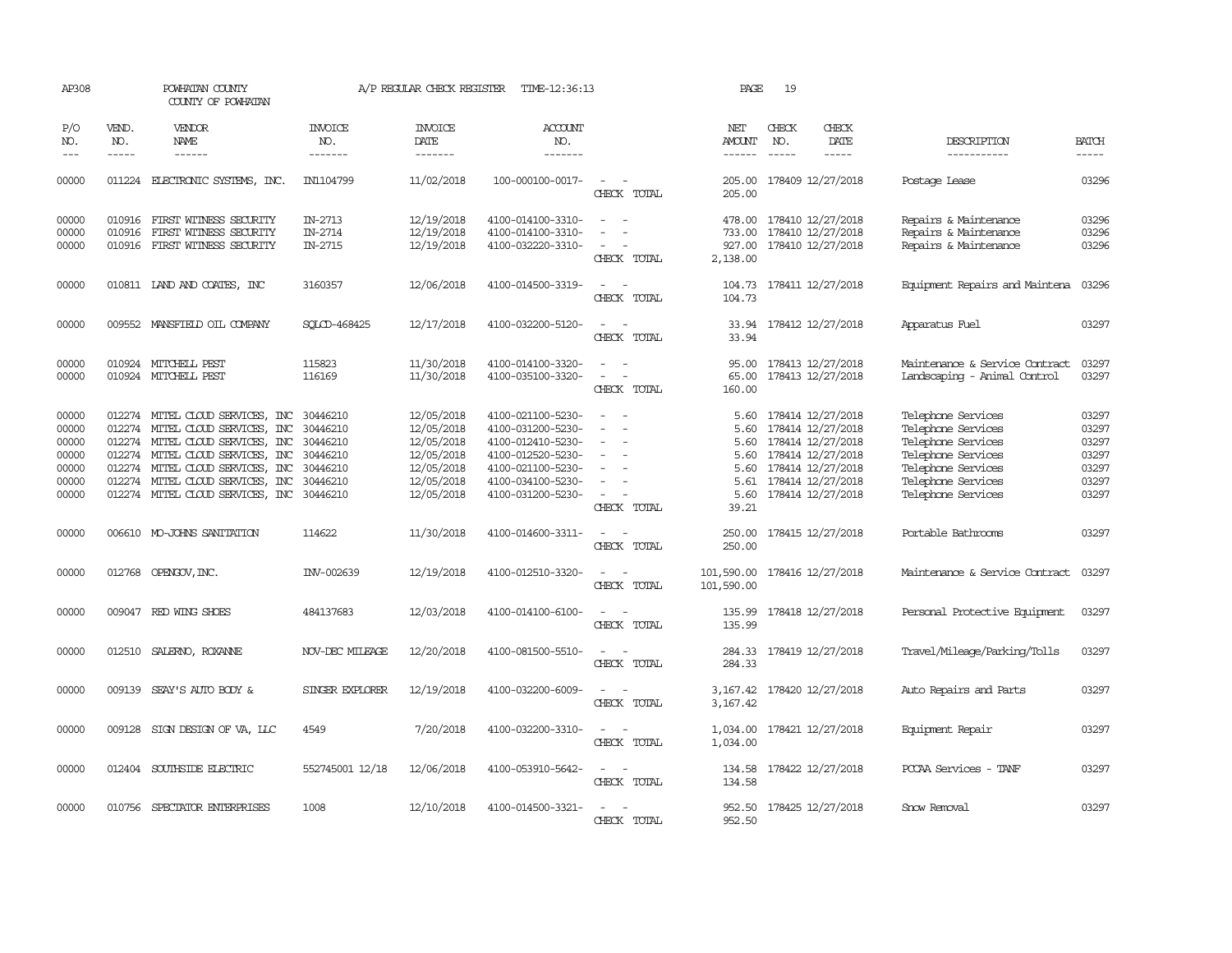| AP308                                                                                                                                                                            |                                                                                                                                                    | POWHATAN COUNTY<br>COUNTY OF POWHATAN                                                                                                                                                                                                                       |                                                                                                                                                                                                                                                                                                                                                                                          | A/P REGULAR CHECK REGISTER                                                                                                                                                                                                                                                           | TIME-12:36:13                                                                                                                                                                                                                                                                                                                                                                                                                   |                                                                                                                                                                          | PAGE                                                                                                                                                                   | 20                                                                                                                                                                                                                                                                                                                                                                                                                                                          |                                                                                                                                                                                                                                                                                                                                                                                                                                                 |                                                                                                                                                                                  |
|----------------------------------------------------------------------------------------------------------------------------------------------------------------------------------|----------------------------------------------------------------------------------------------------------------------------------------------------|-------------------------------------------------------------------------------------------------------------------------------------------------------------------------------------------------------------------------------------------------------------|------------------------------------------------------------------------------------------------------------------------------------------------------------------------------------------------------------------------------------------------------------------------------------------------------------------------------------------------------------------------------------------|--------------------------------------------------------------------------------------------------------------------------------------------------------------------------------------------------------------------------------------------------------------------------------------|---------------------------------------------------------------------------------------------------------------------------------------------------------------------------------------------------------------------------------------------------------------------------------------------------------------------------------------------------------------------------------------------------------------------------------|--------------------------------------------------------------------------------------------------------------------------------------------------------------------------|------------------------------------------------------------------------------------------------------------------------------------------------------------------------|-------------------------------------------------------------------------------------------------------------------------------------------------------------------------------------------------------------------------------------------------------------------------------------------------------------------------------------------------------------------------------------------------------------------------------------------------------------|-------------------------------------------------------------------------------------------------------------------------------------------------------------------------------------------------------------------------------------------------------------------------------------------------------------------------------------------------------------------------------------------------------------------------------------------------|----------------------------------------------------------------------------------------------------------------------------------------------------------------------------------|
| P/O<br>NO.<br>$\frac{1}{2}$                                                                                                                                                      | VEND.<br>NO.<br>-----                                                                                                                              | VENDOR<br>NAME<br>------                                                                                                                                                                                                                                    | <b>INVOICE</b><br>NO.<br>-------                                                                                                                                                                                                                                                                                                                                                         | <b>INVOICE</b><br>DATE<br>-------                                                                                                                                                                                                                                                    | <b>ACCOUNT</b><br>NO.<br>-------                                                                                                                                                                                                                                                                                                                                                                                                |                                                                                                                                                                          | NET<br>AMOUNT<br>------                                                                                                                                                | CHECK<br>CHECK<br>NO.<br>DATE<br>$- - - - -$<br>$- - - - -$                                                                                                                                                                                                                                                                                                                                                                                                 | DESCRIPTION<br>-----------                                                                                                                                                                                                                                                                                                                                                                                                                      | <b>BATCH</b><br>-----                                                                                                                                                            |
| 00000<br>00000                                                                                                                                                                   | 001940<br>001940                                                                                                                                   | STANDBY SYSTEMS, INC.<br>STANDBY SYSTEMS, INC.                                                                                                                                                                                                              | 11182260<br>11182262                                                                                                                                                                                                                                                                                                                                                                     | 11/30/2018<br>11/30/2018                                                                                                                                                                                                                                                             | 4100-031210-3320-<br>4100-035100-3320-                                                                                                                                                                                                                                                                                                                                                                                          | $\overline{\phantom{a}}$<br>CHECK TOTAL                                                                                                                                  | 130.00<br>165.00<br>295.00                                                                                                                                             | 178426 12/27/2018<br>178426 12/27/2018                                                                                                                                                                                                                                                                                                                                                                                                                      | Maintenance and Service Contra<br>Landscaping - Animal Control                                                                                                                                                                                                                                                                                                                                                                                  | 03297<br>03297                                                                                                                                                                   |
| 00000<br>00000                                                                                                                                                                   | 008578<br>008578                                                                                                                                   | STAPLES BUSINESS AD-<br>STAPLES BUSINESS AD-                                                                                                                                                                                                                | 3372363739<br>3382876726A                                                                                                                                                                                                                                                                                                                                                                | 3/20/2018<br>7/03/2018                                                                                                                                                                                                                                                               | 4100-012100-6001-<br>4100-081500-6001-                                                                                                                                                                                                                                                                                                                                                                                          | CHECK TOTAL                                                                                                                                                              | 34.55<br>31.29<br>65.84                                                                                                                                                | 178427 12/27/2018<br>178427 12/27/2018                                                                                                                                                                                                                                                                                                                                                                                                                      | Office Supplies<br>Office Supplies                                                                                                                                                                                                                                                                                                                                                                                                              | 03297<br>03297                                                                                                                                                                   |
| 00000                                                                                                                                                                            |                                                                                                                                                    | 008346 SYCOM TECHNOLOGIES                                                                                                                                                                                                                                   | AT46225                                                                                                                                                                                                                                                                                                                                                                                  | 11/30/2018                                                                                                                                                                                                                                                                           | 4100-012510-3322-                                                                                                                                                                                                                                                                                                                                                                                                               | $\overline{\phantom{a}}$<br>CHECK TOTAL                                                                                                                                  | 437.50<br>437.50                                                                                                                                                       | 178428 12/27/2018                                                                                                                                                                                                                                                                                                                                                                                                                                           | Network Service Contracts                                                                                                                                                                                                                                                                                                                                                                                                                       | 03297                                                                                                                                                                            |
| 00000<br>00000<br>00000<br>00000<br>00000<br>00000<br>00000<br>00000<br>00000<br>00000<br>00000<br>00000<br>00000<br>00000<br>00000                                              | 008126<br>008126<br>008126<br>008126<br>008126<br>008126<br>008126<br>008126<br>008126<br>008126<br>008126<br>008126<br>008126<br>008126           | VERIZON<br>VERIZON<br>VERIZON<br>VERIZON<br>VERIZON<br>VERIZON<br>VERIZON<br>VERIZON<br>VERIZON<br>VERIZON<br>VERIZON<br>VERIZON<br>VERIZON<br>VERIZON<br>008126 VERIZON                                                                                    | 9819748835<br>9819438509<br>9819438509<br>9819438509<br>9819438509<br>9819438509<br>9819438509<br>9819438509<br>9819438509<br>9819438509<br>9819438509<br>9819438509<br>9819438509<br>9819748835<br>9819748835                                                                                                                                                                           | 12/06/2018<br>12/24/2018<br>12/24/2018<br>12/24/2018<br>12/24/2018<br>12/24/2018<br>12/24/2018<br>12/24/2018<br>12/24/2018<br>12/24/2018<br>12/24/2018<br>12/24/2018<br>12/24/2018<br>12/06/2018<br>12/06/2018                                                                       | 100-000100-0006-<br>4100-012100-5250-<br>4100-012510-5270-<br>4100-014100-5250-<br>4100-031210-5250-<br>4100-032200-5250-<br>4100-031200-5250-<br>4100-033300-5250-<br>4100-034100-5250-<br>4100-035500-5250-<br>4100-071110-5250-<br>4100-073100-5250-<br>4100-081100-5250-<br>4100-012510-5260-<br>4100-035500-5260-                                                                                                          | $\equiv$<br>$\equiv$<br>$\equiv$<br>$\overline{\phantom{a}}$<br>$\equiv$                                                                                                 | 68.52<br>100.00<br>637.10<br>400.20<br>1,055.93<br>1,123.20<br>15.95<br>120.12<br>35.16<br>35.16<br>40.01<br>40.01                                                     | 178430 12/27/2018<br>178430 12/27/2018<br>1, 124.01 178430 12/27/2018<br>178430 12/27/2018<br>178430 12/27/2018<br>178430 12/27/2018<br>178430 12/27/2018<br>178430 12/27/2018<br>178430 12/27/2018<br>210.04 178430 12/27/2018<br>178430 12/27/2018<br>178430 12/27/2018<br>.01 178430 12/27/2018<br>178430 12/27/2018<br>178430 12/27/2018                                                                                                                | Due from Other Agencies<br>Cell Phones<br>Network Service Connection<br>Cell Phones<br>CELL PHONES<br>Cell Phones<br>Cell Phones<br>Cell Phones<br>Cell Phones<br>Cell Phones<br>Cell Phones<br>Cell Phones<br>Cell Phones<br>Internet Usage<br>Internet                                                                                                                                                                                        | 03297<br>03297<br>03297<br>03297<br>03297<br>03297<br>03297<br>03297<br>03297<br>03297<br>03297<br>03297<br>03297<br>03297<br>03297                                              |
| 00000<br>00000<br>00000<br>00000<br>00000<br>00000<br>00000<br>00000<br>00000<br>00000<br>00000<br>00000<br>00000<br>00000<br>00000<br>00000<br>00000<br>00000<br>00000<br>00000 | 011169<br>011169<br>011169<br>011169<br>011169<br>011169<br>011169<br>011169<br>011169<br>011169<br>011169<br>011169<br>011169<br>011169<br>011169 | VERIZON<br>VERIZON<br>VERIZON<br>VERIZON<br>VERIZON<br>VERIZON<br>011169 VERIZON<br>VERIZON<br>VERIZON<br>011169 VERIZON<br>VERIZON<br>VERIZON<br>VERIZON<br>011169 VERIZON<br>VERIZON<br>VERIZON<br>011169 VERIZON<br>VERIZON<br>VERIZON<br>011169 VERIZON | 1357471455Y1118<br>040135778312/18<br>1357471455Y1118<br>1357471455Y1118<br>1357471455Y1118<br>1357471455Y1118<br>1357471455Y1118<br>1357471455Y1118<br>1357471455Y1118<br>1357471455Y1118<br>1357471455Y1118<br>1357471455Y1118<br>1357471455Y1118<br>1357471455Y1118<br>1357471455Y1118<br>1357471455Y1118<br>1357471455Y1118<br>804598134012/18<br>804598605711/18<br>804598605711/18 | 11/28/2018<br>12/01/2018<br>11/28/2018<br>11/28/2018<br>11/28/2018<br>11/28/2018<br>11/28/2018<br>11/28/2018<br>11/28/2018<br>11/28/2018<br>11/28/2018<br>11/28/2018<br>11/28/2018<br>11/28/2018<br>11/28/2018<br>11/28/2018<br>11/28/2018<br>12/01/2018<br>11/28/2018<br>11/28/2018 | 100-000100-0006-<br>4100-031210-5230-<br>4100-012310-5230-<br>4100-012510-5230-<br>4100-014100-5230-<br>4100-014300-5230-<br>4100-021200-5230-<br>4100-031200-5230-<br>4100-031710-5230-<br>4100-021200-5230-<br>4100-031210-5230-<br>4100-032200-5230-<br>4100-032200-5260-<br>4100-032210-5230-<br>4100-035500-5230-<br>4100-071110-5230-<br>4100-073100-5230-<br>4100-021100-5230-<br>4100-031200-5230-<br>4100-031210-5230- | CHECK TOTAL<br>$\overline{\phantom{a}}$<br>$\overline{\phantom{a}}$<br>$\equiv$<br>$\equiv$<br>$\equiv$<br>$\sim$<br>$\overline{\phantom{a}}$<br>$\equiv$<br>CHECK TOTAL | 5,005.42<br>114.59<br>6.76<br>48.20<br>97.59<br>80.95<br>42.39<br>153.86<br>48.20<br>42.39<br>200.85<br>69.70<br>42.39<br>42.39<br>96.40<br>53.17<br>67.03<br>2,064.64 | 178431 12/27/2018<br>178431 12/27/2018<br>178431 12/27/2018<br>178431 12/27/2018<br>200.40 178431 12/27/2018<br>178431 12/27/2018<br>178431 12/27/2018<br>178431 12/27/2018<br>178431 12/27/2018<br>14.90 178431 12/27/2018<br>178431 12/27/2018<br>284.11 178431 12/27/2018<br>178431 12/27/2018<br>178431 12/27/2018<br>178431 12/27/2018<br>178431 12/27/2018<br>178431 12/27/2018<br>178431 12/27/2018<br>178431 12/27/2018<br>358.37 178431 12/27/2018 | Due from Other Agencies<br>Telephone Services<br>Telephone Services<br>Telephone Services<br>Telephone Services<br>Telephone Services<br>Telephone Services<br>Telephone Services<br>Telephone Services<br>Telephone Services<br>Telephone Services<br>Telephone Services<br>Internet<br>Telephone Services<br>Telephone Services<br>Telephone Services<br>Telephone Services<br>Telephone Services<br>Telephone Services<br>Telephone Services | 03297<br>03297<br>03297<br>03297<br>03297<br>03297<br>03297<br>03297<br>03297<br>03297<br>03297<br>03297<br>03297<br>03297<br>03297<br>03297<br>03297<br>03297<br>03297<br>03297 |
| 00000                                                                                                                                                                            | 009491 WL                                                                                                                                          |                                                                                                                                                                                                                                                             | 30824                                                                                                                                                                                                                                                                                                                                                                                    | 12/20/2018                                                                                                                                                                                                                                                                           | 4100-012100-5540-                                                                                                                                                                                                                                                                                                                                                                                                               | $\sim$                                                                                                                                                                   |                                                                                                                                                                        | 65.00 178432 12/27/2018                                                                                                                                                                                                                                                                                                                                                                                                                                     | Conference & Training                                                                                                                                                                                                                                                                                                                                                                                                                           | 03297                                                                                                                                                                            |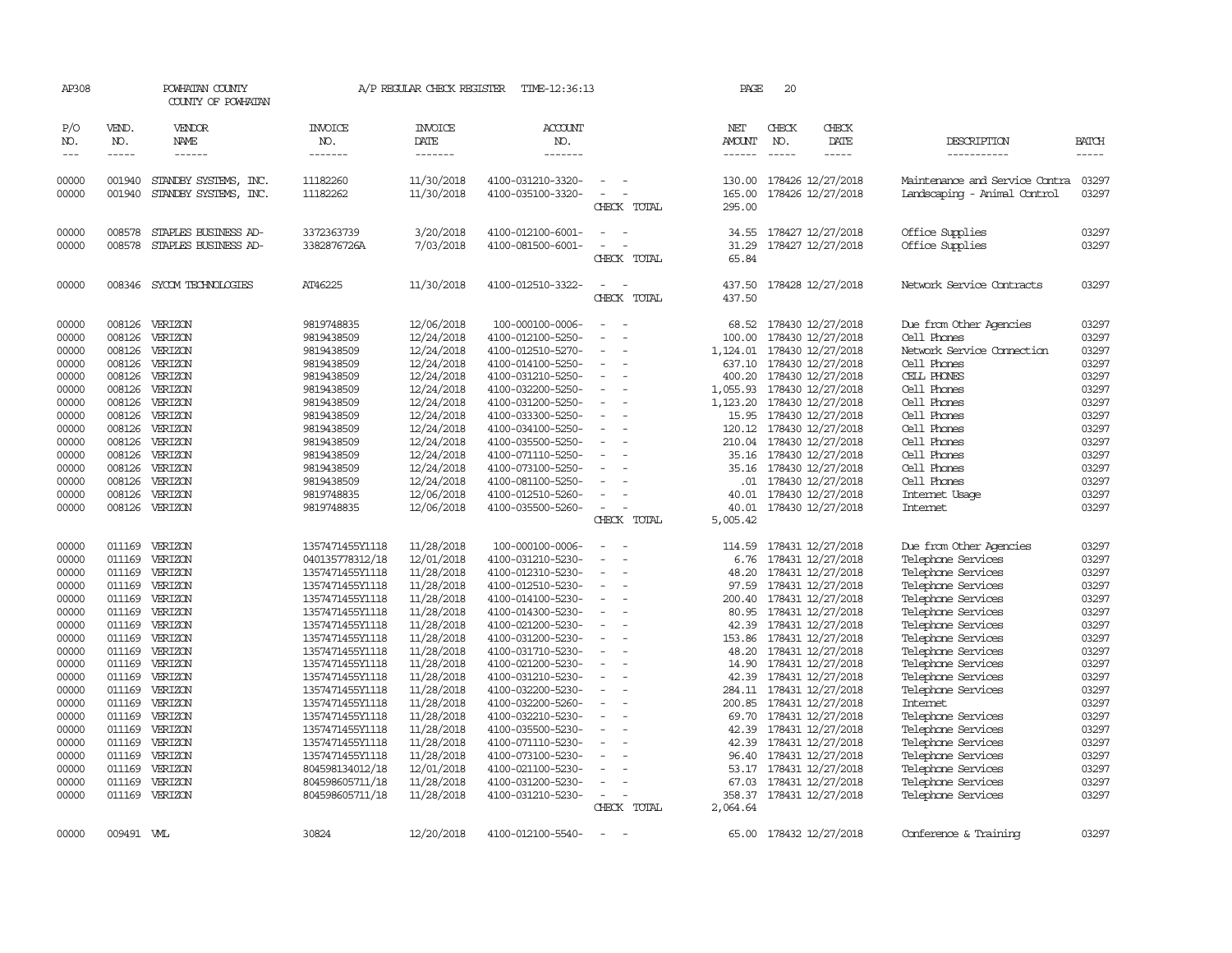| AP308      |                       | POWHATAN COUNTY<br>COUNTY OF POWHATAN |                           | A/P REGULAR CHECK REGISTER        | TIME-12:36:13             |                                                                                                                                          | PAGE           | 21                                     |                                |                       |
|------------|-----------------------|---------------------------------------|---------------------------|-----------------------------------|---------------------------|------------------------------------------------------------------------------------------------------------------------------------------|----------------|----------------------------------------|--------------------------------|-----------------------|
| P/O<br>NO. | VEND.<br>NO.<br>----- | <b>VENDOR</b><br>NAME<br>------       | INVOICE<br>NO.<br>------- | <b>INVOICE</b><br>DATE<br>------- | ACCOUNT<br>NO.<br>------- |                                                                                                                                          | NET<br>AMOUNT  | CHECK<br>CHECK<br>DATE<br>NO.<br>----- | DESCRIPTION<br>-----------     | <b>BATCH</b><br>----- |
| 00000      | 009491 WLL            |                                       | 30824                     | 12/20/2018                        | 4100-012200-5540-         | $\frac{1}{2} \left( \frac{1}{2} \right) \left( \frac{1}{2} \right) \left( \frac{1}{2} \right) \left( \frac{1}{2} \right)$<br>CHECK TOTAL | 260.00         | 195.00 178432 12/27/2018               | Conferences & Training         | 03297                 |
| 00000      | 011181                | WELLS FARGO FINANCIAL                 | 5005617280                | 12/07/2018                        | 4100-012100-3320-         | $\overline{\phantom{a}}$<br>CHECK TOTAL                                                                                                  | 87.86<br>87.86 | 178433 12/27/2018                      | Maintenance & Service Contract | 03297                 |
| 00000      | 001890 X-ZACT         |                                       | 5120                      | 12/04/2018                        | 4100-012410-3500-         | $\sim$ 100 $\mu$<br>$\overline{\phantom{a}}$<br>CHECK TOTAL                                                                              | 490.00         | 490.00 178434 12/27/2018               | Printing & Binding             | 03297                 |
| 00000      | 012770                | SHAW, STEPHEN                         | 12312018 PR               | 12/31/2018                        | 100-000200-0001-          | <b>Service</b><br>CHECK TOTAL                                                                                                            | 2,384.54       | 2,384.54 178435 12/31/2018             | Payroll - Clearing Account     | 03300                 |
|            |                       |                                       |                           |                                   |                           | CHECK TYPE TOTAL                                                                                                                         | 533,986.14     |                                        |                                |                       |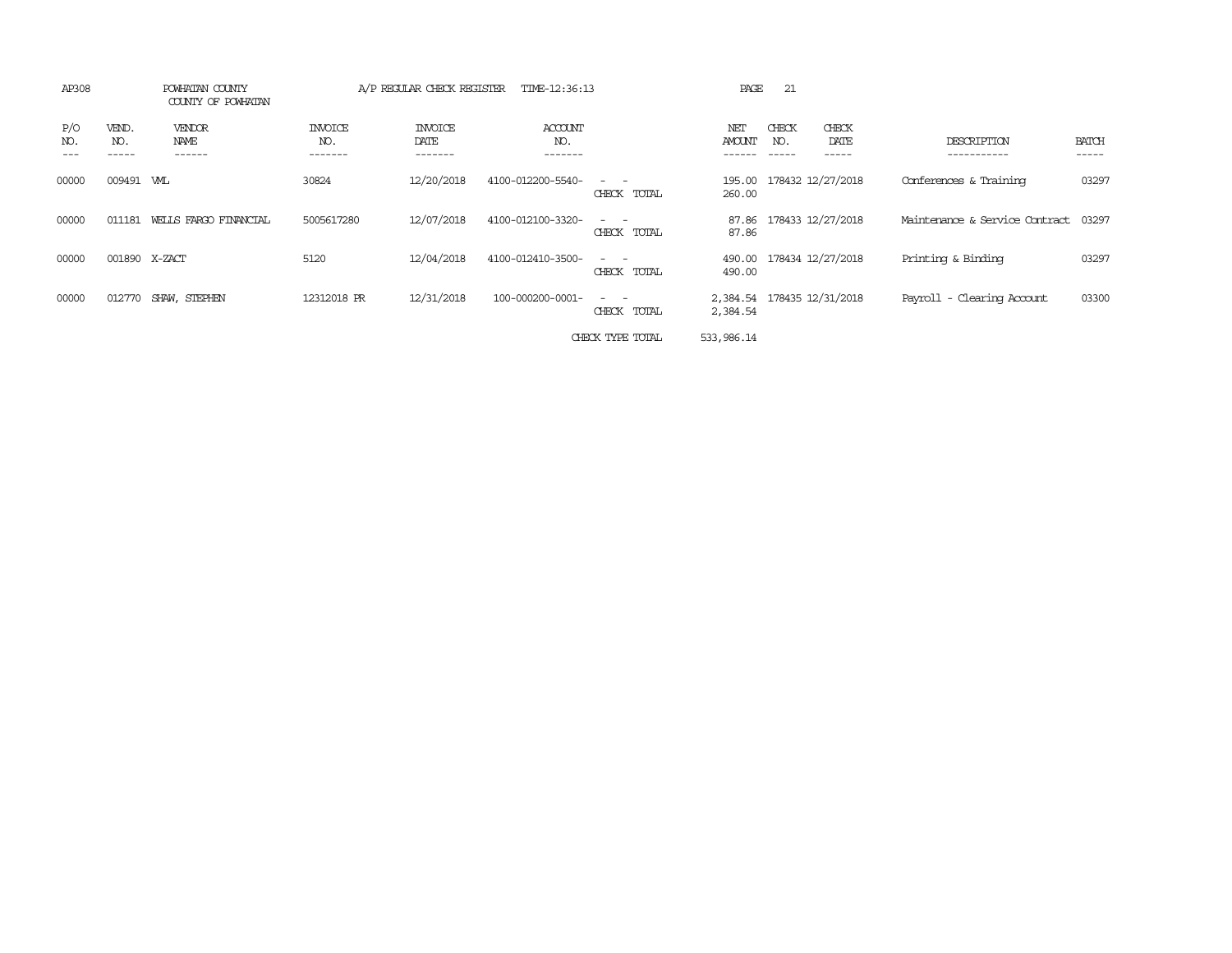| AP308             |                       | POWHATAN COUNTY<br>COUNTY OF POWHATAN |                                  | A/P VOID CHECK REGISTER           | TIME-12:36:13                    |                                                                                                                             | 22<br>PAGE                                                               |                              |                       |
|-------------------|-----------------------|---------------------------------------|----------------------------------|-----------------------------------|----------------------------------|-----------------------------------------------------------------------------------------------------------------------------|--------------------------------------------------------------------------|------------------------------|-----------------------|
| P/O<br>NO.<br>--- | VEND.<br>NO.<br>----- | VENDOR<br>NAME<br>------              | <b>INVOICE</b><br>NO.<br>------- | <b>INVOICE</b><br>DATE<br>------- | <b>ACCOUNT</b><br>NO.<br>------- |                                                                                                                             | CHECK<br>CHECK<br>NET<br><b>AMOUNT</b><br>NO.<br>DATE<br>------<br>----- | DESCRIPTION<br>-----------   | <b>BATCH</b><br>----- |
| 00000             |                       | 012656 MARTIN, CODY                   | OCT TERM 2018                    | 10/23/2018                        | 4100-021100-1700-                | $ -$<br>CHECK TOTAL                                                                                                         | 30.00- 177566 11/01/2018<br>$30.00 -$                                    | COMP: Jurors & Witnesses     | 00449                 |
| 00000             | 010729                | PERKINS, LACEY                        | NOV 2018                         | 11/07/2018                        | 4100-013200-1015-                | CHECK TOTAL                                                                                                                 | 150.00- 177803 11/16/2018<br>$150.00 -$                                  | COMP: Election Officials     | 00448                 |
| 00000             | 006661                | TREASURER OF VIRGINIA                 | 111617                           | 11/16/2018                        | 4100-014100-5810-                | $\frac{1}{2} \left( \frac{1}{2} \right) \left( \frac{1}{2} \right) = \frac{1}{2} \left( \frac{1}{2} \right)$<br>CHECK TOTAL | 45.00- 177905 11/20/2018<br>$45.00 -$                                    | Dues/Association Memberships | 00447                 |
| 00000             | 006978                | VA ASSOCIATION OF                     | IVC0605157                       | 11/27/2018                        | 4100-012100-5530-                | CHECK TOTAL                                                                                                                 | 65.00- 178255 12/14/2018<br>$65.00 -$                                    | <b>Business Meetings</b>     | 00450                 |
|                   |                       |                                       |                                  |                                   |                                  | CHECK TYPE TOTAL                                                                                                            | 290.00-                                                                  |                              |                       |
|                   |                       |                                       |                                  |                                   |                                  | FINAL TOTAL                                                                                                                 | 533,696.14                                                               |                              |                       |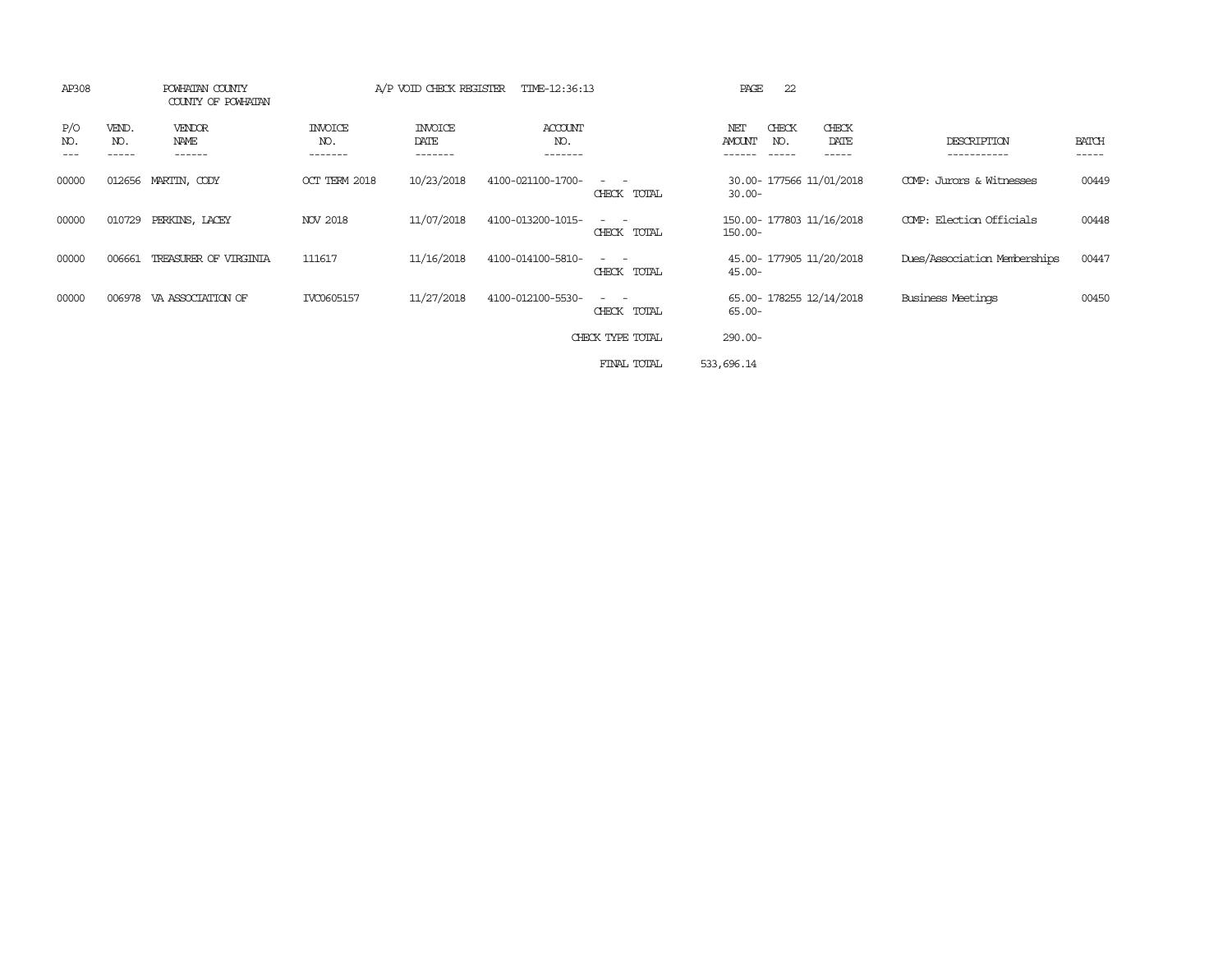| AP308               |                               | POWHATAN COUNTY<br>COUNTY OF POWHATAN      |                           | A/P REGULAR CHECK REGISTER        | TIME-12:37:13             |                                    | PAGE                           | 1                             |                            |                                      |              |
|---------------------|-------------------------------|--------------------------------------------|---------------------------|-----------------------------------|---------------------------|------------------------------------|--------------------------------|-------------------------------|----------------------------|--------------------------------------|--------------|
| P/O<br>NO.<br>$---$ | VEND.<br>NO.<br>$\frac{1}{2}$ | VENDOR<br><b>NAME</b>                      | INVOICE<br>NO.<br>------- | <b>INVOICE</b><br>DATE<br>------- | ACCOUNT<br>NO.<br>------- |                                    | NET<br>AMOUNT<br>$- - - - - -$ | CHECK<br>NO.<br>$\frac{1}{2}$ | CHECK<br><b>DATE</b>       | DESCRIPTION<br>-----------           | <b>BATCH</b> |
| 00000               |                               | 012735 A MILLER TRANSPORT LLC              | 0124163                   | 11/30/2018                        | 4116-035500-0017-         | $\overline{\phantom{0}}$           | 500.00                         |                               | 178136 12/07/2018          | EOC Backup Amateur Radio Comm        | 03277        |
|                     |                               |                                            |                           |                                   |                           | CHECK TOTAL                        | 500.00                         |                               |                            |                                      |              |
| 00000               |                               | 009183 AIR, WATER & SOIL LABORA- V18008074 |                           | 11/15/2018                        | 4501-043600-3142-         | $\sim$<br>$\sim$                   |                                |                               | 40.00 178137 12/07/2018    | Professional Services - Sewer        | 03277        |
| 00000               | 009183                        | AIR, WATER & SOIL LABORA-                  | V18008075                 | 11/15/2018                        | 4501-043600-3142-         |                                    |                                |                               | 40.00 178137 12/07/2018    | Professional Services - Sewer        | 03277        |
| 00000               |                               | 009183 AIR, WATER & SOIL LABORA- V18008081 |                           | 11/15/2018                        | 4501-043500-3140-         | $\sim$<br>$\overline{\phantom{a}}$ |                                |                               | 40.00 178137 12/07/2018    | Professional Services - Water        | 03277        |
| 00000               |                               | 009183 AIR, WATER & SOIL LABORA- V18008139 |                           | 11/20/2018                        | 4501-043600-3142-         | $\sim$                             |                                |                               | 133.60 178137 12/07/2018   | Professional Services - Sewer        | 03277        |
| 00000               |                               | 009183 AIR, WATER & SOIL LABORA- V18008146 |                           | 11/20/2018                        | 4501-043600-3142-         | $\sim$                             |                                |                               | 111.80 178137 12/07/2018   | Professional Services - Sewer        | 03277        |
| 00000               | 009183                        | AIR, WATER & SOIL LABORA- V18008166        |                           | 11/20/2018                        | 4501-043600-3142-         | $\equiv$                           |                                |                               | 40.00 178137 12/07/2018    | Professional Services - Sewer        | 03277        |
| 00000               |                               | 009183 AIR, WATER & SOIL LABORA- V18008167 |                           | 11/20/2018                        | 4501-043600-3142-         | $\sim$                             |                                |                               | 40.00 178137 12/07/2018    | Professional Services - Sewer        | 03277        |
| 00000               |                               | 009183 AIR, WATER & SOIL LABORA- V18008205 |                           | 11/21/2018                        | 4501-043500-3140-         | $\sim$ $  -$                       |                                |                               | 40.00 178137 12/07/2018    | Professional Services - Water        | 03277        |
|                     |                               |                                            |                           |                                   |                           | CHECK TOTAL                        | 485.40                         |                               |                            |                                      |              |
| 00000               |                               | 006655 BLOSSMAN GAS COMPANIES              | 5293547                   | 11/20/2018                        | 4501-043600-5120-         | $\sim$<br>$\sim$                   | 289.98                         |                               | 178144 12/07/2018          | Fuel (htg)                           | 03277        |
|                     |                               |                                            |                           |                                   |                           | CHECK TOTAL                        | 289.98                         |                               |                            |                                      |              |
| 00000               | 006192                        | BUSINESS DATA OF VIRGINIA 126-001          |                           | 11/02/2018                        | 4501-043400-3146-         |                                    | 110.00                         |                               | 178147 12/07/2018          | Professional Services                | 03278        |
| 00000               |                               | 006192 BUSINESS DATA OF VIRGINIA 136-001   |                           | 11/13/2018                        | 4501-043400-3146-         | $\sim$ $ \sim$                     |                                |                               | 110.00 178147 12/07/2018   | Professional Services                | 03278        |
|                     |                               |                                            |                           |                                   |                           | CHECK TOTAL                        | 220.00                         |                               |                            |                                      |              |
| 00000               |                               | 007353 CDW GOVERNMENT, INC.                | PHL2511                   | 9/21/2018                         | 4301-062100-8302-         | $\sim$                             | 1,615.00                       |                               | 178148 12/07/2018          | RJHS Replacement/Renovation De 03278 |              |
|                     |                               |                                            |                           |                                   |                           | CHECK TOTAL                        | 1,615.00                       |                               |                            |                                      |              |
| 00000               | 006965                        | CINTAS CORPORATION                         | 143490373                 | 11/14/2018                        | 4501-043400-6011-         | $\overline{a}$                     |                                |                               | 97.22 178152 12/07/2018    | Uniforms                             | 03277        |
| 00000               | 006965                        | CINIAS CORPORATION                         | 143494841                 | 11/21/2018                        | 4501-043400-6011-         | $\sim$<br>$\sim$                   |                                |                               | 97.22 178152 12/07/2018    | Uniforms                             | 03277        |
|                     |                               |                                            |                           |                                   |                           | CHECK TOTAL                        | 194.44                         |                               |                            |                                      |              |
| 00000               |                               | 006282 COMUNICATIONS SPECIALIST 19751SV    |                           | 11/07/2018                        | 4301-062100-8302-         | $\sim$<br>$\sim$                   |                                |                               | 2,463.06 178155 12/07/2018 | RJHS Replacement/Renovation De 03278 |              |
|                     |                               |                                            |                           |                                   |                           | CHECK TOTAL                        | 2,463.06                       |                               |                            |                                      |              |
| 00000               |                               | 011751 COMPASS MD                          | 47                        | 11/20/2018                        | 4116-032200-0010-         | $\overline{a}$<br>$\sim$           |                                |                               | 658.50 178156 12/07/2018   | SAFER Expenses                       | 03277        |
| 00000               |                               | 011751 COMPASS MD                          | 48                        | 11/20/2018                        | 4116-032200-0010-         | $\overline{\phantom{a}}$           |                                |                               | 658.50 178156 12/07/2018   | SAFER Expenses                       | 03277        |
| 00000               |                               | 011751 COMPASS MD                          | 49                        | 11/20/2018                        | 4116-032200-0010-         | $\sim$                             |                                |                               | 658.50 178156 12/07/2018   | SAFER Expenses                       | 03277        |
| 00000               |                               | 011751 COMPASS MD                          | 50                        | 11/20/2018                        | 4116-032200-0010-         | $\equiv$                           |                                |                               | 658.50 178156 12/07/2018   | SAFER Expenses                       | 03277        |
| 00000               |                               | 011751 COMPASS MD                          | 51                        | 11/20/2018                        | 4116-032200-0010-         | $\sim$                             |                                |                               | 658.50 178156 12/07/2018   | SAFER Expenses                       | 03277        |
| 00000               |                               | 011751 COMPASS MD                          | 52                        | 11/20/2018                        | 4116-032200-0010-         | $\sim$                             |                                |                               | 658.50 178156 12/07/2018   | SAFER Expenses                       | 03277        |
|                     |                               |                                            |                           |                                   |                           | CHECK TOTAL                        | 3,951.00                       |                               |                            |                                      |              |
| 00000               |                               | 011751 COMPASS MD                          | 53                        | 11/20/2018                        | 4116-032200-0010-         |                                    | 658.50                         |                               | 178157 12/07/2018          | SAFER Expenses                       | 03277        |
| 00000               | 011751                        | COMPASS MD                                 | 55                        | 11/20/2018                        | 4116-032200-0010-         |                                    |                                |                               | 658.50 178157 12/07/2018   | SAFER Expenses                       | 03277        |
| 00000               |                               | 011751 COMPASS MD                          | 56                        | 11/20/2018                        | 4116-032200-0010-         | $\sim$<br>$\sim$                   |                                |                               | 658.50 178157 12/07/2018   | SAFER Expenses                       | 03277        |
| 00000               |                               | 011751 COMPASS MD                          | 58                        | 11/20/2018                        | 4116-032200-0010-         | $\sim$<br>$\sim$                   |                                |                               | 658.50 178157 12/07/2018   | SAFER Expenses                       | 03277        |
|                     |                               |                                            |                           |                                   |                           | CHECK TOTAL                        | 2,634.00                       |                               |                            |                                      |              |
| 00000               | 007147                        | DRAPER ADEN ASSOCIATES,                    | 2018100125                | 10/31/2018                        | 4501-043500-3140-         | $\sim$<br>$\sim$                   | 800.00                         |                               | 178160 12/07/2018          | Professional Services - Water        | 03277        |
| 00000               |                               | 007147 DRAPER ADEN ASSOCIATES,             | 2018100125                | 10/31/2018                        | 4501-043600-3142-         | $\sim$ $ \sim$                     |                                |                               | 800.00 178160 12/07/2018   | Professional Services - Sewer        | 03277        |
|                     |                               |                                            |                           |                                   |                           | CHECK TOTAL                        | 1,600.00                       |                               |                            |                                      |              |
| 00000               |                               | 011224 ELECTRONIC SYSTEMS, INC.            | IN1121636                 | 11/27/2018                        | 4501-043400-3320-         | $\overline{\phantom{a}}$           |                                |                               | 39.83 178161 12/07/2018    | Maintenance and Service Contra 03277 |              |
|                     |                               |                                            |                           |                                   |                           | CHECK TOTAL                        | 39.83                          |                               |                            |                                      |              |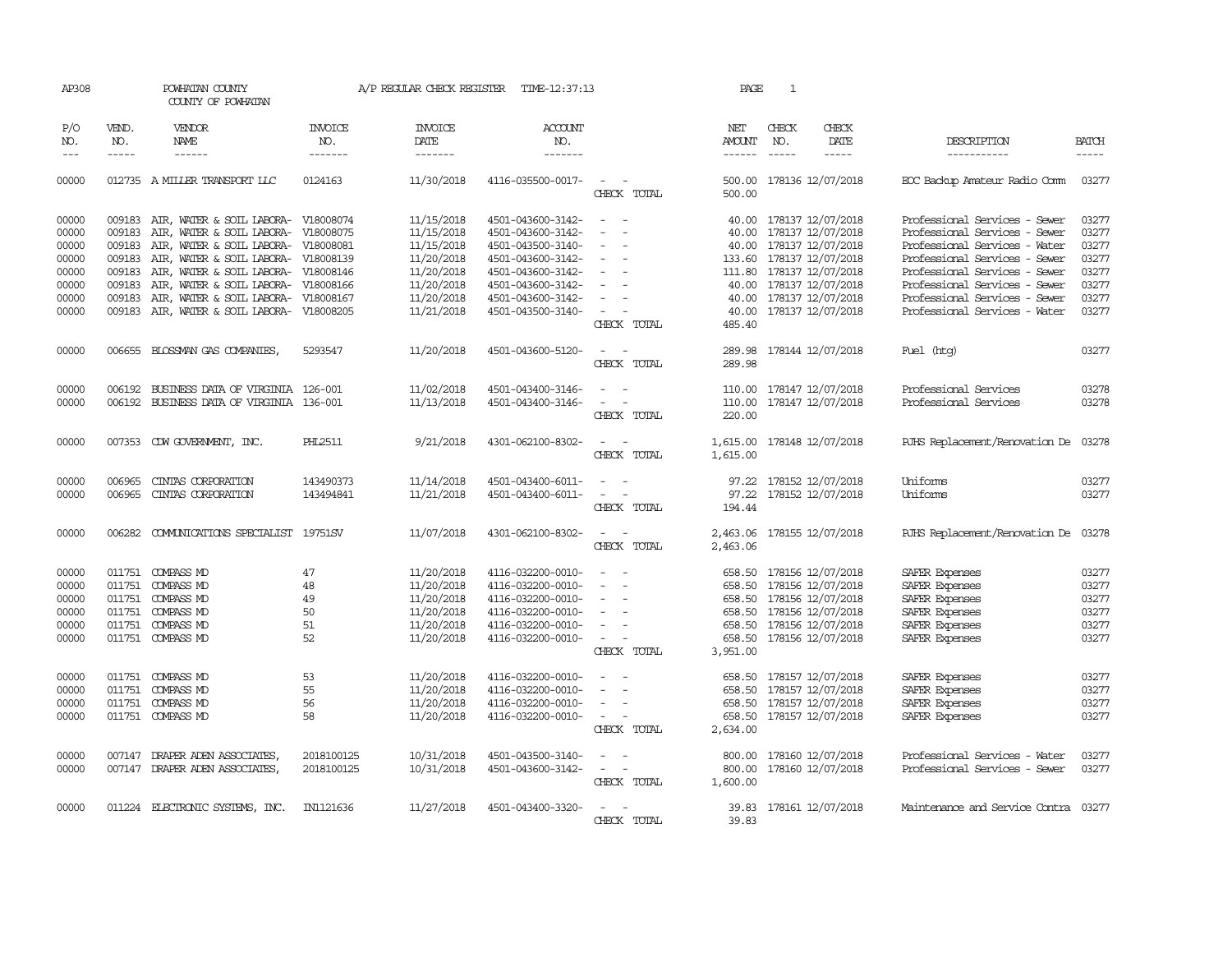| AP308                                                       |                                                | POWHATAN COUNTY<br>COUNTY OF POWHATAN                                                                                                                                                                                     |                                                                                                | A/P REGULAR CHECK REGISTER                                                                     | TIME-12:37:13                                                                                                                                   |                                                                              | PAGE                                                   | 2                             |                                                                                                                                                                            |                                                                                                                                                                                                        |                                                             |
|-------------------------------------------------------------|------------------------------------------------|---------------------------------------------------------------------------------------------------------------------------------------------------------------------------------------------------------------------------|------------------------------------------------------------------------------------------------|------------------------------------------------------------------------------------------------|-------------------------------------------------------------------------------------------------------------------------------------------------|------------------------------------------------------------------------------|--------------------------------------------------------|-------------------------------|----------------------------------------------------------------------------------------------------------------------------------------------------------------------------|--------------------------------------------------------------------------------------------------------------------------------------------------------------------------------------------------------|-------------------------------------------------------------|
| P/O<br>NO.<br>$---$                                         | VEND.<br>NO.<br>$- - - - -$                    | VENDOR<br><b>NAME</b><br>$- - - - - -$                                                                                                                                                                                    | <b>INVOICE</b><br>NO.<br>-------                                                               | <b>INVOICE</b><br>DATE<br>-------                                                              | ACCOUNT<br>NO.<br>-------                                                                                                                       |                                                                              | NET<br>AMOUNT<br>------                                | CHECK<br>NO.<br>$\frac{1}{2}$ | CHECK<br>DATE<br>$- - - - -$                                                                                                                                               | DESCRIPTION<br>-----------                                                                                                                                                                             | <b>BATCH</b><br>-----                                       |
| 00000                                                       | 012508                                         | HEALTH EQUITY INC                                                                                                                                                                                                         | 2131W1S                                                                                        | 12/03/2018                                                                                     | 501-000200-0012-                                                                                                                                | CHECK TOTAL                                                                  | 19.69<br>19.69                                         |                               | 178166 12/07/2018                                                                                                                                                          | Payroll Clearing - FSA                                                                                                                                                                                 | 03278                                                       |
| 00000                                                       |                                                | 010811 LAND AND COATES, INC                                                                                                                                                                                               | 3154899                                                                                        | 11/19/2018                                                                                     | 4501-043600-3310-                                                                                                                               | $\overline{\phantom{a}}$<br>CHECK TOTAL                                      | 13.56<br>13.56                                         |                               | 178172 12/07/2018                                                                                                                                                          | Repairs and Maintenance                                                                                                                                                                                | 03278                                                       |
| 00000<br>00000                                              |                                                | 009355 N.W. MARTIN & BROS., INC.<br>009355 N.W. MARTIN & BROS., INC.                                                                                                                                                      | 25907<br>25912                                                                                 | 11/19/2018<br>11/19/2018                                                                       | 4301-014300-0004-<br>4301-014300-0004-                                                                                                          | $\sim$<br>CHECK TOTAL                                                        | 1,096.00<br>2,310.10                                   |                               | 1,214.10 178174 12/07/2018<br>178174 12/07/2018                                                                                                                            | Admin Roof Replacement<br>Admin Roof Replacement                                                                                                                                                       | 03278<br>03278                                              |
| 00000                                                       |                                                | 000620 R. C. GOODWYN & SONS, INC                                                                                                                                                                                          | 0837816                                                                                        | 11/15/2018                                                                                     | 4501-043600-3310-                                                                                                                               | CHECK TOTAL                                                                  | 81.79<br>81.79                                         |                               | 178183 12/07/2018                                                                                                                                                          | Repairs and Maintenance                                                                                                                                                                                | 03278                                                       |
| 00000                                                       |                                                | 012509 RICHMOND SUBURBAN NEWS                                                                                                                                                                                             | 118112801140/41                                                                                | 9/19/2018                                                                                      | 4501-043400-3600-                                                                                                                               | $\equiv$<br>CHECK TOTAL                                                      | 600.00<br>600.00                                       |                               | 178187 12/07/2018                                                                                                                                                          | Advertising                                                                                                                                                                                            | 03278                                                       |
| 00000                                                       | 006267                                         | TIMBERLAKE, II, JAMES B.                                                                                                                                                                                                  | '18 XMAS PARADE                                                                                | 11/13/2018                                                                                     | 4116-032203-0001-                                                                                                                               | CHECK TOTAL                                                                  | 124.96<br>124.96                                       |                               | 178198 12/07/2018                                                                                                                                                          | <b>JET</b> Program                                                                                                                                                                                     | 03278                                                       |
| 00000                                                       |                                                | 012734 TRANE U.S. INC.                                                                                                                                                                                                    | 39498281                                                                                       | 11/19/2018                                                                                     | 4301-014100-3350-                                                                                                                               | CHECK TOTAL                                                                  | 5,289.00<br>5,289.00                                   |                               | 178199 12/07/2018                                                                                                                                                          | Facility Study                                                                                                                                                                                         | 03278                                                       |
| 00000                                                       |                                                | 011181 WELLS FARGO FINANCIAL                                                                                                                                                                                              | 5005555816                                                                                     | 11/22/2018                                                                                     | 4501-043400-3320-                                                                                                                               | CHECK TOTAL                                                                  | 234.51                                                 |                               | 234.51 178209 12/07/2018                                                                                                                                                   | Maintenance and Service Contra                                                                                                                                                                         | 03280                                                       |
| 00000<br>00000<br>00000<br>00000<br>00000<br>00000          | 009183<br>009183<br>009183<br>009183<br>009183 | AIR, WATER & SOIL LABORA-<br>AIR, WATER & SOIL LABORA-<br>AIR, WATER & SOIL LABORA- V18008346<br>AIR, WATER & SOIL LABORA- V18008347<br>AIR, WATER & SOIL LABORA- V18008452<br>009183 AIR, WATER & SOIL LABORA- V18008453 | V18008313<br>V18008314                                                                         | 11/29/2018<br>11/29/2018<br>11/29/2018<br>11/29/2018<br>12/04/2018<br>12/04/2018               | 4501-043600-3142-<br>4501-043600-3142-<br>4501-043600-3142-<br>4501-043600-3142-<br>4501-043600-3142-<br>4501-043600-3142-                      | $\equiv$<br>$\overline{\phantom{a}}$<br>CHECK TOTAL                          | 40.00<br>40.00<br>111.80<br>133.60<br>133.60<br>570.80 |                               | 178213 12/14/2018<br>178213 12/14/2018<br>178213 12/14/2018<br>178213 12/14/2018<br>178213 12/14/2018<br>111.80 178213 12/14/2018                                          | Professional Services - Sewer<br>Professional Services - Sewer<br>Professional Services - Sewer<br>Professional Services - Sewer<br>Professional Services - Sewer<br>Professional Services - Sewer     | 03281<br>03281<br>03281<br>03281<br>03281<br>03281          |
| 00000                                                       | 001120 AT&T                                    |                                                                                                                                                                                                                           | 287284863575X11                                                                                | 11/26/2018                                                                                     | 4301-032200-0005-                                                                                                                               | $\overline{\phantom{a}}$<br>CHECK TOTAL                                      | 5.00<br>5.00                                           |                               | 178215 12/14/2018                                                                                                                                                          | CAD System                                                                                                                                                                                             | 03281                                                       |
| 00000<br>00000<br>00000<br>00000<br>00000<br>00000          | 008668<br>008668<br>008668<br>008668           | BANK OF AMERICA<br>BANK OF AMERICA<br>BANK OF AMERICA<br>BANK OF AMERICA<br>008668 BANK OF AMERICA<br>008668 BANK OF AMERICA                                                                                              | 12/03/2018<br>12/03/2018<br>12/03/2018<br>12/03/2018<br>12/03/2018<br>12/03/2018               | 12/03/2018<br>12/03/2018<br>12/03/2018<br>12/03/2018<br>12/03/2018<br>12/03/2018               | 4116-035500-0017-<br>4120-032200-8215-<br>4120-032200-8215-<br>4120-032200-8215-<br>4120-032200-8215-<br>4301-014200-6004-                      | $\sim$<br>$\overline{\phantom{a}}$<br>$\equiv$<br>$\overline{\phantom{a}}$   | 21.98<br>85.98<br>995.95                               |                               | 178217 12/14/2018<br>178217 12/14/2018<br>178217 12/14/2018<br>193.75 178217 12/14/2018<br>910.00 178217 12/14/2018<br>35.96 178217 12/14/2018                             | EOC Backup Amateur Radio Comm<br>State Dept of Fire Programs Fu<br>State Dept of Fire Programs Fu<br>State Dept of Fire Programs Fu<br>State Dept of Fire Programs Fu 03284<br>Paving Village Building | 03284<br>03284<br>03284<br>03284<br>03284                   |
| 00000<br>00000<br>00000<br>00000<br>00000<br>00000<br>00000 | 008668<br>008668<br>008668                     | 008668 BANK OF AMERICA<br>008668 BANK OF AMERICA<br>008668 BANK OF AMERICA<br>BANK OF AMERICA<br>BANK OF AMERICA<br>008668 BANK OF AMERICA<br>BANK OF AMERICA                                                             | 12/03/2018<br>12/03/2018<br>12/03/2018<br>12/03/2018<br>12/03/2018<br>12/03/2018<br>12/03/2018 | 12/03/2018<br>12/03/2018<br>12/03/2018<br>12/03/2018<br>12/03/2018<br>12/03/2018<br>12/03/2018 | 4301-012500-8303-<br>4301-012500-8303-<br>4301-012500-8303-<br>4301-012500-8301-<br>4301-014200-6004-<br>4501-043400-5130-<br>4501-043500-6014- | $\equiv$<br>$\overline{\phantom{a}}$<br>$\overline{\phantom{a}}$<br>$\equiv$ | 15.00<br>216.00<br>105.95                              |                               | 160.74 178217 12/14/2018<br>160.74 178217 12/14/2018<br>160.74 178217 12/14/2018<br>178217 12/14/2018<br>178217 12/14/2018<br>17.16 178217 12/14/2018<br>178217 12/14/2018 | Replacement Ambulances/Chassis<br>Replacement Ambulances/Chassis<br>Replacement Ambulances/Chassis<br>Sheriff's Vehicles<br>Paving Village Building<br>Water<br>Other Operating Supplies               | 03284<br>03284<br>03284<br>03284<br>03284<br>03284<br>03284 |
| 00000<br>00000                                              | 008668                                         | BANK OF AMERICA<br>008668 BANK OF AMERICA                                                                                                                                                                                 | 12/03/2018<br>12/03/2018                                                                       | 12/03/2018<br>12/03/2018                                                                       | 4501-043500-6015-<br>4501-043600-3310-                                                                                                          | $\overline{\phantom{a}}$<br>$\overline{a}$                                   |                                                        |                               | 50.00 178217 12/14/2018<br>252.57 178217 12/14/2018                                                                                                                        | Lab Supplies<br>Repairs and Maintenance                                                                                                                                                                | 03284<br>03284                                              |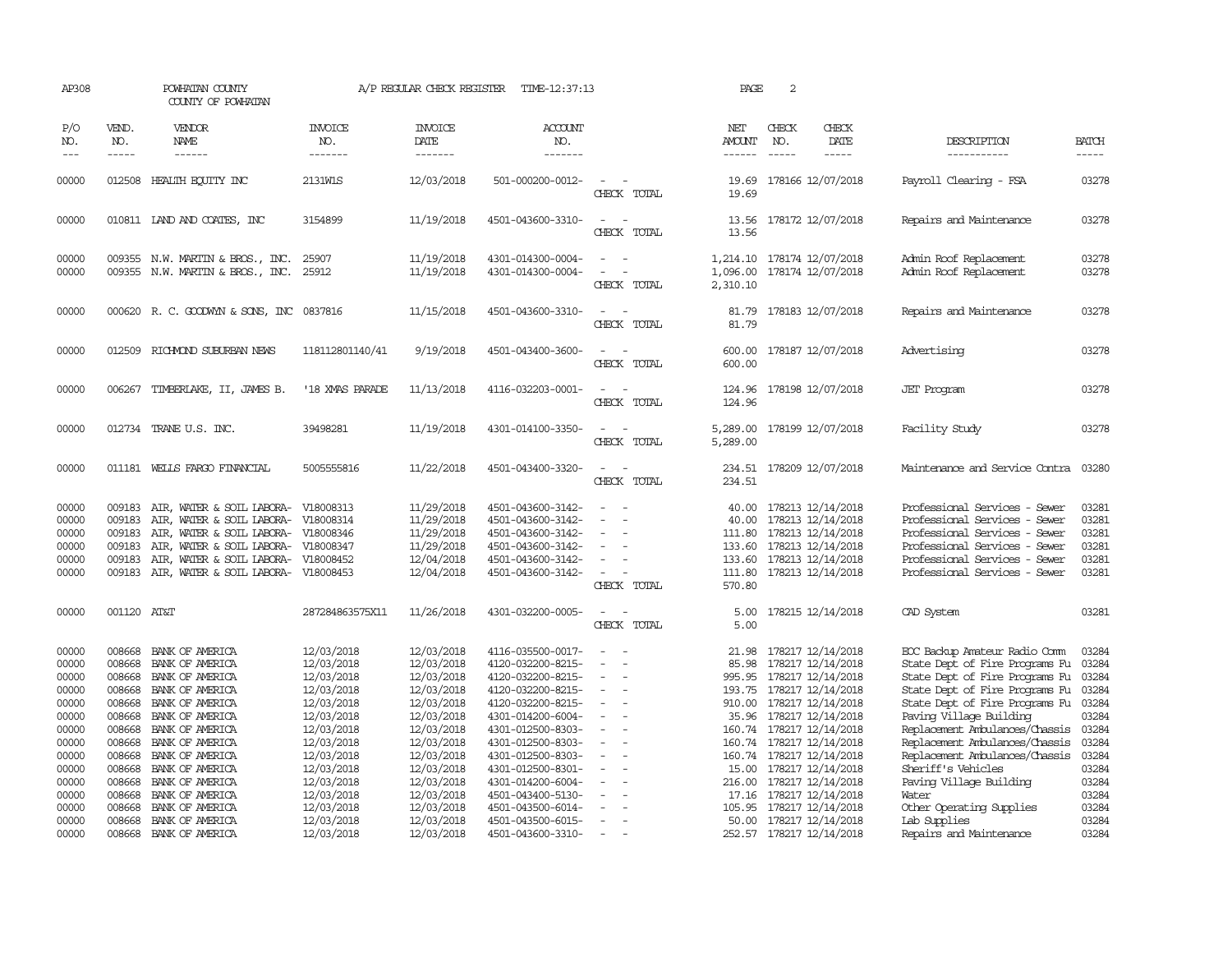| AP308                            |                                      | POWHATAN COUNTY<br>COUNTY OF POWHATAN                                                                                                                                                                                                                                                                                                                                                                                                                                                               | A/P REGULAR CHECK REGISTER                           | TIME-12:37:13                                        | PAGE                                                                             | 3                                                                                                                           |                                            |                               |                                                                                                     |                                                                                                          |                                  |
|----------------------------------|--------------------------------------|-----------------------------------------------------------------------------------------------------------------------------------------------------------------------------------------------------------------------------------------------------------------------------------------------------------------------------------------------------------------------------------------------------------------------------------------------------------------------------------------------------|------------------------------------------------------|------------------------------------------------------|----------------------------------------------------------------------------------|-----------------------------------------------------------------------------------------------------------------------------|--------------------------------------------|-------------------------------|-----------------------------------------------------------------------------------------------------|----------------------------------------------------------------------------------------------------------|----------------------------------|
| P/O<br>NO.<br>$---$              | VEND.<br>NO.<br>$\frac{1}{2}$        | <b>VENDOR</b><br>NAME<br>$\frac{1}{2} \left( \frac{1}{2} \right) \left( \frac{1}{2} \right) \left( \frac{1}{2} \right) \left( \frac{1}{2} \right) \left( \frac{1}{2} \right) \left( \frac{1}{2} \right) \left( \frac{1}{2} \right) \left( \frac{1}{2} \right) \left( \frac{1}{2} \right) \left( \frac{1}{2} \right) \left( \frac{1}{2} \right) \left( \frac{1}{2} \right) \left( \frac{1}{2} \right) \left( \frac{1}{2} \right) \left( \frac{1}{2} \right) \left( \frac{1}{2} \right) \left( \frac$ | <b>INVOICE</b><br>NO.<br>-------                     | <b>INVOICE</b><br>DATE<br>--------                   | ACCOUNT<br>NO.<br>-------                                                        |                                                                                                                             | NET<br><b>AMOUNT</b>                       | CHECK<br>NO.<br>$\frac{1}{2}$ | CHECK<br>DATE<br>$\frac{1}{2}$                                                                      | DESCRIPTION<br>-----------                                                                               | <b>BATCH</b><br>$- - - - -$      |
|                                  |                                      |                                                                                                                                                                                                                                                                                                                                                                                                                                                                                                     |                                                      |                                                      |                                                                                  |                                                                                                                             |                                            |                               |                                                                                                     |                                                                                                          |                                  |
| 00000<br>00000<br>00000<br>00000 | 008668<br>008668<br>008668<br>008668 | BANK OF AMERICA<br>BANK OF AMERICA<br>BANK OF AMERICA<br>BANK OF AMERICA                                                                                                                                                                                                                                                                                                                                                                                                                            | 12/03/2018<br>12/03/2018<br>12/03/2018<br>12/03/2018 | 12/03/2018<br>12/03/2018<br>12/03/2018<br>12/03/2018 | 4501-043600-6014-<br>4501-043400-5540-<br>4501-043500-3310-<br>4501-043600-3310- | $\overline{\phantom{a}}$<br>$\sim$                                                                                          | 130.00                                     |                               | 22.43 178217 12/14/2018<br>178217 12/14/2018<br>109.35 178217 12/14/2018<br>79.32 178217 12/14/2018 | Other Operating Supplies<br>Conferences & Training<br>Repairs and Maintenance<br>Repairs and Maintenance | 03284<br>03284<br>03284<br>03284 |
| 00000                            |                                      | 008668 BANK OF AMERICA                                                                                                                                                                                                                                                                                                                                                                                                                                                                              | 12/03/2018                                           | 12/03/2018                                           | 4501-043500-6015-                                                                | $\sim$<br>CHECK TOTAL                                                                                                       | 481.62<br>4,205.24                         |                               | 178217 12/14/2018                                                                                   | Lab Supplies                                                                                             | 03284                            |
| 00000<br>00000<br>00000<br>00000 | 006655<br>006655<br>006655           | BLOSSMAN GAS COMPANIES,<br>BLOSSMAN GAS COMPANIES,<br>BLOSSMAN GAS COMPANIES,<br>006655 BLOSSMAN GAS COMPANIES,                                                                                                                                                                                                                                                                                                                                                                                     | 5293817<br>5346104<br>5346361<br>5434303             | 11/20/2018<br>11/28/2018<br>11/27/2018<br>12/05/2018 | 4501-043600-5120-<br>4501-043600-5120-<br>4501-043600-5120-<br>4501-043600-5120- | $\sim$<br>CHECK TOTAL                                                                                                       | 796.34<br>598.95<br>2,279.43               |                               | 178218 12/14/2018<br>178218 12/14/2018<br>546.49 178218 12/14/2018<br>337.65 178218 12/14/2018      | Fuel (htg)<br>Fuel (htg)<br>Fuel (htg)<br>Fuel (htg)                                                     | 03281<br>03281<br>03281<br>03281 |
| 00000                            |                                      | 009991 BMS DIRECT                                                                                                                                                                                                                                                                                                                                                                                                                                                                                   | 130606                                               | 11/21/2018                                           | 4501-043400-5210-                                                                | $\equiv$<br>CHECK TOTAL                                                                                                     | 134.86<br>134.86                           |                               | 178219 12/14/2018                                                                                   | Postage                                                                                                  | 03281                            |
| 00000<br>00000                   | 006965<br>006965                     | CINIAS CORPORATION<br>CINIAS CORPORATION                                                                                                                                                                                                                                                                                                                                                                                                                                                            | 143485941<br>143499244                               | 11/07/2018<br>11/28/2018                             | 4501-043400-6011-<br>4501-043400-6011-                                           | $\sim$<br>$\sim$<br>$\overline{\phantom{a}}$<br>CHECK TOTAL                                                                 | 97.22<br>97.22<br>194.44                   |                               | 178223 12/14/2018<br>178223 12/14/2018                                                              | Uniforms<br>Uniforms                                                                                     | 03281<br>03281                   |
| 00000                            |                                      | 006510 EMERGENCY SERVICES                                                                                                                                                                                                                                                                                                                                                                                                                                                                           | 318                                                  | 12/05/2018                                           | 4120-032300-3110-                                                                | $\equiv$<br>$\sim$<br>CHECK TOTAL                                                                                           | 41,669.31 178228 12/14/2018<br>41,669.31   |                               |                                                                                                     | Contract Services-Daytime Cove                                                                           | 03281                            |
| 00000                            |                                      | 009280 GOODWAN SPECIALIZED                                                                                                                                                                                                                                                                                                                                                                                                                                                                          | 1299                                                 | 12/03/2018                                           | 4301-012500-8303-                                                                | $\sim$ $ -$<br>CHECK TOTAL                                                                                                  | 216,952.00 178232 12/14/2018<br>216,952.00 |                               |                                                                                                     | Replacement Ambulances/Chassis                                                                           | 03285                            |
| 00000                            |                                      | 009245 INNOVATIVE BIO                                                                                                                                                                                                                                                                                                                                                                                                                                                                               | 212018                                               | 12/06/2018                                           | 4501-043600-3320-                                                                | $\frac{1}{2} \left( \frac{1}{2} \right) \left( \frac{1}{2} \right) = \frac{1}{2} \left( \frac{1}{2} \right)$<br>CHECK TOTAL | 2,850.00<br>2,850.00                       |                               | 178234 12/14/2018                                                                                   | Maintenance and Svc Contracts                                                                            | 03281                            |
| 00000                            |                                      | 012283 SMARTSITES                                                                                                                                                                                                                                                                                                                                                                                                                                                                                   | 0004106                                              | 12/01/2018                                           | 4116-032200-0010-                                                                | $\frac{1}{2} \left( \frac{1}{2} \right) \left( \frac{1}{2} \right) = \frac{1}{2} \left( \frac{1}{2} \right)$<br>CHECK TOTAL | 1,250.00                                   |                               | 1,250.00 178246 12/14/2018                                                                          | SAFER Expenses                                                                                           | 03281                            |
| 00000                            |                                      | 009450 SPEC (SLUDGE PROCESS                                                                                                                                                                                                                                                                                                                                                                                                                                                                         | 2180211-PCU                                          | 11/28/2018                                           | 4501-043600-6016-                                                                | CHECK TOTAL                                                                                                                 | 3,910.00<br>3,910.00                       |                               | 178247 12/14/2018                                                                                   | Chemicals                                                                                                | 03281                            |
| 00000<br>00000                   |                                      | 007415 VIRGINIA UTILITY<br>007415 VIRGINIA UTILITY                                                                                                                                                                                                                                                                                                                                                                                                                                                  | 11180351<br>11180351                                 | 11/30/2018<br>11/30/2018                             | 4501-043500-3140-<br>4501-043600-3142-                                           | $\sim$<br>CHECK TOTAL                                                                                                       | 26.78<br>53.55                             |                               | 178259 12/14/2018<br>26.77 178259 12/14/2018                                                        | Professional Services - Water<br>Professional Services - Sewer                                           | 03281<br>03281                   |
| 00000<br>00000                   |                                      | 006175 ADAMS OIL COMPANY, INC.<br>006175 ADAMS OIL COMPANY, INC.                                                                                                                                                                                                                                                                                                                                                                                                                                    | 22210<br>204111 11/19/18                             | 12/03/2018<br>11/19/2018                             | 4301-031200-6002-<br>4501-043400-6008-                                           | $\sim$ $ \sim$<br>CHECK TOTAL                                                                                               | 864.16<br>21.66<br>885.82                  |                               | 178264 12/19/2018<br>178264 12/19/2018                                                              | Sally Port & Courthouse Expans<br>Gas/Grease/Oil/Vehicle Repairs                                         | 03286<br>03286                   |
| 00000<br>00000                   |                                      | 007436 AQUA VIRGINIA, INC.<br>007436 AQUA VIRGINIA, INC.                                                                                                                                                                                                                                                                                                                                                                                                                                            | 0574661 12/18<br>1188328 12/18                       | 12/07/2018<br>12/07/2018                             | 4501-043400-5130-<br>4501-043600-5130-                                           | $\overline{\phantom{a}}$<br>$\overline{a}$<br>CHECK TOTAL                                                                   | 21.37<br>15.29<br>36.66                    |                               | 178270 12/19/2018<br>178270 12/19/2018                                                              | Water<br>Water - Sewer Facilities                                                                        | 03286<br>03286                   |
| 00000                            |                                      | 006655 BLOSSMAN GAS COMPANIES                                                                                                                                                                                                                                                                                                                                                                                                                                                                       | 5434339                                              | 12/04/2018                                           | 4501-043600-5120-                                                                | $\sim$ $\sim$<br>CHECK TOTAL                                                                                                | 518.21                                     |                               | 518.21 178274 12/19/2018                                                                            | Fuel (htg)                                                                                               | 03286                            |
| 00000                            |                                      | 011439 BUSINESS CARD                                                                                                                                                                                                                                                                                                                                                                                                                                                                                | 11/27/2018                                           | 11/27/2018                                           | 4116-031212-6015-                                                                | $\sim$                                                                                                                      |                                            |                               | 123.34 178277 12/19/2018                                                                            | Ancillary Expenses                                                                                       | 03294                            |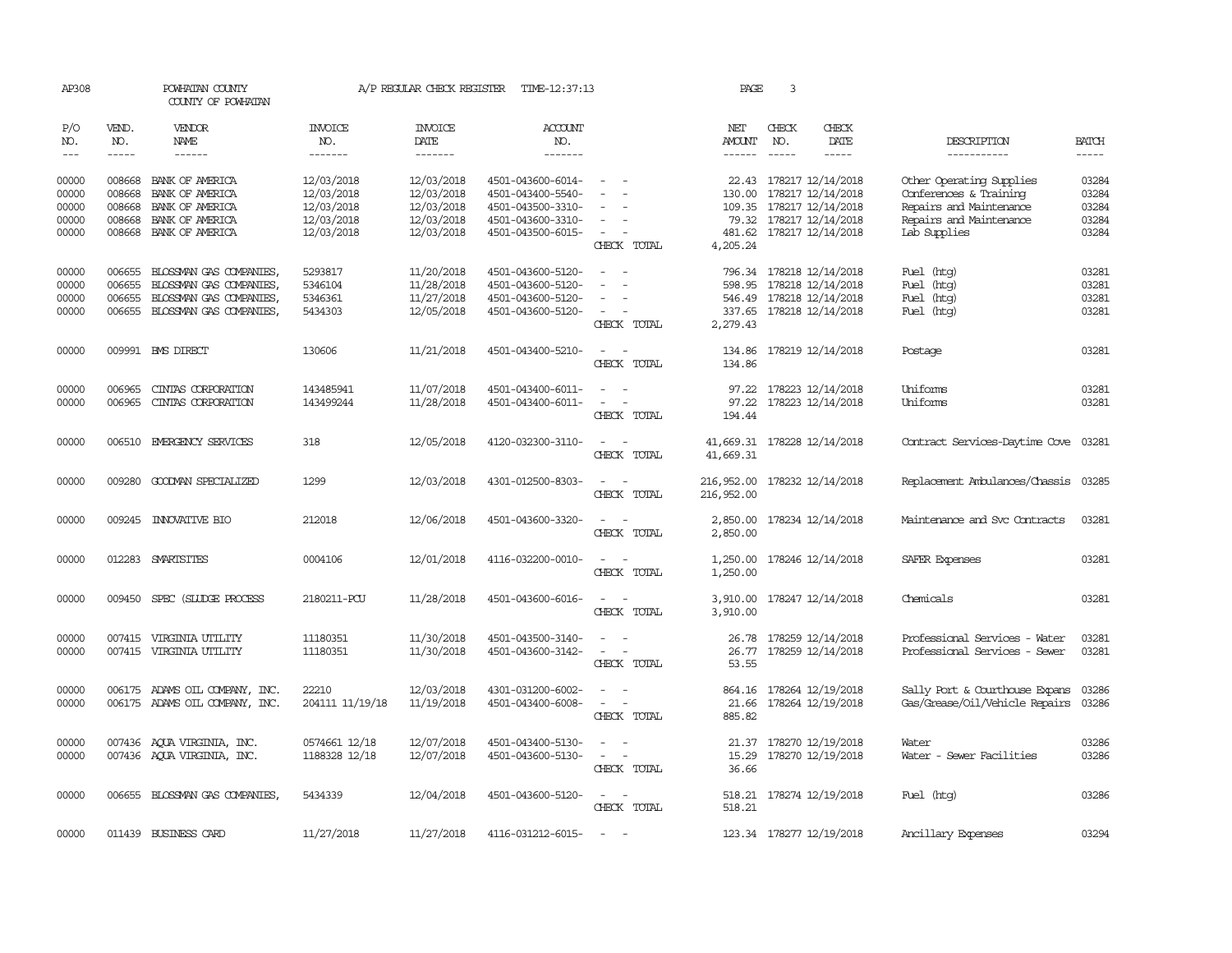| AP308          |                  | POWHATAN COUNTY<br>COUNTY OF POWHATAN                   |                                    | A/P REGULAR CHECK REGISTER | TIME-12:37:13                          |                                                                                        | PAGE                                                                         | $\overline{4}$ |                                                       |                                                          |                |
|----------------|------------------|---------------------------------------------------------|------------------------------------|----------------------------|----------------------------------------|----------------------------------------------------------------------------------------|------------------------------------------------------------------------------|----------------|-------------------------------------------------------|----------------------------------------------------------|----------------|
| P/O<br>NO.     | VEND.<br>NO.     | VENDOR<br><b>NAME</b>                                   | <b>INVOICE</b><br>NO.              | <b>INVOICE</b><br>DATE     | ACCOUNT<br>NO.                         |                                                                                        | NET<br>AMOUNT                                                                | CHECK<br>NO.   | CHECK<br>DATE                                         | DESCRIPTION                                              | <b>BATCH</b>   |
| $---$          | $- - - - -$      | $- - - - - -$                                           | -------                            | -------                    | -------                                |                                                                                        | ------                                                                       | $- - - - -$    | -----                                                 | -----------                                              | -----          |
| 00000<br>00000 | 011439           | 011439 BUSINESS CARD<br><b>BUSINESS CARD</b>            | 11/27/2018<br>11/27/2018           | 11/27/2018<br>11/27/2018   | 4116-031201-5540-<br>4116-031201-5540- | $\sim$<br>$\sim$                                                                       | 106.91                                                                       |                | 236.75 178277 12/19/2018<br>178277 12/19/2018         | Triad Expenses<br>Triad Expenses                         | 03294<br>03294 |
| 00000<br>00000 | 011439<br>011439 | BUSINESS CARD<br><b>BUSINESS CARD</b>                   | 11/27/2018<br>11/27/2018           | 11/27/2018<br>11/27/2018   | 4116-031212-6015-<br>4116-031212-6015- |                                                                                        |                                                                              |                | 48.95 178277 12/19/2018<br>13.16 178277 12/19/2018    | Ancillary Expenses<br>Ancillary Expenses                 | 03294<br>03294 |
| 00000          | 011439           | BUSINESS CARD                                           | 11/27/2018                         | 11/27/2018                 | 4116-031212-6015-                      | $\overline{\phantom{a}}$                                                               |                                                                              |                | 13.16 178277 12/19/2018                               | Ancillary Expenses                                       | 03294          |
| 00000<br>00000 | 011439           | BUSINESS CARD<br>011439 BUSINESS CARD                   | 11/27/2018<br>11/27/2018           | 11/27/2018<br>11/27/2018   | 4116-031212-6015-<br>4116-031212-6015- | $\overline{\phantom{a}}$<br>$\sim$<br>CHECK TOTAL                                      | 609.40                                                                       |                | 13.16 178277 12/19/2018<br>53.97 178277 12/19/2018    | Ancillary Expenses<br>Ancillary Expenses                 | 03294<br>03294 |
| 00000<br>00000 | 006965<br>006965 | CINTAS CORPORATION<br>CINIAS CORPORATION                | 143503534<br>143507797             | 12/05/2018<br>12/12/2018   | 4501-043400-6011-<br>4501-043400-6011- | $\sim$ $ \sim$                                                                         | 97.22                                                                        |                | 97.22 178281 12/19/2018<br>178281 12/19/2018          | Uniforms<br>Uniforms                                     | 03286<br>03286 |
|                |                  |                                                         |                                    |                            |                                        | CHECK TOTAL                                                                            | 194.44                                                                       |                |                                                       |                                                          |                |
| 00000<br>00000 |                  | 011751 COMPASS MD<br>011751 COMPASS MD                  | 52A<br>60A                         | 12/14/2018<br>11/20/2018   | 4116-032200-0010-<br>4116-032200-0010- | $\sim$<br>CHECK TOTAL                                                                  | 522.50<br>1,180.50                                                           |                | 658.00 178286 12/19/2018<br>178286 12/19/2018         | SAFER Expenses<br>SAFER Expenses                         | 03292<br>03292 |
| 00000          |                  | 010309 CRITICAL & EMERGENCY                             | 218000189                          | 11/30/2018                 | 4116-035500-0017-                      | $\sim$<br>$\sim$<br>CHECK TOTAL                                                        | 3,951.00                                                                     |                | 3,951.00 178289 12/19/2018                            | EOC Backup Amateur Radio Comm                            | 03286          |
| 00000<br>00000 | 011728           | 011728 DANIEL & COMPANY, INC.<br>DANIEL & COMPANY, INC. | APPL #14A<br>APPL #14              | 11/30/2018<br>11/30/2018   | 301-000200-0008-<br>4301-031200-6002-  | CHECK TOTAL                                                                            | 10,745.00- 178290 12/19/2018<br>214,906.00 178290 12/19/2018<br>204, 161, 00 |                |                                                       | Retainages Payable<br>Sally Port & Courthouse Expans     | 03286<br>03286 |
| 00000<br>00000 | 000860<br>000860 | DOMINION ENERGY VIRGINIA<br>DOMINION ENERGY VIRGINIA    | 187519891112/18<br>290702853012/18 | 12/04/2018<br>12/03/2018   | 4501-043500-5110-<br>4501-043400-5110- | $\overline{\phantom{a}}$<br>$\omega_{\rm{max}}$ and $\omega_{\rm{max}}$<br>CHECK TOTAL | 127.85                                                                       |                | 66.79 178293 12/19/2018<br>61.06 178293 12/19/2018    | Electricity<br>Electricity                               | 03287<br>03287 |
| 00000<br>00000 | 000860<br>000860 | DOMINION ENERGY VIRGINIA<br>DOMINION ENERGY VIRGINIA    | 308547689712/18<br>665630055212/18 | 12/03/2018<br>12/03/2018   | 4501-043600-5110-<br>4501-043500-5110- | $\overline{\phantom{a}}$                                                               | 491.64                                                                       |                | 175.39 178294 12/19/2018<br>178294 12/19/2018         | Electricity<br>Electricity                               | 03287<br>03287 |
| 00000<br>00000 | 000860<br>000860 | DOMINION ENERGY VIRGINIA<br>DOMINION ENERGY VIRGINIA    | 789705585612/18<br>905242619512/18 | 12/03/2018<br>12/03/2018   | 4501-043600-5110-<br>4501-043600-5110- | $\sim$<br>CHECK TOTAL                                                                  | 3,564.27                                                                     |                | 2,840.24 178294 12/19/2018<br>57.00 178294 12/19/2018 | Electricity<br>Electricity                               | 03287<br>03287 |
| 00000          |                  | 005075 GREENE, FLOYD, JR.                               | 6                                  | 12/13/2018                 | 4301-031200-6001-                      | $\sim$<br>$\sim$<br>CHECK TOTAL                                                        | 135.00<br>135.00                                                             |                | 178307 12/19/2018                                     | Public Safety Radio System                               | 03292          |
| 00000          | 012508           | HEALTH ECUTTY INC                                       | QA75JPP                            | 12/17/2018                 | 501-000200-0012-                       | $\overline{\phantom{a}}$<br>$\overline{\phantom{a}}$<br>CHECK TOTAL                    | 12.03<br>12.03                                                               |                | 178309 12/19/2018                                     | Payroll Clearing - FSA                                   | 03291          |
| 00000          |                  | 000120 JAMES RIVER AIR                                  | J45087                             | 11/16/2018                 | 4301-014400-0017-                      | CHECK TOTAL                                                                            | 15,367.00<br>15,367.00                                                       |                | 178312 12/19/2018                                     | Human Services Units                                     | 03287          |
| 00000<br>00000 | 012506           | MONARCH CONSULTING<br>012506 MONARCH CONSULTING         | 18-133<br>18-134                   | 12/06/2018<br>12/06/2018   | 4301-014300-0004-<br>4301-031200-6002- | $\omega_{\rm{max}}$<br>CHECK TOTAL                                                     | 1,000.00<br>2,062.50<br>3,062.50                                             |                | 178330 12/19/2018<br>178330 12/19/2018                | Admin Roof Replacement<br>Sally Port & Courthouse Expans | 03288<br>03288 |
| 00000          |                  | 007297 NAFECO, INC.                                     | 957512                             | 12/03/2018                 | 4116-032200-0010-                      | $\sim$<br>CHECK TOTAL                                                                  | 448.90<br>448.90                                                             |                | 178332 12/19/2018                                     | SAFER Expenses                                           | 03288          |
| 00000          |                  | 000620 R. C. GOODWYN & SONS, INC 0841108                |                                    | 12/17/2018                 | 4116-031200-5540-                      | $\sim$<br>$\sim$<br>CHECK TOTAL                                                        | 18.99<br>18.99                                                               |                | 178344 12/19/2018                                     | Travel-Convention and Educatio 03292                     |                |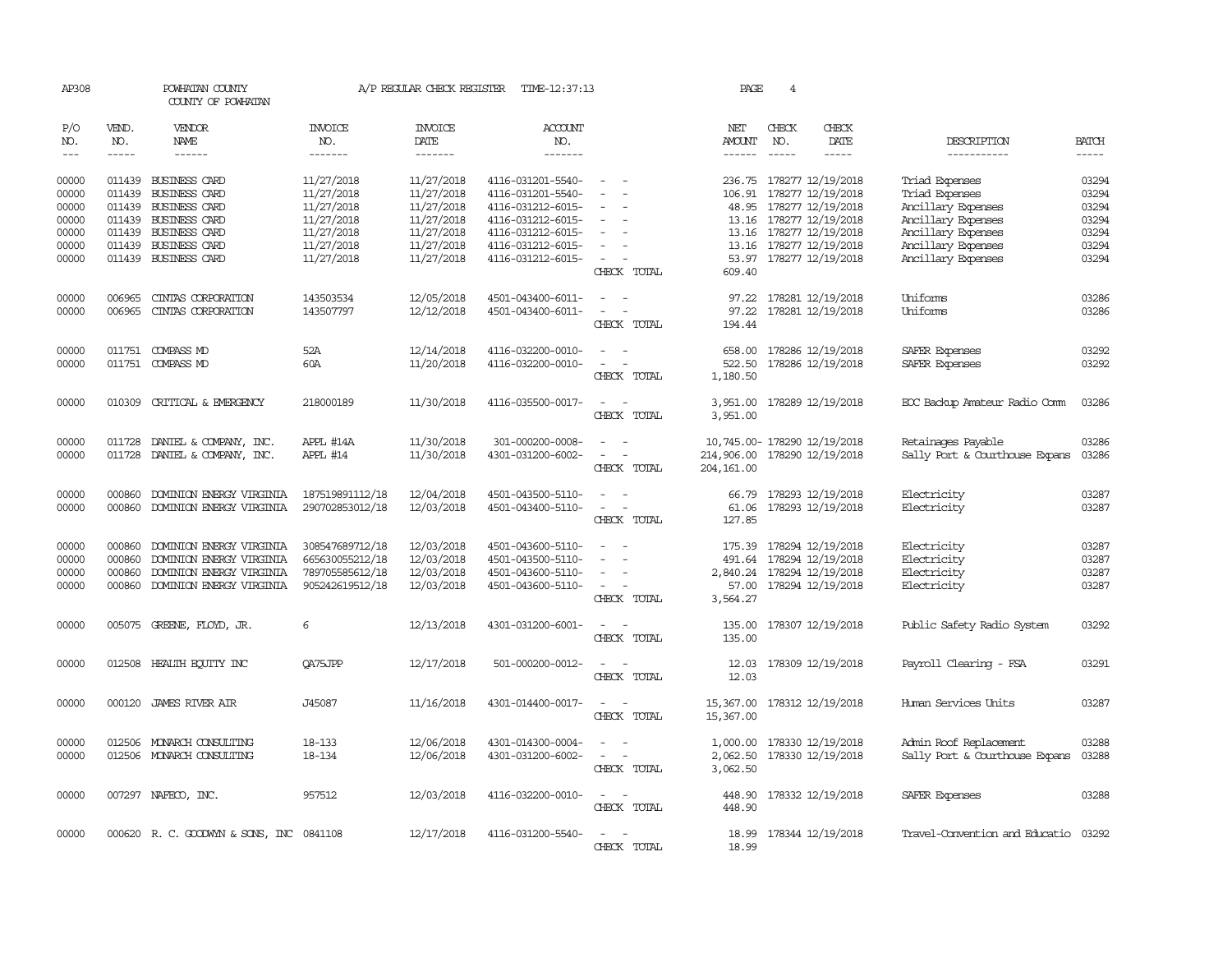| AP308                                                                |                                                          | POWHATAN COUNTY<br>COUNTY OF POWHATAN                                                                                                                                                                                                                                                                |                                     | A/P REGULAR CHECK REGISTER                                                                                   | TIME-12:37:13                                                                                                                                                        |                                                                                                                             | PAGE                             | 5                                                                                                                                                                                                                                                                                                                                                                                                                                                                                                                                     |                                                                                                                                                                                                                                                                      |                                                                      |
|----------------------------------------------------------------------|----------------------------------------------------------|------------------------------------------------------------------------------------------------------------------------------------------------------------------------------------------------------------------------------------------------------------------------------------------------------|-------------------------------------|--------------------------------------------------------------------------------------------------------------|----------------------------------------------------------------------------------------------------------------------------------------------------------------------|-----------------------------------------------------------------------------------------------------------------------------|----------------------------------|---------------------------------------------------------------------------------------------------------------------------------------------------------------------------------------------------------------------------------------------------------------------------------------------------------------------------------------------------------------------------------------------------------------------------------------------------------------------------------------------------------------------------------------|----------------------------------------------------------------------------------------------------------------------------------------------------------------------------------------------------------------------------------------------------------------------|----------------------------------------------------------------------|
| P/O<br>NO.<br>$- - -$                                                | VEND.<br>NO.<br>$\frac{1}{2}$                            | VENDOR<br>NAME<br>$- - - - - -$                                                                                                                                                                                                                                                                      | <b>INVOICE</b><br>NO.<br>-------    | <b>INVOICE</b><br>DATE<br>-------                                                                            | <b>ACCOUNT</b><br>NO.<br>-------                                                                                                                                     |                                                                                                                             | NET<br>AMOUNT<br>------          | CHECK<br>CHECK<br>NO.<br>DATE<br>$\begin{tabular}{ccccc} \multicolumn{2}{c}{} & \multicolumn{2}{c}{} & \multicolumn{2}{c}{} & \multicolumn{2}{c}{} & \multicolumn{2}{c}{} & \multicolumn{2}{c}{} & \multicolumn{2}{c}{} & \multicolumn{2}{c}{} & \multicolumn{2}{c}{} & \multicolumn{2}{c}{} & \multicolumn{2}{c}{} & \multicolumn{2}{c}{} & \multicolumn{2}{c}{} & \multicolumn{2}{c}{} & \multicolumn{2}{c}{} & \multicolumn{2}{c}{} & \multicolumn{2}{c}{} & \multicolumn{2}{c}{} & \multicolumn{2}{c}{} & \mult$<br>$\frac{1}{2}$ | DESCRIPTION<br>-----------                                                                                                                                                                                                                                           | <b>BATCH</b><br>$- - - - -$                                          |
| 00000<br>00000                                                       |                                                          | 007325 RICHMOND OXYGEN CO.<br>007325 RICHMOND OXYGEN CO.                                                                                                                                                                                                                                             | 296212<br>296739                    | 11/07/2018<br>11/21/2018                                                                                     | 4120-032301-6013-<br>4120-032301-6013-                                                                                                                               | $\sim$<br>CHECK TOTAL                                                                                                       | 31.00<br>86.00                   | 55.00 178346 12/19/2018<br>178346 12/19/2018                                                                                                                                                                                                                                                                                                                                                                                                                                                                                          | Medical Supplies<br>Medical Supplies                                                                                                                                                                                                                                 | 03289<br>03289                                                       |
| 00000                                                                |                                                          | 006593 SHEEHY FORD                                                                                                                                                                                                                                                                                   | NOHB760128                          | 12/05/2018                                                                                                   | 4301-012500-8301-                                                                                                                                                    | $\sim$<br>$\sim$<br>CHECK TOTAL                                                                                             | 8,140.19                         | 8, 140. 19 178349 12/19/2018                                                                                                                                                                                                                                                                                                                                                                                                                                                                                                          | Sheriff's Vehicles                                                                                                                                                                                                                                                   | 03289                                                                |
| 00000<br>00000                                                       | 008097                                                   | SIGNS@WORK, INC.<br>008097 SIGNS@WORK, INC.                                                                                                                                                                                                                                                          | 3832<br>3835                        | 12/07/2018<br>12/12/2018                                                                                     | 4301-012500-8301-<br>4301-012500-8301-                                                                                                                               | $\sim$<br>$\sim$<br>$\overline{\phantom{a}}$<br>$\overline{\phantom{a}}$<br>CHECK TOTAL                                     | 800.00<br>800.00<br>1,600.00     | 178351 12/19/2018<br>178351 12/19/2018                                                                                                                                                                                                                                                                                                                                                                                                                                                                                                | Sheriff's Vehicles<br>Sheriff's Vehicles                                                                                                                                                                                                                             | 03292<br>03292                                                       |
| 00000<br>00000                                                       | 007310                                                   | 007310 SOUTHEASTERN EMERGENCY<br>SOUTHEASTERN EMERGENCY                                                                                                                                                                                                                                              | 850120<br>852927                    | 11/27/2018<br>11/27/2018                                                                                     | 4120-032301-6013-<br>4120-032301-6013-                                                                                                                               | $\sim$<br>$\sim$<br>$\overline{\phantom{a}}$<br>$\overline{a}$<br>CHECK TOTAL                                               | 105.00<br>176.80<br>281.80       | 178352 12/19/2018<br>178352 12/19/2018                                                                                                                                                                                                                                                                                                                                                                                                                                                                                                | Medical Supplies<br>Medical Supplies                                                                                                                                                                                                                                 | 03289<br>03292                                                       |
| 00000                                                                |                                                          | 008578 STAPLES BUSINESS AD-                                                                                                                                                                                                                                                                          | 8052415410                          | 12/05/2018                                                                                                   | 4301-031200-6002-                                                                                                                                                    | CHECK TOTAL                                                                                                                 | 1,718.18                         | 1,718.18 178356 12/19/2018                                                                                                                                                                                                                                                                                                                                                                                                                                                                                                            | Sally Port & Courthouse Expans                                                                                                                                                                                                                                       | 03289                                                                |
| 00000<br>00000                                                       | 012758                                                   | STONE CENTER RICHMOND, INC 0138515-00<br>012758 STONE CENTER RICHMOND, INC 0138541-00                                                                                                                                                                                                                |                                     | 12/03/2018<br>12/04/2018                                                                                     | 4301-014200-6004-<br>4301-014200-6004-                                                                                                                               | $\sim$<br>$\overline{\phantom{a}}$<br>CHECK TOTAL                                                                           | 398.22                           | 207.29 178357 12/19/2018<br>190.93 178357 12/19/2018                                                                                                                                                                                                                                                                                                                                                                                                                                                                                  | Paving Village Building<br>Paving Village Building                                                                                                                                                                                                                   | 03289<br>03289                                                       |
| 00000<br>00000                                                       | 011988                                                   | SUMMIT MEDIA LLC<br>011988 SUMMIT MEDIA LLC                                                                                                                                                                                                                                                          | 848-9924<br>889-3713                | 11/30/2018<br>11/30/2018                                                                                     | 4116-032200-0010-<br>4116-032200-0010-                                                                                                                               | $\sim$<br>$\sim$<br>$\equiv$<br>$\overline{\phantom{a}}$<br>CHECK TOTAL                                                     | 1,650.00<br>1,749.00             | 178358 12/19/2018<br>99.00 178358 12/19/2018                                                                                                                                                                                                                                                                                                                                                                                                                                                                                          | SAFER Expenses<br>SAFER Expenses                                                                                                                                                                                                                                     | 03289<br>03289                                                       |
| 00000                                                                |                                                          | 007450 THOMSON REUTERS -                                                                                                                                                                                                                                                                             | 839357012                           | 12/01/2018                                                                                                   | 4116-021100-6012-                                                                                                                                                    | CHECK TOTAL                                                                                                                 | 432.62<br>432.62                 | 178360 12/19/2018                                                                                                                                                                                                                                                                                                                                                                                                                                                                                                                     | Law Library Expenses                                                                                                                                                                                                                                                 | 03292                                                                |
| 00000                                                                |                                                          | 007755 WITMER PUBLIC SAFETY                                                                                                                                                                                                                                                                          | E1768045.001                        | 12/14/2018                                                                                                   | 4116-032200-0010-                                                                                                                                                    | $\frac{1}{2} \left( \frac{1}{2} \right) \left( \frac{1}{2} \right) = \frac{1}{2} \left( \frac{1}{2} \right)$<br>CHECK TOTAL | 945.00                           | 945.00 178370 12/19/2018                                                                                                                                                                                                                                                                                                                                                                                                                                                                                                              | SAFER Expenses                                                                                                                                                                                                                                                       | 03292                                                                |
| 00000<br>00000<br>00000<br>00000<br>00000<br>00000<br>00000<br>00000 | 009183<br>009183<br>009183<br>009183<br>009183<br>009183 | AIR, WATER & SOIL LABORA-<br>AIR, WATER & SOIL LABORA-<br>AIR, WATER & SOIL LABORA- V18008545<br>009183 AIR, WATER & SOIL LABORA- V18008605<br>AIR, WATER & SOIL LABORA- V18008606<br>AIR, WATER & SOIL LABORA-<br>AIR, WATER & SOIL LABORA- V18008714<br>009183 AIR, WATER & SOIL LABORA- V18008803 | V18008541<br>V18008544<br>V18008713 | 12/06/2018<br>12/07/2018<br>12/07/2018<br>12/11/2018<br>12/11/2018<br>12/13/2018<br>12/13/2018<br>12/18/2018 | 4501-043500-3140-<br>4501-043600-3142-<br>4501-043600-3142-<br>4501-043600-3142-<br>4501-043600-3142-<br>4501-043600-3142-<br>4501-043500-3140-<br>4501-043600-3142- | $\overline{\phantom{a}}$<br>$\overline{\phantom{a}}$<br>$\sim$<br>CHECK TOTAL                                               | 265.20<br>961.20                 | 40.00 178393 12/27/2018<br>40.00 178393 12/27/2018<br>40.00 178393 12/27/2018<br>362.40 178393 12/27/2018<br>178393 12/27/2018<br>40.00 178393 12/27/2018<br>40.00 178393 12/27/2018<br>133.60 178393 12/27/2018                                                                                                                                                                                                                                                                                                                      | Professional Services - Water<br>Professional Services - Sewer<br>Professional Services - Sewer<br>Professional Services - Sewer<br>Professional Services - Sewer<br>Professional Services - Sewer<br>Professional Services - Water<br>Professional Services - Sewer | 03295<br>03295<br>03295<br>03295<br>03295<br>03295<br>03295<br>03295 |
| 00000                                                                |                                                          | 011931 ALTAIRIS TECHNOLOGY                                                                                                                                                                                                                                                                           | 19-POW                              | 12/17/2018                                                                                                   | 4301-031200-6001-                                                                                                                                                    | $\sim$ $\sim$<br>CHECK TOTAL                                                                                                | 28,556.80<br>28,556.80           | 178394 12/27/2018                                                                                                                                                                                                                                                                                                                                                                                                                                                                                                                     | Public Safety Radio System                                                                                                                                                                                                                                           | 03295                                                                |
| 00000<br>00000                                                       | 006655                                                   | BLOSSMAN GAS COMPANIES<br>006655 BLOSSMAN GAS COMPANIES,                                                                                                                                                                                                                                             | 5546088<br>5546120                  | 12/11/2018<br>12/12/2018                                                                                     | 4501-043600-5120-<br>4501-043600-5120-                                                                                                                               | $\sim$<br>$\overline{\phantom{a}}$<br>$\sim$<br>$\overline{\phantom{a}}$<br>CHECK TOTAL                                     | 578.93<br>629.96<br>1,208.89     | 178398 12/27/2018<br>178398 12/27/2018                                                                                                                                                                                                                                                                                                                                                                                                                                                                                                | Fuel (htg)<br>Fuel (htg)                                                                                                                                                                                                                                             | 03295<br>03295                                                       |
| 00000<br>00000                                                       |                                                          | 012149 BUCKLAND, JR., MARCUS R.<br>012149 BUCKLAND, JR., MARCUS R.                                                                                                                                                                                                                                   | 13<br>14                            | 12/19/2018<br>12/19/2018                                                                                     | 4301-032200-0005-<br>4301-032200-0005-                                                                                                                               | $\overline{\phantom{a}}$<br>CHECK TOTAL                                                                                     | 2,100.00<br>1,470.00<br>3,570.00 | 178399 12/27/2018<br>178399 12/27/2018                                                                                                                                                                                                                                                                                                                                                                                                                                                                                                | CAD System<br>CAD System                                                                                                                                                                                                                                             | 03295<br>03295                                                       |